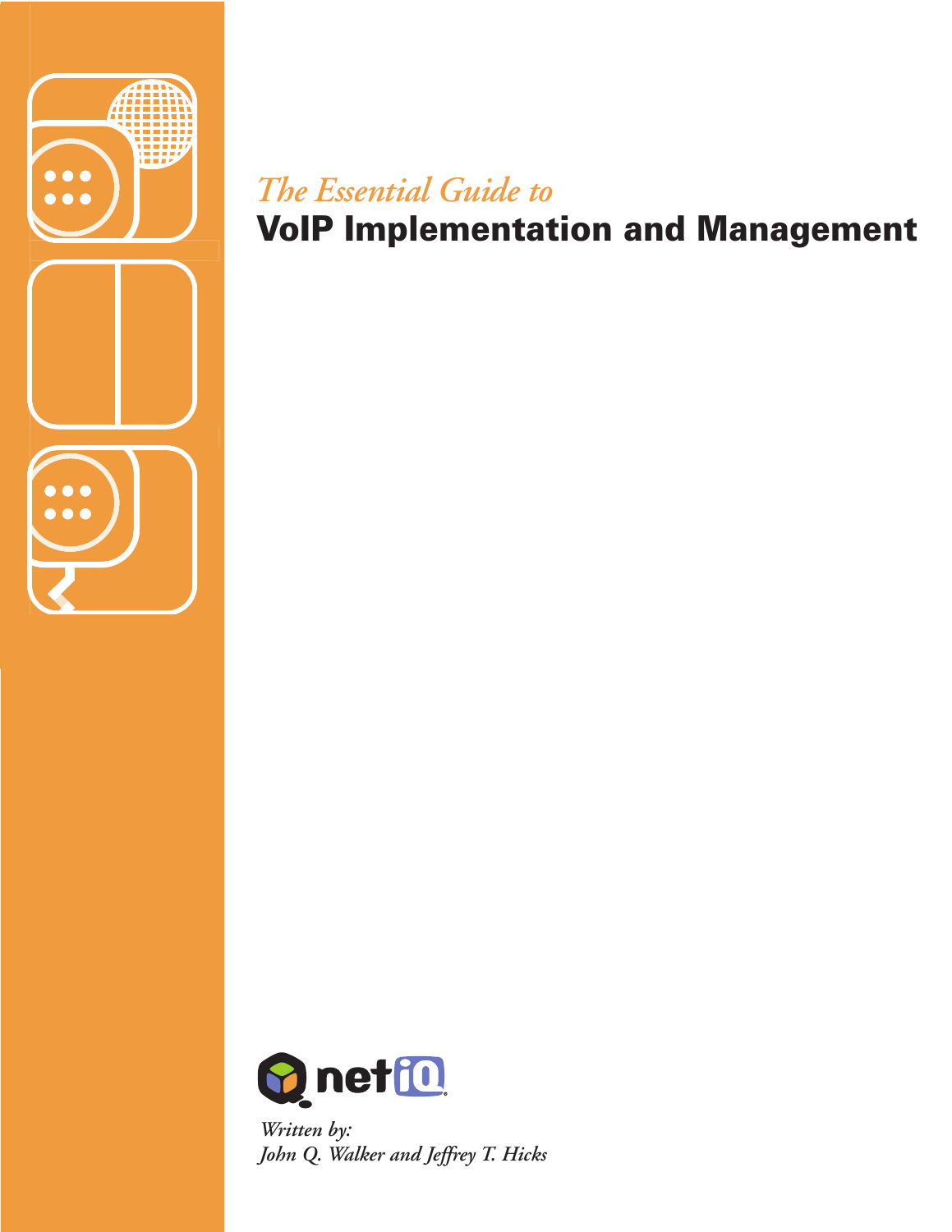# **The Essential Guide to VoIP Implementation and Management**

by John Q. Walker and Jeffrey T. Hicks **NetIQ Corporation** 

# **Chapter Two: Planning for VoIP**

| Planning, Analysis, and Assessment | 3  |
|------------------------------------|----|
|                                    |    |
|                                    |    |
|                                    |    |
|                                    |    |
|                                    |    |
|                                    |    |
|                                    |    |
|                                    |    |
|                                    |    |
|                                    |    |
|                                    |    |
|                                    |    |
|                                    |    |
|                                    |    |
|                                    |    |
|                                    |    |
|                                    |    |
|                                    |    |
|                                    |    |
|                                    |    |
|                                    |    |
|                                    |    |
| <b>Evaluation and Purchase</b>     | 29 |
|                                    |    |
|                                    |    |
|                                    |    |
|                                    |    |
|                                    |    |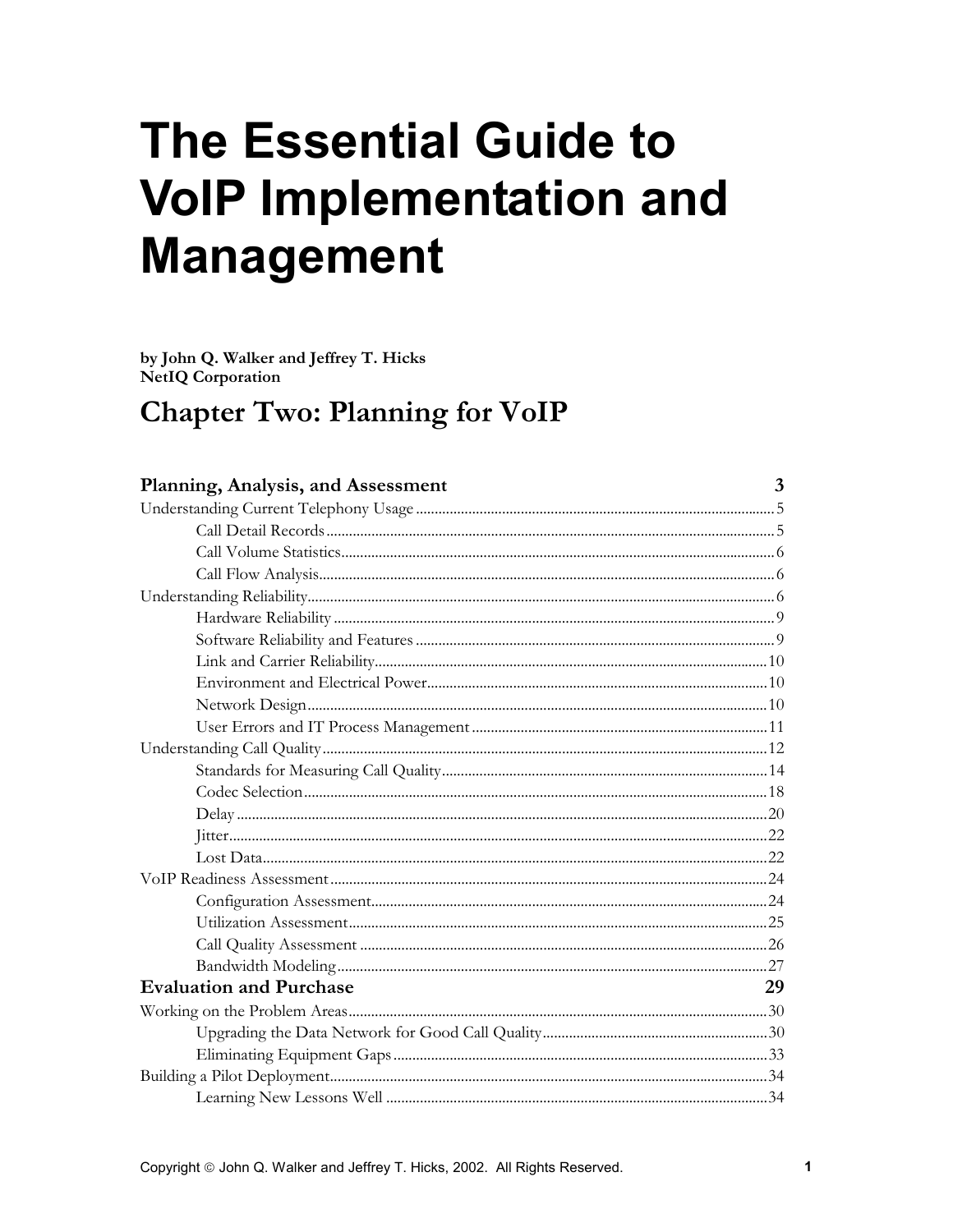| Deployment, Tuning, and Testing |  |
|---------------------------------|--|
|                                 |  |
| References                      |  |
|                                 |  |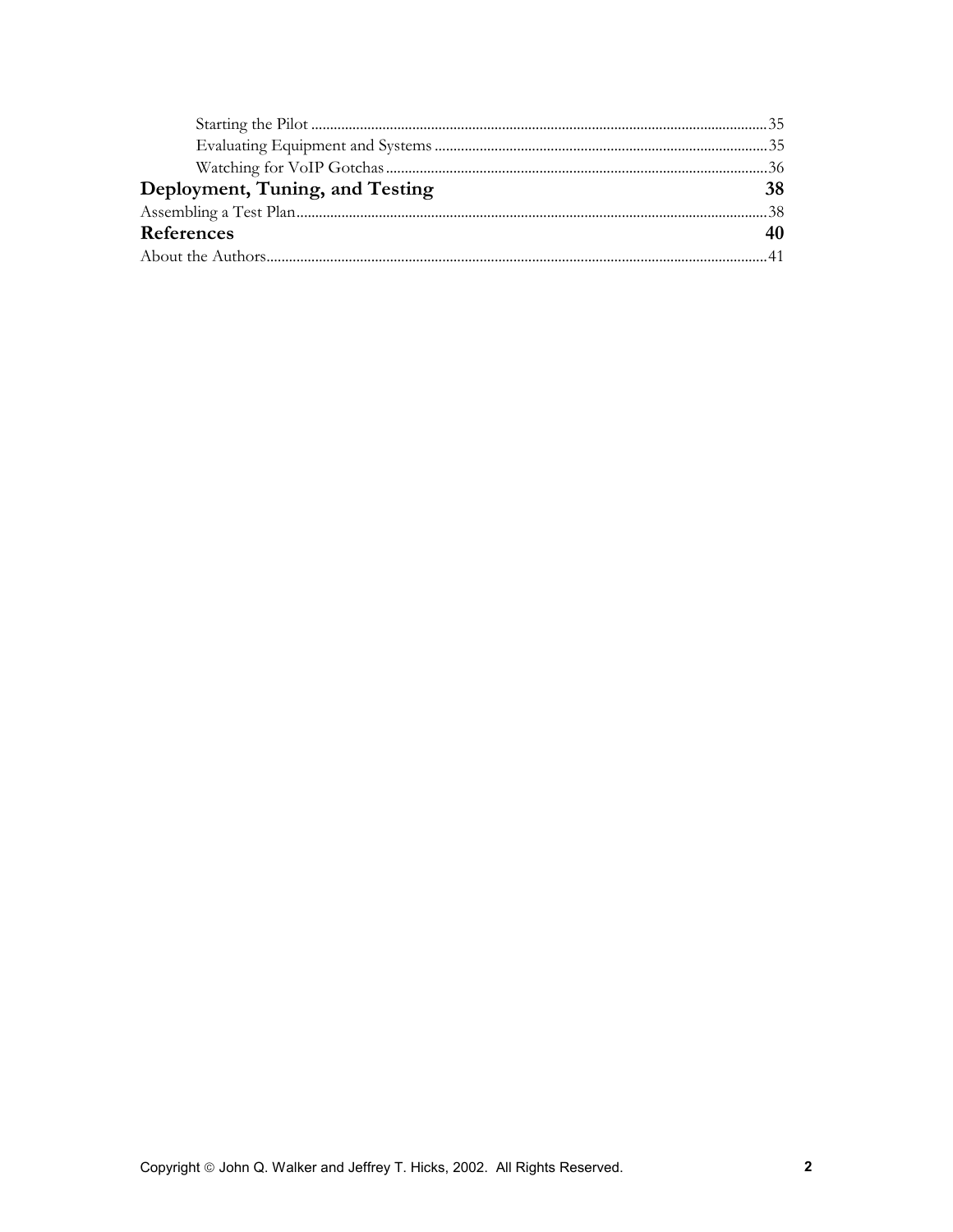# <span id="page-3-0"></span>**Chapter Two: Planning for VoIP**

Chapter Two of our book, "*The Essential Guide to VoIP Implementation and Management*," by John Q. Walker and Jeffrey T. Hicks of NetIQ Corporation, explains what you need to consider when planning a VoIP deployment.

We'll serialize this book, releasing a chapter a month for seven months. A revised, bound edition, to be published in autumn 2002, will follow.

If you're new to VoIP, we recommend downloading the previous two chapters and reading them first. The "Introductory Chapter" introduces the terminology and acronyms that recur frequently in the telephony and data networking communities – a set of ideas essential to a good understanding of VoIP. Chapter 1 explains how to build a business case for VoIP – the first step in the planning process of a VoIP deployment.

This chapter continues with the IT project plan we introduced last chapter. It covers the first three stages in depth: 1) planning, analysis, and assessment, 2) evaluation and purchase, and 3) initial deployment. We'll save the topics of tuning and VoIP management for later chapters.

# **Planning, Analysis, and Assessment**

If you were packing your bags for an extended adventure, you would try to anticipate everything you might need. You'd make of list of the items you'd like to have with you and when you might need them. To make your list, you'd start with the things you had already, and then add the things you'd need but would have to acquire.

A VoIP deployment is such an extended adventure. Even before you pack your bags, you need to decide what you want to accomplish and settle on an accompanying schedule and budget. And you need to determine where you are today so you'll know you how far you'll have to travel to reach your target.

Planning is the most important phase of a successful VoIP deployment. If you complete the upfront work and set the right expectations, every other step should be a matter of checking to make sure that the expectations are being met.

Like most large IT projects, a VoIP deployment may face schedule and time constraints. Because shortcuts during the planning and evaluation process can have negative effects on the final implementation, start by estimating the time required to complete these stages. The Tolly Research team estimates that 8 to 12 months are needed to complete the planning and evaluation stages of a major VoIP project, as shown in [Figure 1.](#page-4-0)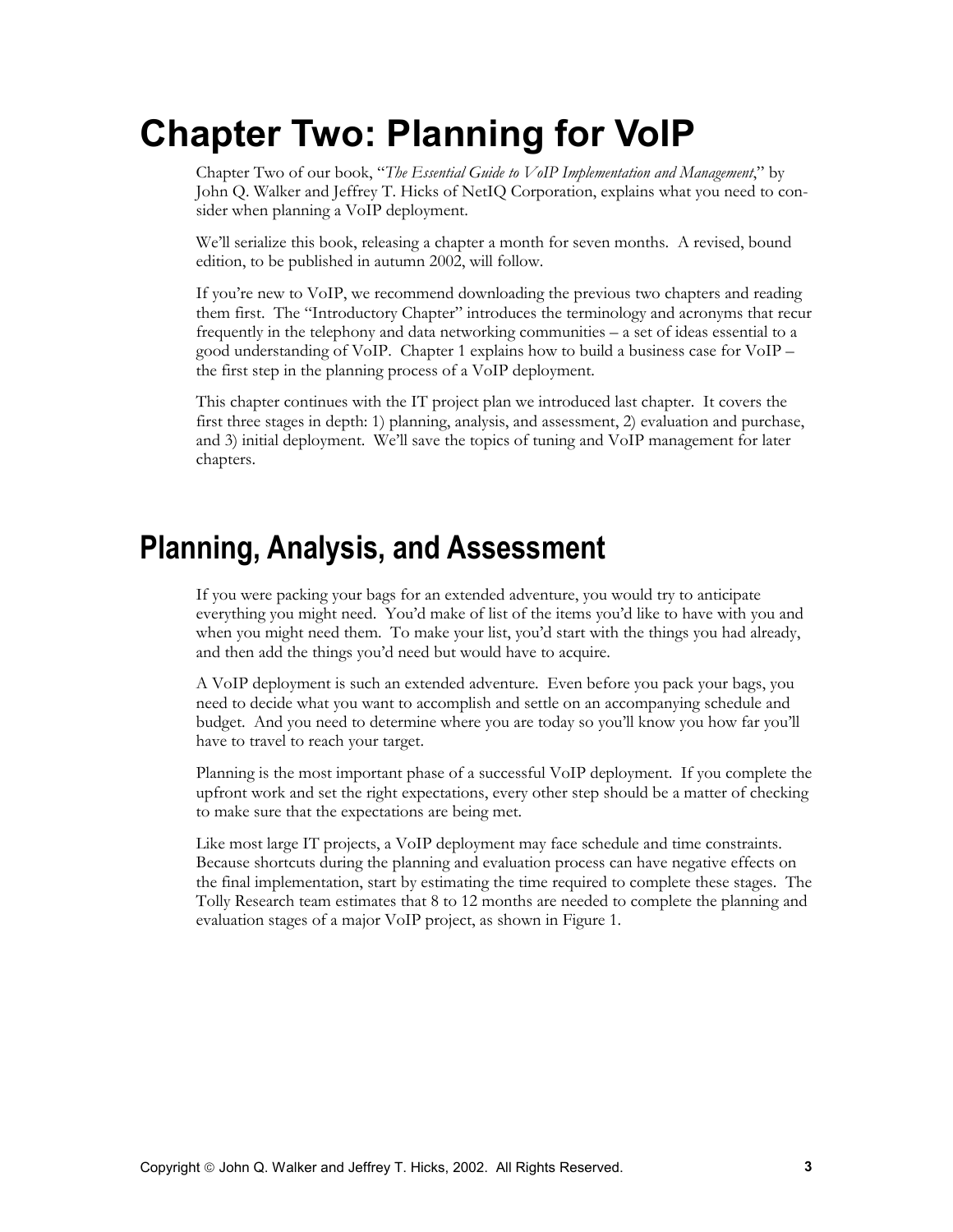<span id="page-4-0"></span>

#### **Figure 1: Tolly Research estimates that, on average, businesses will consume 8 to 12 calendar months assembling the know-how and the components required for an IP telephony test-bed evaluation. From Tolly Research, ITclarity ad, 2000.**

This may seem like a large amount of time just for planning and evaluation. We expect that this amount of time will decrease as more deployments occur and processes are refined. Tools can help automate the planning process, thus yielding further productivity improvements. However, the planning phase can still take a significant portion of the project life cycle. The time is well spent: many questions are answered, and a large amount of data is collected during this stage. During planning there are two broad sets of questions to answer:

- **Where are you currently?** What do you need to know to initiate your planning the information related to your current environment?
- **Where are you headed?** What are the things you need to decide the scope of your deployment and the components that comprise it?

When you embark on the planning phase of a VoIP deployment, you'll start by collecting information about your current data network and its usage. Compile this information with a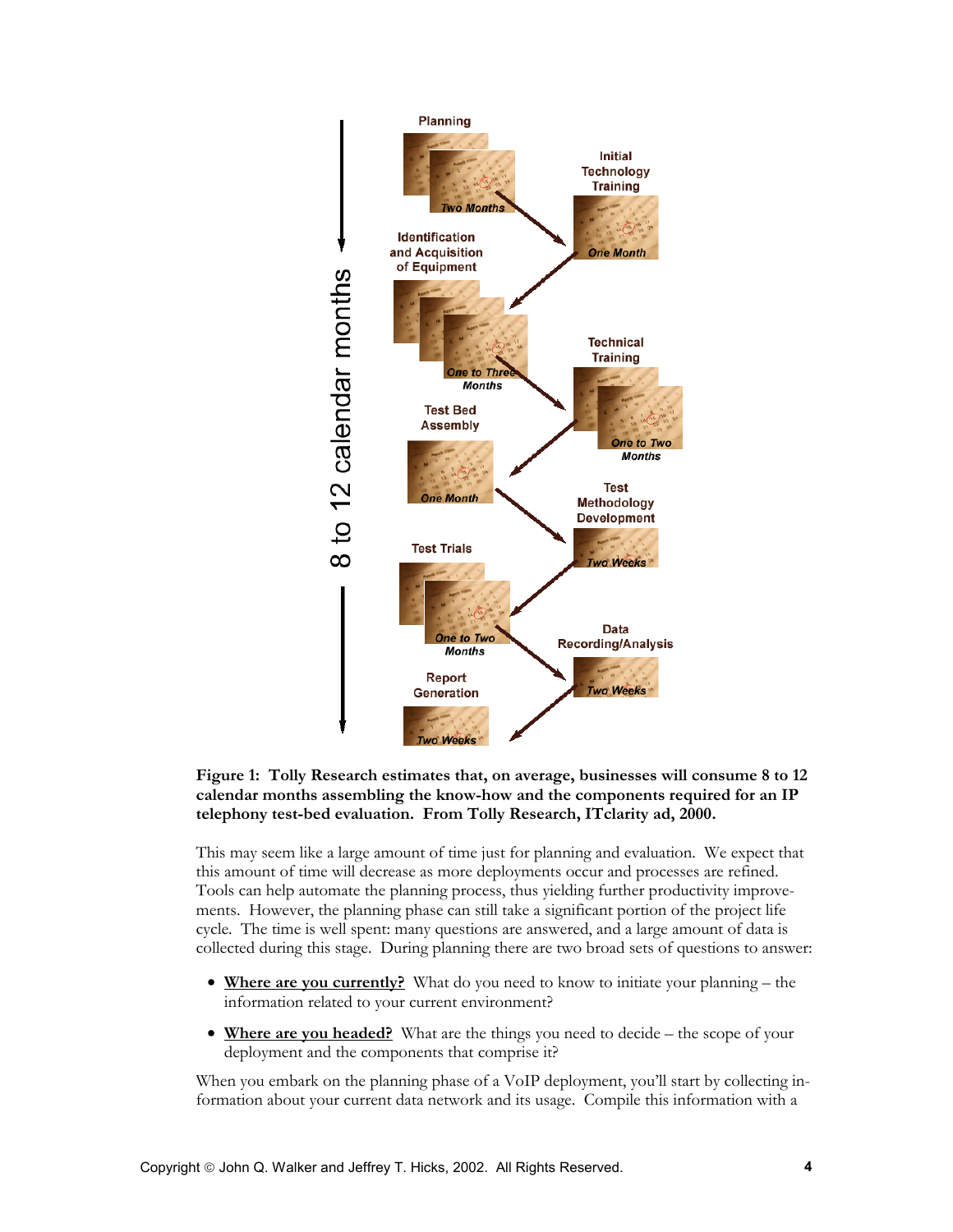<span id="page-5-0"></span>view toward understanding what must be done to reach your final goal – a successful VoIP deployment. We've broken this information down into four categories of questions:

- **Telephony usage.** What's the current call volume? What's the profile of these calls, including their typical frequency, duration, location, and call flow?
- **Reliability.** What's the current data network/system reliability? What's your target reliability? What will it take to get from the current state of reliability to your target?
- **Call quality.** What's the current estimated call quality? What's your target call quality? What will it take to get from the current level of call quality to your target?
- **VoIP readiness.** How do you assess VoIP readiness? What is needed to perform a readiness assessment?

For each category of questions, there is an established methodology for finding the most useful answers. We elaborate on these methods below.

### **Understanding Current Telephony Usage**

Key characteristics of the telephone calls that travel over your existing phone system are well known; the data has been captured somewhere, ever since your telephones were first used. To understand how many users and how many calls your VoIP system must support, look at how many your current telephony system supports. A team somewhere within your organization, or under contract by your organization, knows this information intimately and has been tracking it for years. Here's what you'll find out from them, or from their records:

- Number of calls
- Number of users (number of distinct phone numbers)
- Duration of calls
- Number of concurrent calls
- Call volume profiles peak and average usage statistics
	- − When do they occur?
	- − How long are they?
- Location and call flow. What percentage of the calls occurs within each site? What percentage occurs within the organization, from site to site? How many calls go to and from the outside world?

### **Call Detail Records**

Telephone records and the current PBX call volume reports are a good source of data about the likely call volume a network will have to handle. Your current phone supplier or the system itself captures information about telephone calls in Call Detail Records (CDRs). You've seen simple examples of these, in your monthly itemized long-distance bill. CDRs include information like the date and time of each call, the number that was called, the duration of the call, and its cost. Actually, lots more information is captured internally, including information about incoming calls, whether an attempted call was completed or not, the account to which a call should be billed, and so on.

Softcopy CDRs can be easily processed. Many PBXs can sort them or export them as comma-separated value (CSV) files, which you can easily load into spreadsheet programs,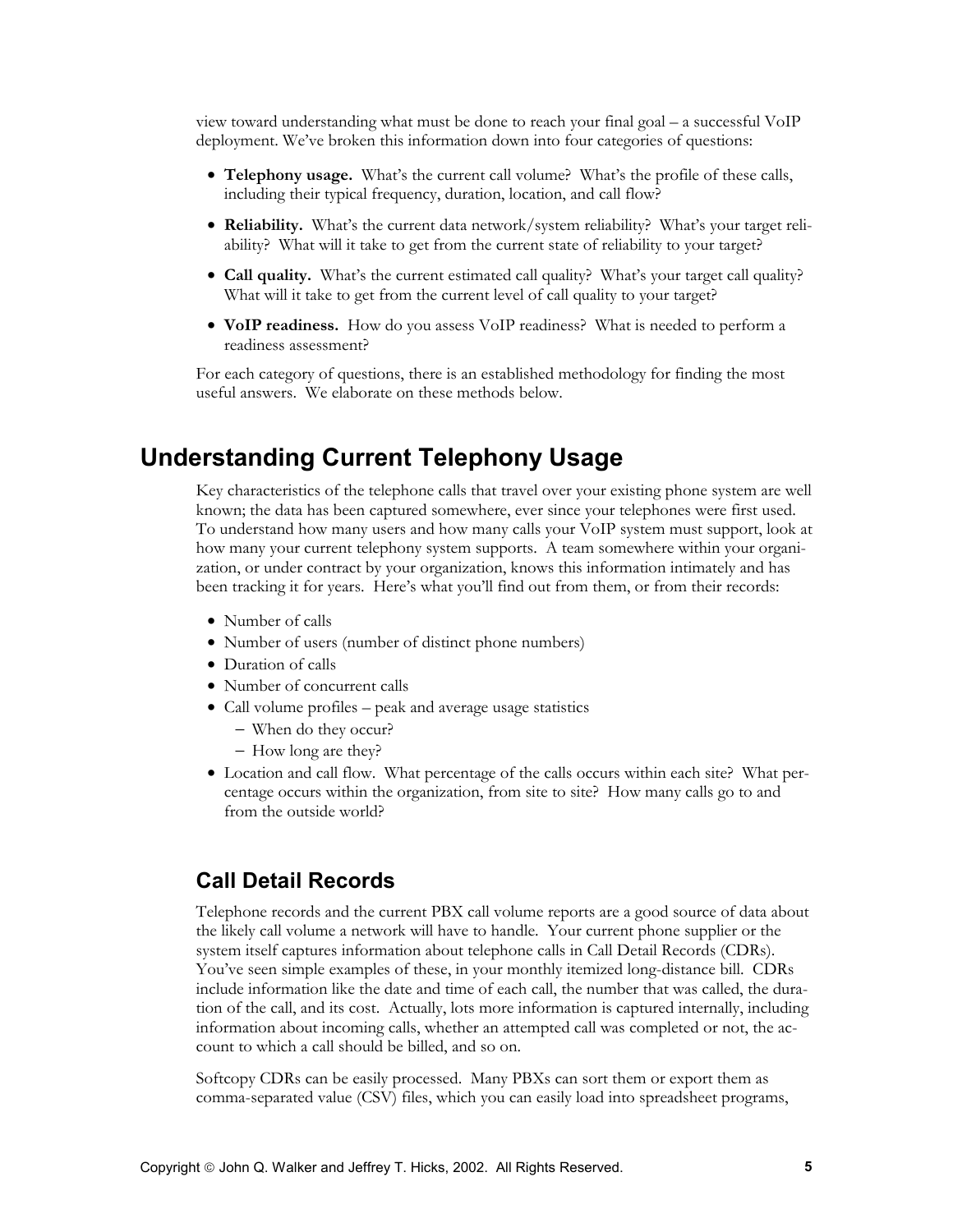<span id="page-6-0"></span>such as Microsoft *Excel*. A useful statistic often calculated from CDRs is the "busy hour" – the clock hour in a day when the most calls occur – and the "busy day." Calls during the busy hour are usually broken into two categories: the "busy hour calls attempted" (BHCA) and the "busy hour calls completed" (BHCC). These two numbers, BHCA and BHCC, describe the peak call volume. (An aside: for the PSTN in the USA, the busy hour on the busy day is usually after lunchtime on Mother's Day.)

#### **Call Volume Statistics**

In the telephony industry, the busy hour traffic is often calculated in *erlangs*. An erlang is a number that represents the "busyness" of a particular telephone line. An erlang value of "1" means that the telephone line is 100% busy. Similarly, telephony statistics may include an Erlang B calculation, which is used to tabulate one of the following factors, given the other two:

#### **Busy Hour Traffic (BHT)**

The number of hours of call traffic during the busiest hour of operation.

#### **Blocking**

The percentage of calls that are blocked because not enough lines are available.

#### **Lines**

The number of lines in a trunk group.

There are some simple calculators available that implement the Erlang B calculation and allow for some quick modeling scenarios of the different statistics. To find them, enter "erlang calculator" in a Web search engine.

### **Call Flow Analysis**

When it comes to determining where to deploy and stage a VoIP deployment, the flow of call traffic is an especially useful statistic. If a site has a large percentage of calls that occur within the site (intrasite traffic), that location may be ideal for VoIP on the LAN. If a high volume of call traffic passes between two sites (intersite traffic), those sites may be candidates for VoIP because they can take advantage of toll bypass.

Additionally, determine how many calls travel to and from the PSTN. Analyzing the data using the busy-hour calculations can allow for capacity planning when VoIP traffic is added to the data network.

The current telephony usage information that you gather will serve as valuable input for the later planning stages of your deployment. Now let's take a look at the next category of questions to ask as you're gathering data about your current network: reliability.

### **Understanding Reliability**

Users have come to expect a high level of reliability from their phone system. Decades of knowledge, experience, and innovation have raised PSTN reliability very high. When you pick up a phone, you get a dial tone almost instantly. Can you even recall the last time a telephone call was dropped by the PSTN? Typical user expectations of unavailability for the phone system are about 5 minutes, cumulatively, per year. The level of availability the PSTN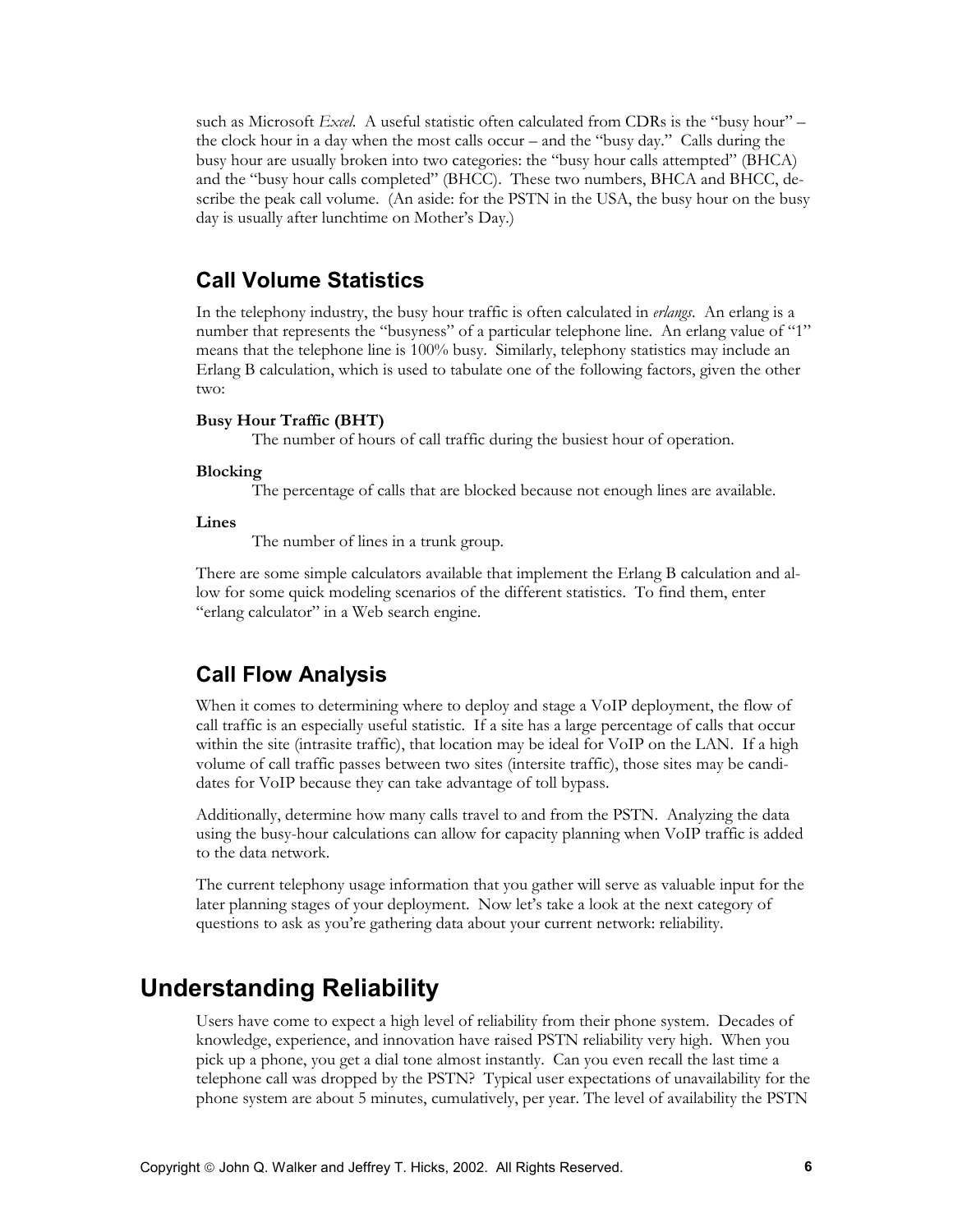| <b>Availability</b> | <b>Cumulative Downtime per Year</b> |
|---------------------|-------------------------------------|
| 99.000%             | 3 days, 15 hours, 36 minutes        |
| 99.500%             | 1 day, 19 hours, 48 minutes         |
| 99.900%             | 8 hours, 46 minutes                 |
| 99.950%             | 4 hours, 23 minutes                 |
| 99.990%             | 53 minutes                          |
| 99.999%             | 5 minutes                           |
| 99.9999%            | 30 seconds                          |

delivers in the USA is sometimes referred to as "five nines," which means that a dialtone is available 99.999% of the time.

**Figure 2: Nines of availability and corresponding downtime.** 

To determine the reliability of a system, you need to know the availability percentage. Availability is defined as:

```
Availability = Mean time between failures / total time
```

```
 Mean time between failures:
```
average time between each outage or failure

```
 Total time:
```
mean time between failures + mean time to repair the failures

Another way to look at availability is to compare the total downtime with the total elapsed time:

Availability =  $1 - (system outcome of time) / (system elapsed time)$ 

Sometimes the key measure is unavailability, which is easily derived from availability:

Unavailability =  $1 -$  Availability

So in Figure 2, the availability of "five nines," 99.999%, was calculated as

 $.99999 = 1 - (5 / 365 \times 24 \times 60)$  $= 1 - (5 / 525,600)$ 

Contrast the PSTN's level of reliability with what is achieved by most data networks today and you'll recognize the challenge that a VoIP deployment faces. Data networks just haven't reached the reliability found in the PSTN, yet. Instead, they're plagued by periodic outages. Network outages are caused by a variety of events such as user error, software failures, and other technology failures, as shown in [Figure 3.](#page-8-0)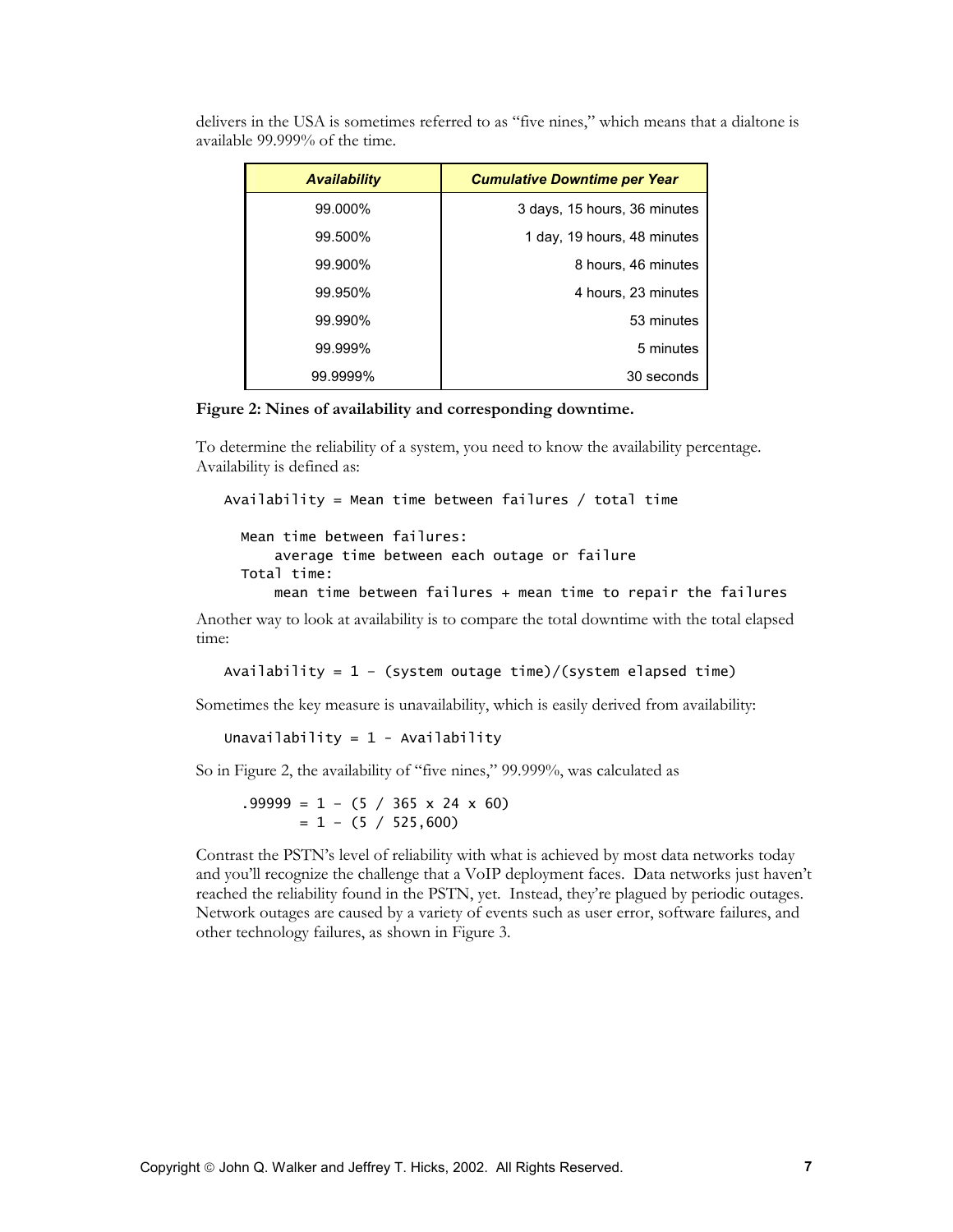<span id="page-8-0"></span>

**Figure 3: Reasons for system unavailability. Source: Gartner Group.** 

- **User Errors and Process:** Change management, process consistency
- **Technology:** Hardware, network links, environmental issues, natural disasters
- **Software Application:** Software issues, performance and load, scaling

So, by now you may be thinking, Wow, my e-mail server goes down a lot. What will happen when my phone and e-mail are on the same network? On average, computer system reliability is estimated at around 98.5% [1]. This number includes not only the data networks and their components, but all the core business applications, servers, and mainframes.

Although the core business applications, servers, and mainframes are certainly important to your business, their high availability is not required to reach five nines of VoIP reliability. For VoIP, you should instead focus specifically on two areas:

- the reliability of the network and its components, and
- the reliability of the VoIP components (VoIP server, gateways, IP PBXs).

First, let's look at network reliability. A survey by the Merit Project [1] shows that most network outages stem from performance issues, such as peak load and insufficient bandwidth. Most often, it's too much traffic and too little capacity. And security intrusions, particularly denial of service (DoS) attacks, only add to the network outage problem.

Second, your key VoIP components really are server boxes, running complex operating systems and complex applications on off-the-shelf computers. They're susceptible to the three categories of problems discussed above: the software can fail in various ways; users, attackers, and the IT team can cause problems; and every piece of hardware technology has many failure modes. These server boxes need to be made highly reliable, and kept highly reliable, to achieve high VoIP availability.

Therefore, consider two strong recommendations for assuring high VoIP reliability:

#### **Get a strong handle on your network traffic.**

Understand the network's current capacity and traffic mix – applications, flows, and priorities. Understand where the traffic should be when the VoIP deployment is complete. Control tightly what's flowing in and out of the network, by using firewalls, for example. Use network policy management to control the priority of each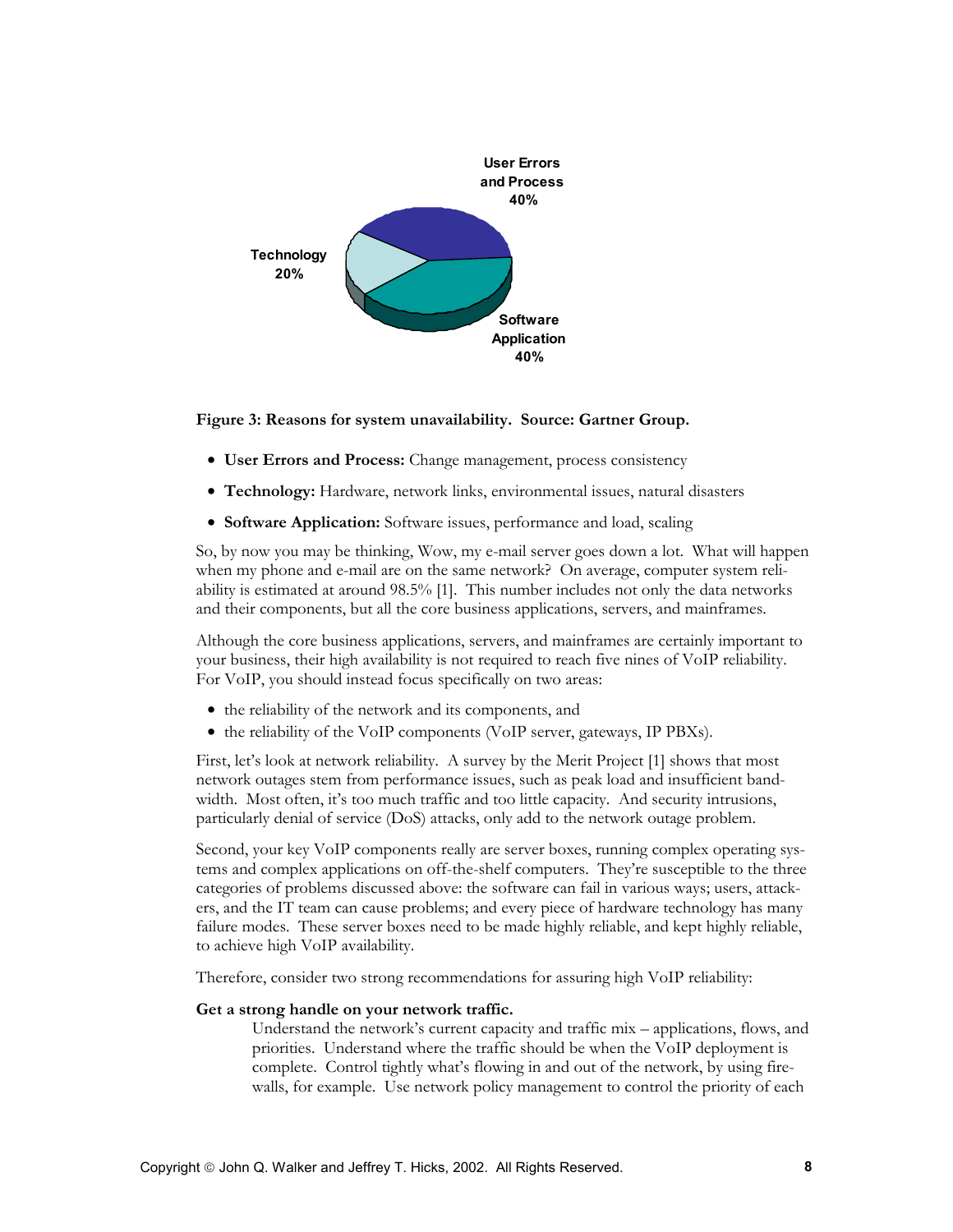type of traffic. Apply firm user management, to police what each user can do and to control which resources they can access.

<span id="page-9-0"></span>**Get high-quality VoIP server, gateway, and IP PBX boxes, and secure them well.**  Install their required software, then put change management and access controls on the box – control tightly what changes are made and who can make them. Lock them down, to avoid physical or network intrusions. Put them on an uninterruptible power supply (UPS) to avoid downtime due to power outages.

Following these guidelines, the individual components that makeup the network should be examined as well. Let's look at the underlying issues individually. Cisco Systems identifies the key availability items as [2]:

- Hardware reliability
- Software reliability and features
- Network link and carrier reliability
- Environment and electrical power
- Network design
- User errors and process management

### **Hardware Reliability**

Inevitably hardware fails, so plan in advance to purchase hardware that's resilient – resistant to failure. In many instances, network equipment vendors have included features to help make their hardware more resilient. For example, devices may have multiple CPUs, powersupplies, and cooling fans. If one of these components fails, the device can still operate. The duplication of components in order to make the system more resilient is referred to as *redundancy*.

*Load balancing* also provides resiliency and scalability. In a load-balanced scenario, multiple devices are configured to share the network or server load. For example, a group of Web servers is configured to alternate when responding to requests for the same Web site content. Load balancing of Web servers is commonplace and provides resiliency in the case where a single server in the group fails.

By allowing multiple devices to behave as a single entity, *clustering* is a third technique for achieving resiliency. Within a cluster of devices, typically one device serves as the primary device and another as the backup. If the primary device fails, the backup takes over in a seamless manner that's transparent to users. In addition to resiliency, clustering also provides for easier management – the entire group of devices can be managed as a single unit – and scalability – combined, the group of devices can support more users than a single device. Clustering is a good way to improve the reliability of VoIP servers.

### **Software Reliability and Features**

To improve reliability, don't install lots of other programs on your VoIP servers. Even though server operating systems generally try to minimize the impact that one application can have on another, ill-behaved programs can use large amounts of CPU and memory, creating server-performance problems. Worse yet, programs that provide device drivers, or operate in kernel mode, can potentially cause the server to crash. Limit the applications installed on critical VoIP servers to what is needed to operate and manage the server. Many vendors offer certification programs to ensure that programs are well behaved and don't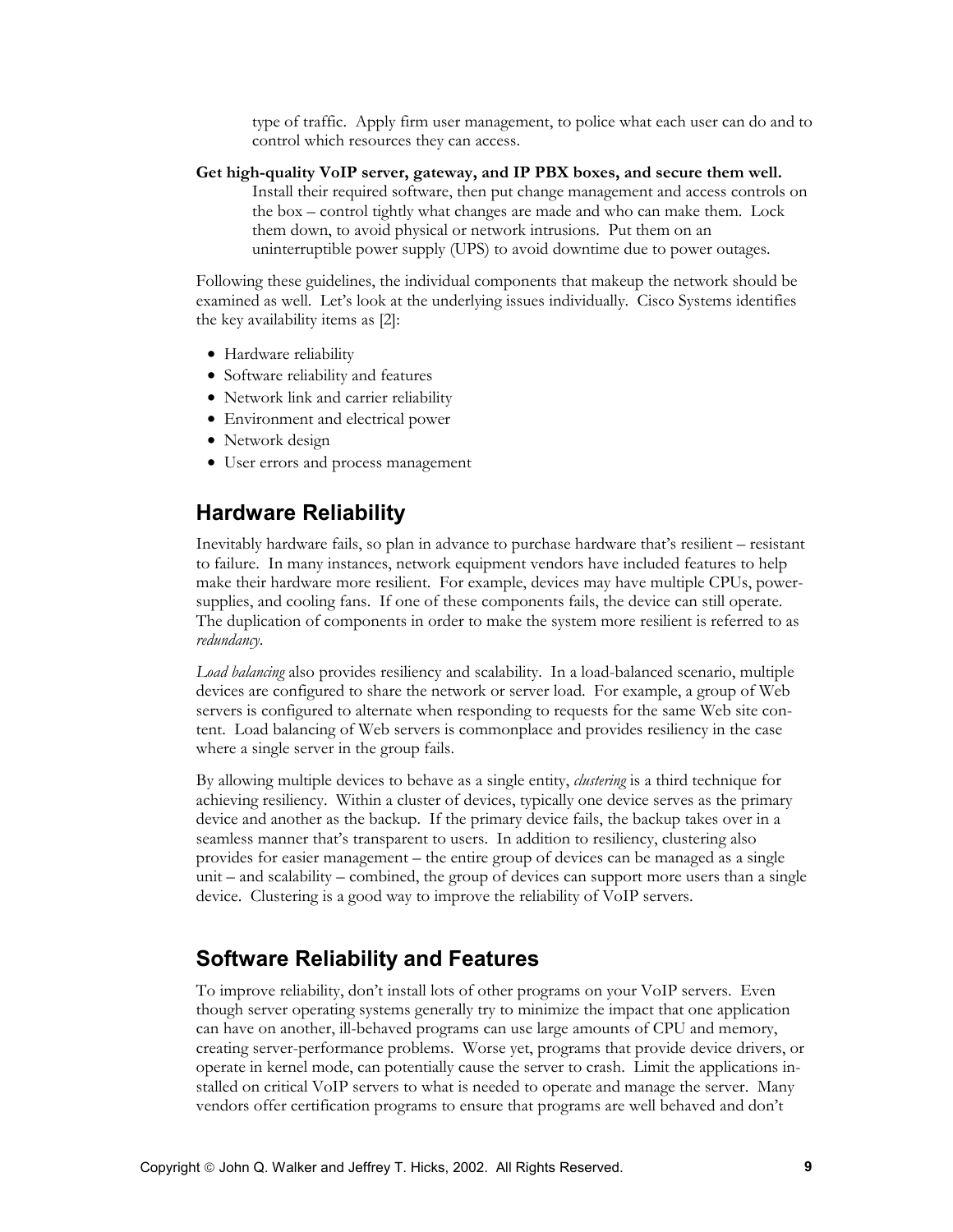<span id="page-10-0"></span>adversely affect server performance. Shop around for management tools that have been vendor-certified.

Test software patches carefully and apply them in stages. For example, you might apply patches to a limited number of servers and wait to see the effects before applying them to all your servers. Unfortunately, fixes for software often introduce other problems, so it's best to test them out before widespread deployment. Check to see if you can apply the fix "hot," without a server reboot. Some operating systems have features to allow fixes to be applied while the system is running. If the fix requires a server reboot, plan to do the updates during off-hours, or have a backup server available to bring online while the other server is being updated.

Lock VoIP servers down with the tightest intrusion security available. You want to make sure that your critical VoIP servers aren't vulnerable to attack. Securing your servers may require installing a firewall to protect and/or an intrusion-detection system to warn you of any security violations.

### **Link and Carrier Reliability**

Network link resiliency is an important consideration when you're shopping around for an Internet Service Provider (ISP). Investigate the reliability record for the ISP. In a later chapter, we'll discuss service level agreements (SLAs). An SLA generally requires an ISP to provide their customer with certain levels of link availability and network performance. Talk with other customers; thorough SLA contracts and tight adherence to them are strong indicators of ISP reliability. Be sure to include reliability details in your contracts with the ISP. Finally, consider what happens when a failure does occur. How quickly does the provider restore service? What's the process for opening a "trouble ticket?" All of these questions should be answered in a properly-structured contract with your provider.

### **Environment and Electrical Power**

The environment surrounding your network is a factor that's easy to ignore. However, environmental factors should be included in any reliability assessment. Temperature extremes can lead to system failure. Flood damage can wipe out your system and require extensive repairs. Proper air conditioning may be lacking in server locations. Whenever possible, raised floors or rooms that are protected against environmental hazards should be considered.

With POTS, the phones were powered by the phone company, which may be independent of the local electrical system. Observe that you can call the electrical company from your wired phone at home when the power goes out there. Look at the current reliability level of the power system. Uninterruptible power supply (UPS) boxes can reduce the risk of a power failure's affecting key systems.

### **Network Design**

Good network design can eliminate problems that stem from a single point of failure. A single point of failure can arise when all traffic must go through one device. For example, an office has a single firewall that must filter all incoming network traffic. Single points of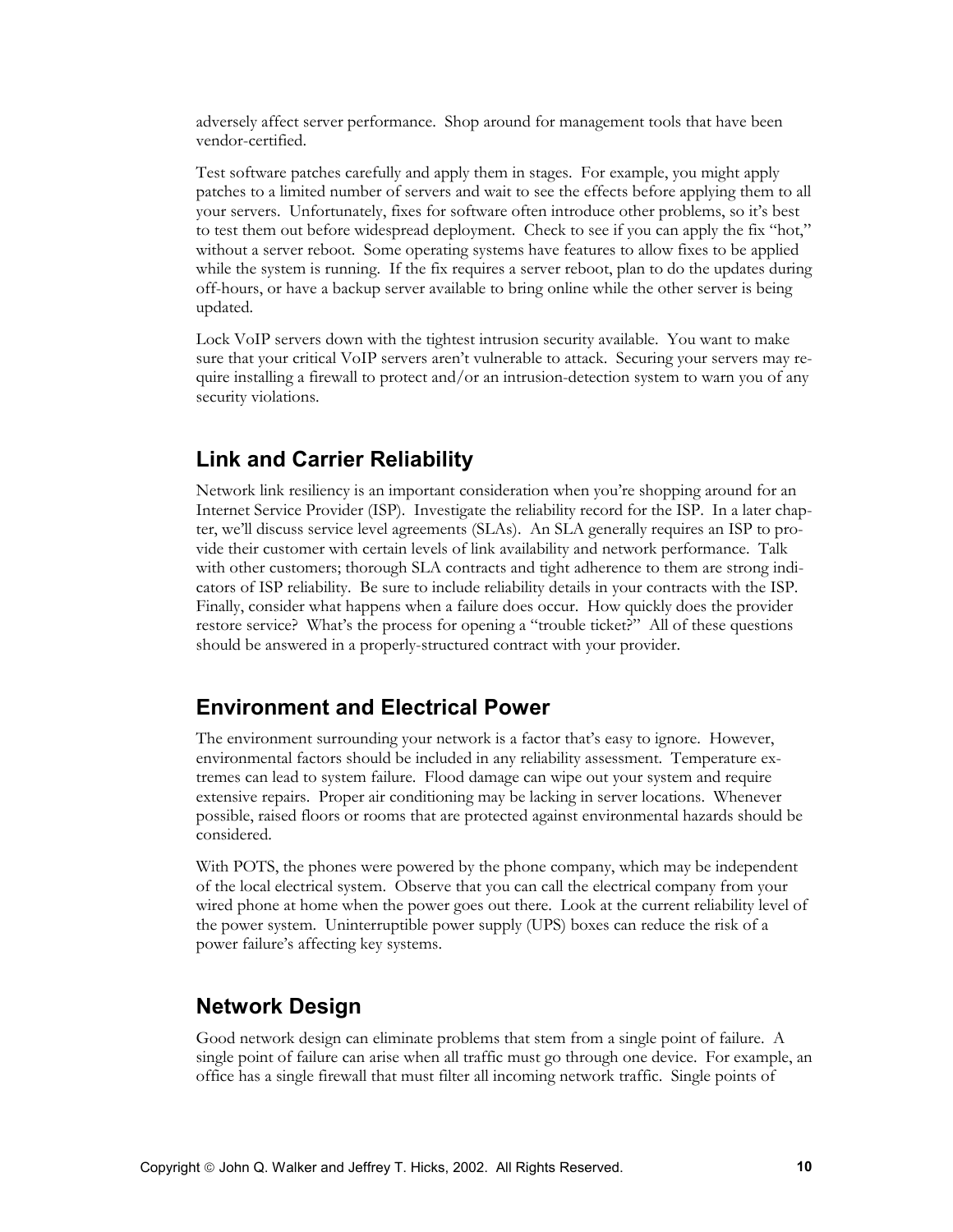<span id="page-11-0"></span>failure can also create performance bottlenecks in the case where a device is over burdened. Look for these points in your network design and seek to eliminate them.

When a failure occurs, operator intervention isn't always required because good network design can make the network self-healing. Self-healing networks can re-route data over different paths in the case of a link failure along the primary path. Take advantage of dynamic routing protocols to take some pressure off your network operator. Some advanced routing protocols can also provide increased resiliency by allowing multiple routers to be deployed and act as a single default gateway. Consider the case where a single router serves as your default gateway. If it fails, you may not be able to access the rest of the network.

A good network design also considers security. Firewalls and intrusion detection systems should be used to protect the enterprise network from outside intrusions. Network address translation (NAT) devices can keep computer addresses hidden from hackers. However, be careful where you place the NAT devices, because it is difficult, if not impossible, to make VoIP work across a NAT.

As you design your network, don't neglect other crucial network services like Domain Name Service (DNS) or Dynamic Host Configuration Protocol (DHCP). Most IP phones use DHCP to minimize the configuration necessary to obtain an IP address. If the DHCP service is down, the IP phone is unable to join the network. DNS and DHCP services run on server computers, so primary and backup servers may be necessary.

### **User Errors and IT Process Management**

User error and IT process are the final contributors to availability issues. To prevent both sources of network disruptions, you need good IT processes in place to support VoIP well. Look to eliminate error-prone processes; in doing so, you'll be able to reduce or avoid user errors. Here are some tips to help your IT staff avoid user errors:

- **Thorough training** give the IT staff the training needed to support and manage a VoIP deployment.
- **Intuitive user interfaces** look for configuration and management tools that are intuitive and easy to use.
- **Re-design or automate tricky tasks**  automation is a good way to handle error-prone tasks.

Your goals in maintaining a reliable VoIP deployment occur in stages: prevent, detect, and react:

Prevent: If you prevent and avoid problems altogether, you increase availability.

**Detect:** When prevention fails, you want to spot problems as soon as possible, to shorten the time that elapses before isolation and repair.

**React:** When a problem is encountered, you want a timely and appropriate reaction, to shorten the isolation and repair time. Having reacted well, close the loop by making the necessary long-term fixes and responses to prevent and avoid the same problems in the future.

These are the goals in the IT project stages we introduced last chapter: management and monitoring, and fault isolation and repair.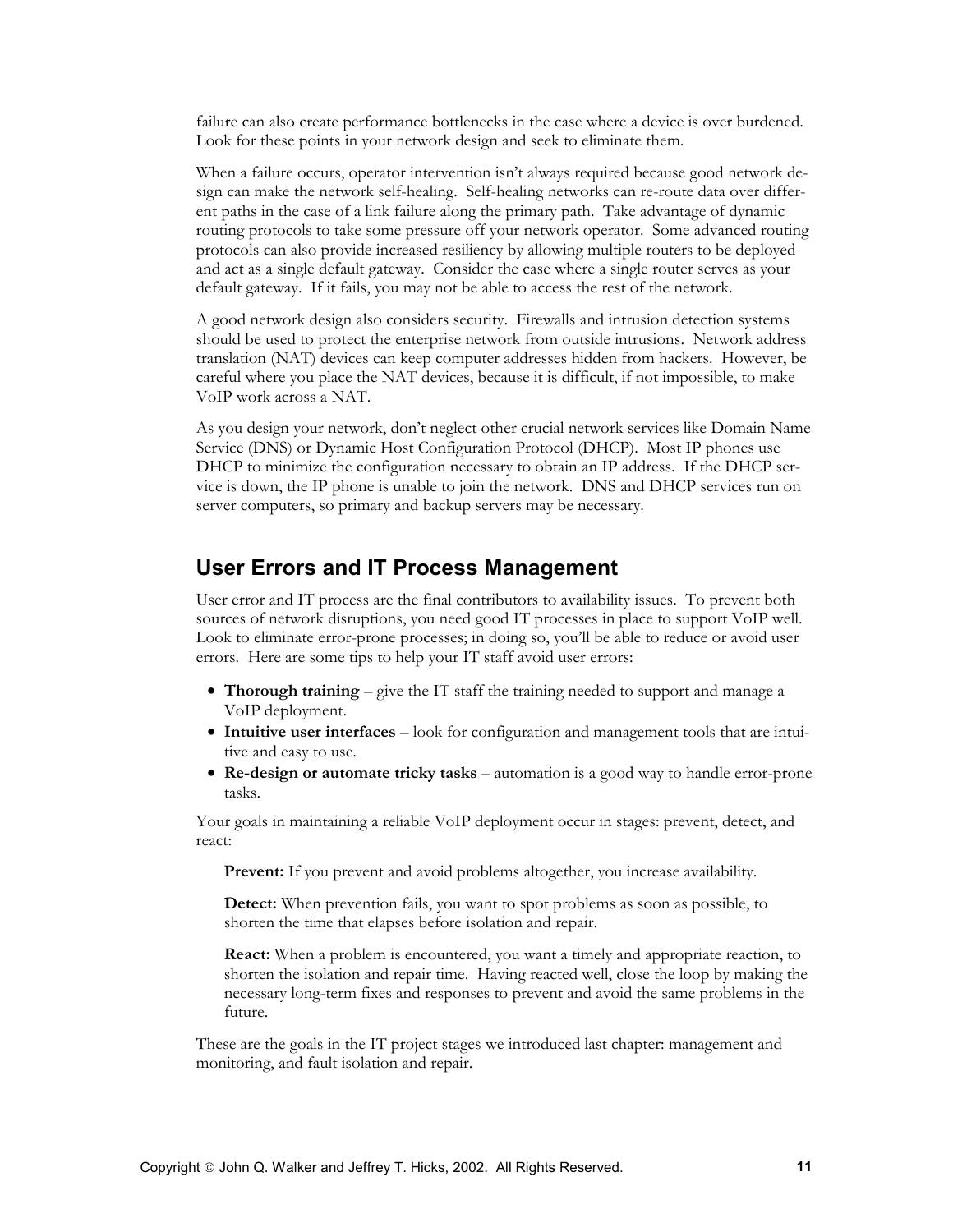<span id="page-12-0"></span>**Management and monitoring.** VoIP management is required to ensure the reliability and availability of the components, as well as high call quality. Management is critical if you're going to be proactive in dealing with problems. When a problem occurs, how long does it take you to detect it? Ideally, you'd like to know about the problem *before* users start calling it in. Management software tools should let you set thresholds for key reliability and call quality measurements and then receive notifications when the thresholds are crossed.

**Fault isolation, diagnosis, and repair speed.** Once you do detect a problem, the key to maintaining a reliable VoIP network is how quickly you can isolate, diagnose, and fix it. You need to quickly pinpoint the component in the VoIP system – server, phone, router, network link – that is causing the problem.

Once you reach a point where the system is very reliable and you can resolve any availability problems quickly, then it's time to take a look at network performance as it relates to call quality.

### **Understanding Call Quality**

Traditional networked applications and VoIP applications have different network performance requirements. For example, while file-transfer applications consume large amounts of bandwidth by sending data as quickly as possible, ERP applications send small amounts of data, but use frequent flows between sender and receiver. By contrast, VoIP applications consume relatively little bandwidth, but can't tolerate large delays or variations.

Even when they're carried on the same network, voice traffic and data traffic can't be handled the same way.

- They have different packet sizes.
- They are sent at different rates.
- They are buffered and delivered to the destination differently.
- They must fulfill very different user expectations.

Although an e-mail message or a file transfer can be delayed by half an hour without exciting anyone's notice, delays of a few hundred milliseconds can impair a VoIP telephone call. (A millisecond, abbreviated "ms," is one thousandth of a second, so 1000 milliseconds equals one second.) And when you start to run VoIP across any given enterprise network, delays caused by other applications, overloaded routers, or faulty switches may be inevitable.

Most data networks aren't ready to provide the performance needed for PSTN-level call quality or reliability. You might argue that the quality is great on a campus LAN with underutilized capacity, but how many enterprise networks consist of a single campus LAN? Let's take a look at the network performance issues before and after a VoIP deployment.

#### **Network Performance before VoIP**

Data networks have customarily been tuned to make network applications, such as Web transactions, e-mail, and ERP, run really well. Two characteristics of these types of applications affect their performance requirements on the network: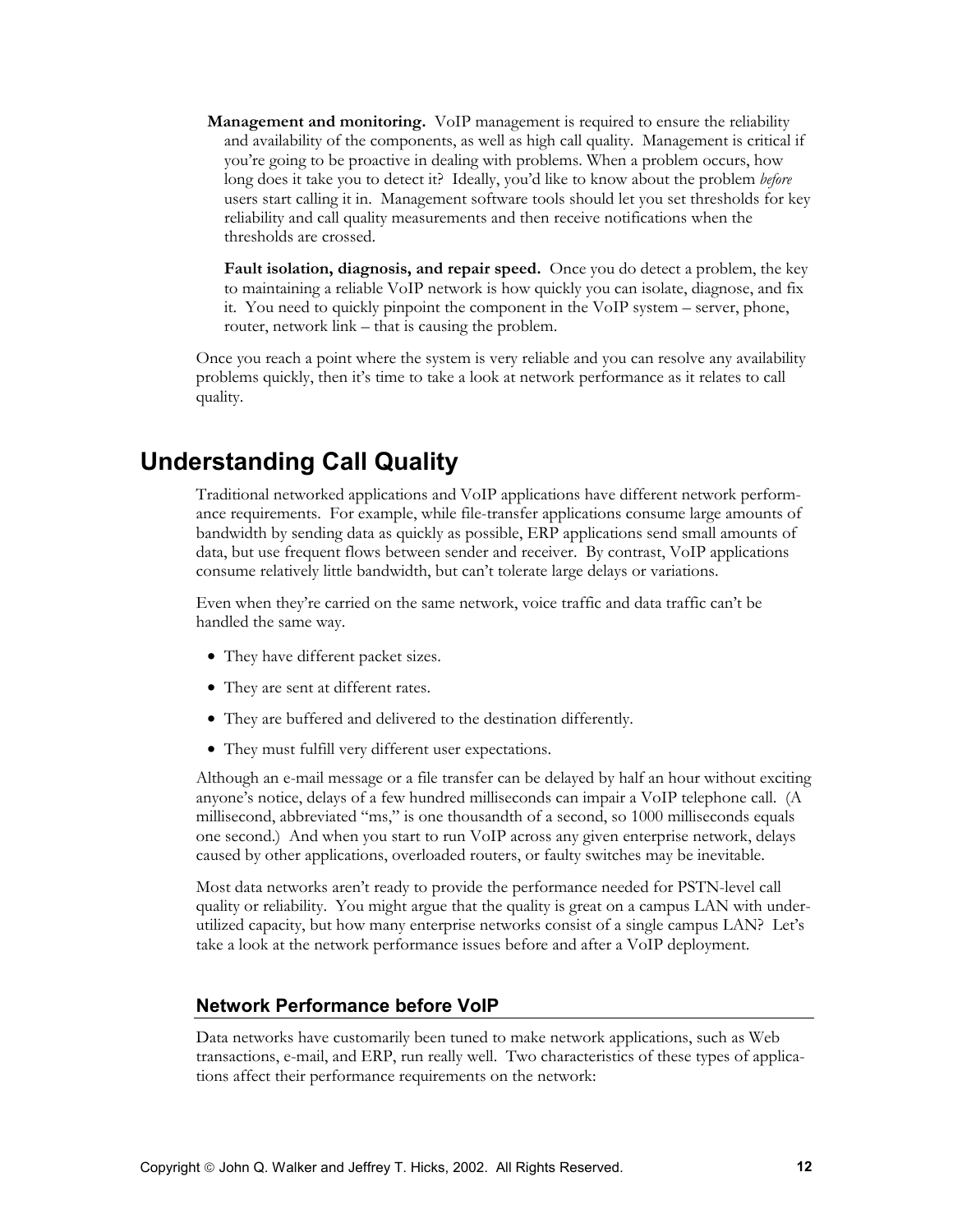- **They send data using the TCP protocol.** TCP is a connection-oriented protocol, which means that the two sides of the data exchange maintain strong tracking about everything that's sent and received. For example, your browser uses the TCP interface when fetching Web pages – you don't want to see holes or out-of-order pieces of data on the screen, so your browser and the Web server program work together to make sure everything is received intact. TCP also provides congestion control so that when a sender is sending too fast, the receiver sends a "slow down" message. TCP applications are usually elastic, consuming as much bandwidth as is available to them.
- **They are transaction-oriented.** Application transactions consist of requests and responses. A transaction can be as simple as a single request and response: a credit card number is sent and an authorization is received. Or a transaction can contain many short request and response flows, or even, in the case of a file transfer, a single transmission of a large amount of data. In a typical application transaction, a client requests a Web page, and the server responds by sending the information. Similarly, an application might request a set of records from an SQL query on the server. The amount of time it takes to perform a transaction gives the user an indicator for how responsive the application feels. The back-and-forth nature of these transactions means the application demands certain performance provisions from the network.

How do you know when one of these transaction-oriented applications isn't performing well? The key performance measurements are throughput and response time.

Throughput numbers tell the rate at which traffic can flow through a network. This is the key measurement for applications such as FTP, which need to transfer large amounts of data. Networks with higher throughput can deliver data in a shorter period of time. A measurement reflecting a network's capacity, throughput is usually measured in bytes or bits per second.

Response time is a measurement that indicates how long it takes to send a request and receive a reply over a network. The response-time metric is key for network transactions, because the longer an operation takes, the more impatient a user gets. Usually described in milliseconds or seconds, the response time measurement for a transaction reflects the user's experience with a network.

A network that consistently provides high throughput and low response time lets TCP-based transactional applications perform well.

#### **Network Performance with VoIP**

Because the goal of providing good call quality is unique, voice traffic places a new set of demands on data networks. Even a network that's tuned to provide the high throughput, low response time needed to make other applications perform well may perform poorly when voice traffic is added. Voice has real-time characteristics, which have very strict requirements for network performance. Voice applications have two characteristics that require real-time network performance:

• **They send data using the RTP protocol.** The real-time transport protocol (RTP) is an application-layer protocol that rides on the connectionless UDP protocol. UDP is said to be connectionless because it provides for no acknowledgements or tracking of the data sent and received. Nor does RTP provide for retransmission of data that has been lost by the network. In contrast to TCP applications, RTP doesn't provide congestion control directly, so a sender could overwhelm a receiver by sending too much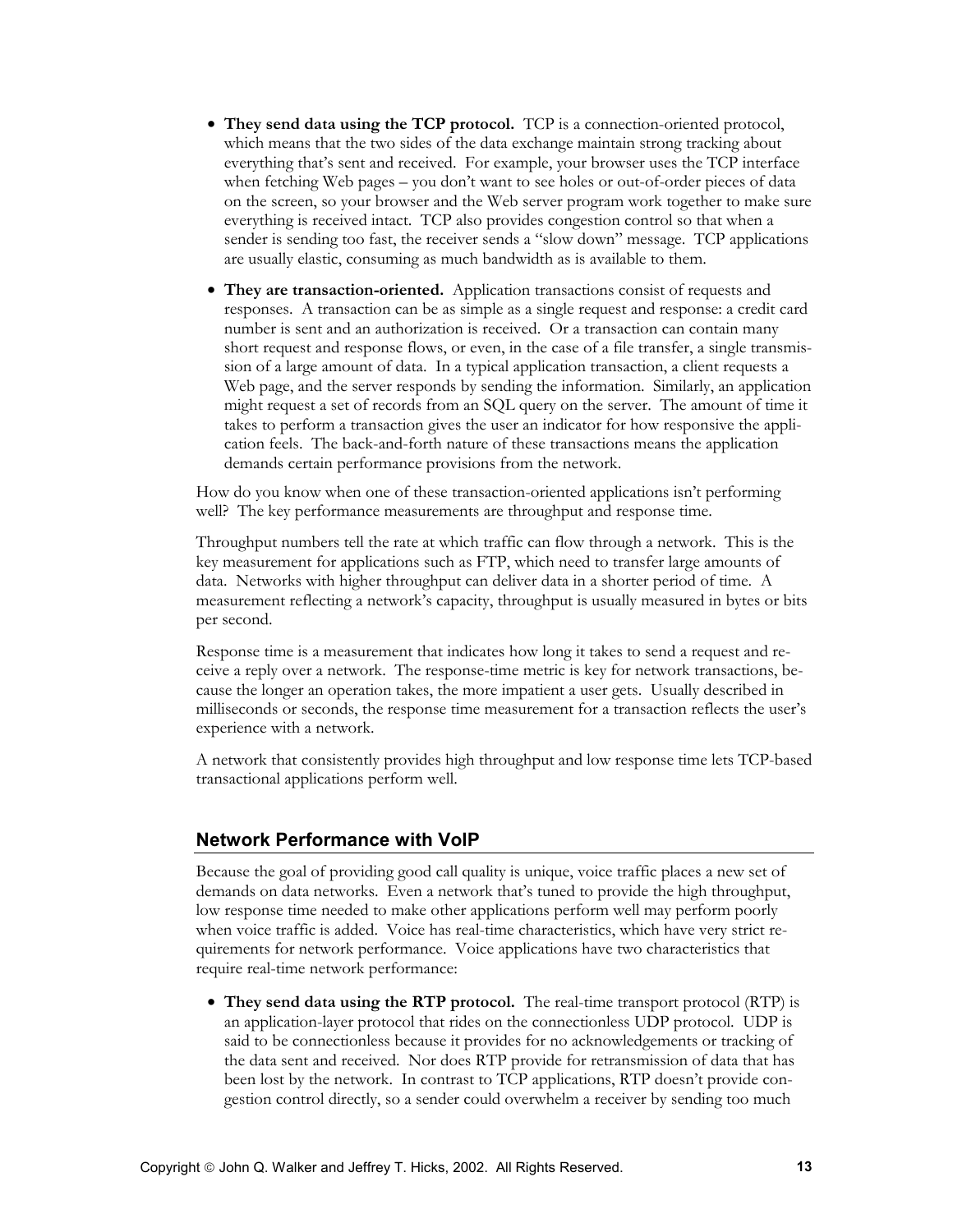<span id="page-14-0"></span>data, too quickly. To help prevent this problem, RTP applications usually send data at a fixed data rate.

• **Interactive conversations can't tolerate large delays.** A typical telephone conversation usually depends on a certain amount of interaction between the caller and the callee. The higher the level of interaction, the less you can tolerate delays in the conversation. If the delay is too high, the conversation is burdened by a "walkie-talkie" effect – the talkers feel they must complete each sentence with some keyword like "over" to let the receiver know that they've finished talking. This can become very tedious, and gives both parties in the conversation a perception of poor call quality.

When a converged network is tuned correctly, many types of applications can coexist and perform well. But the converse is also true. How do you know if the voice call quality is poor? We'll talk in-depth about call quality later, but several underlying network performance measurements play a key role in determining call quality. The fundamental network performance measurements for voice traffic are delay, jitter, and packet loss. We'll discuss these in detail while understanding their impact on call quality in the next section.

After this brief introduction to some of the network performance issues that come into play when you deploy VoIP, let's take a look at the reality that call quality equals network performance.

### **Standards for Measuring Call Quality**

The quality goal for a VoIP call is the same level of quality that the PSTN consistently delivers, and it's a lofty goal. PSTN-level quality is sometimes referred to as "toll" quality, and it's excellent. Some companies have even advertised PSTN quality so good that "you can hear a pin drop." That being said, getting good call quality day in and day out with a VoIP deployment is possible. But it implies that you'll know what level of call quality you're getting. That's why it helps to understand some of the different measurement standards for voice quality.

Ever since the telephone was invented, call quality testing has usually been subjective: picking up a telephone and listening to the quality of the voice. The leading subjective measurement of voice quality is the Mean Opinion Score, or MOS, as described in the ITU (International Telecommunications Union) recommendation P.800 [3].

To determine a MOS for a telephone call by using human listeners, lots of people listen to a call and give their opinion of its quality. This certainly works well, but it's pretty expensive to hire a bunch of people to assign a score to your calls each time you make a tuning adjustment or network configuration change. The good news is that the human behavioral patterns have been heavily researched and quantified. The research describes how humans would most likely react—what mean opinion score they would give—as they hear audio with different levels of delay or packet loss. This mapping between audio performance characteristics and a quality score makes the MOS standard valuable for network assessments, benchmarking, tuning, and monitoring.

The Mean Opinion Score (MOS) described in ITU P.800 is a subjective measurement of call quality as perceived by the receiver. A MOS can range from 5 down to 1, using the following rating scale: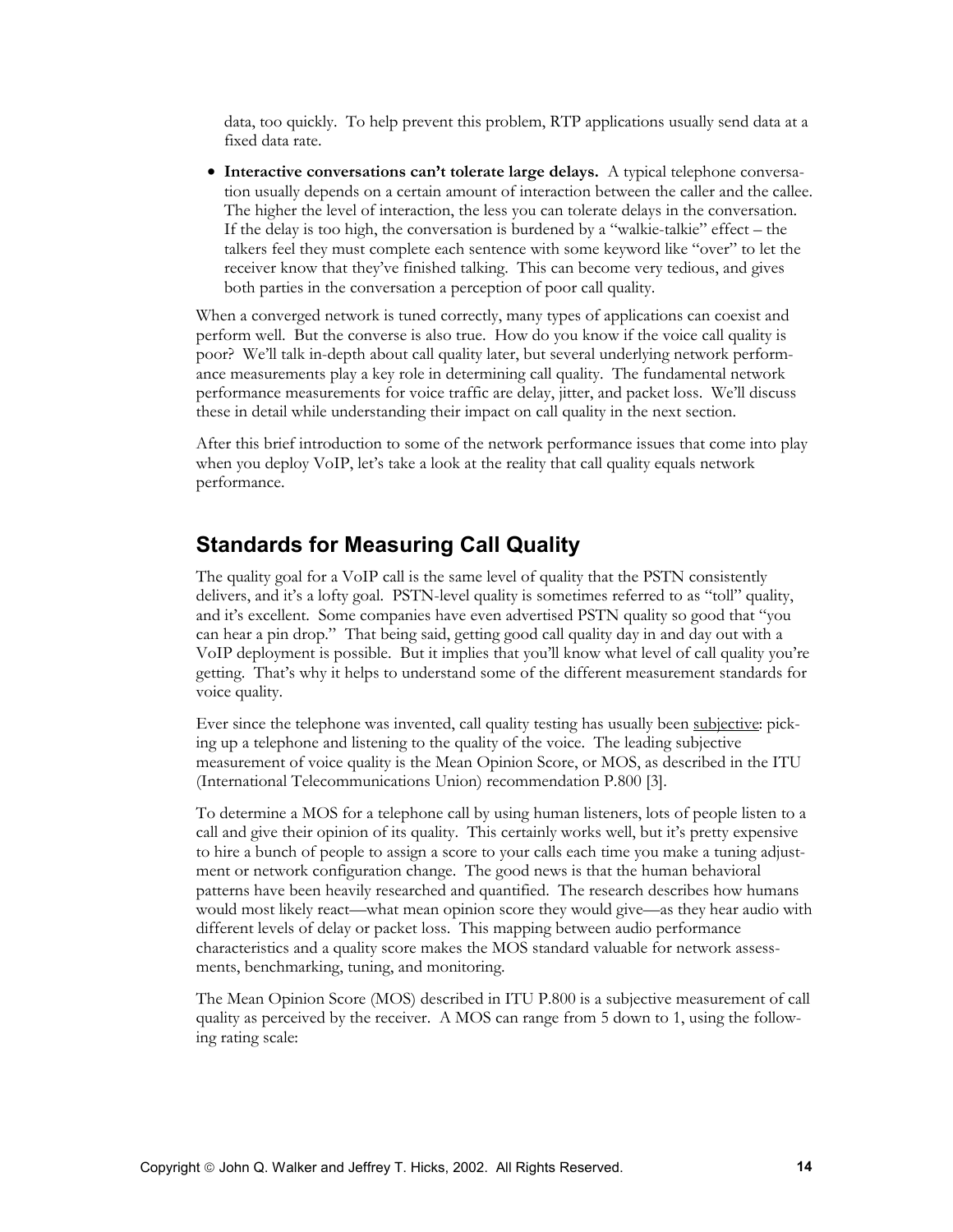| <b>MOS</b> | <b>Quality</b><br><b>Rating</b> |
|------------|---------------------------------|
| 5          | Excellent                       |
| 4          | Good                            |
| 3          | Fair                            |
| 2          | Poor                            |
|            | Bad                             |

#### **Figure 4: The mean opinion score is measured on a scale from 5 down to 1.**

A mean opinion score of 4 or higher is generally considered toll quality. A MOS below 3.6 results in many users who are not satisfied with the call quality.

While MOS is a subjective measurement, considerable progress has been made in establishing objective measurements of call quality. Various standards have been developed:

- **PSQM** (ITU P.861) / **PSQM+**: Perceptual Speech Quality Measure
- **PESQ** (ITU P.862): Perceptual Evaluation of Speech Quality
- **PAMS** (British Telecom): Perceptual Analysis Measurement System
- The **E-model** (ITU G.107)

PSQM, PSQM+, and PESQ are part of a succession of algorithm modifications starting in ITU recommendation P.861 [4]. PESQ is the state-of-the-art algorithm and meant to be the successor to PSQM. British Telecom developed PAMS, which is similar to PSQM. Each of these measurements – PSQM, PAMS, and PESQ sends a reference signal through the telephony network and then uses digital signal processing algorithms to compare the reference signal with the signal that's received on the other end of the network. Initially, these objective measurements were used in testing with codecs, but now several voice testing and measurement tools have implemented them as ways of testing VoIP systems. However, MOS is the widely accepted criterion for call quality, and the vendors that implement these scoring algorithms all map their scores to MOS.

All of these measurement methods are good in test labs for analyzing the clarity of individual devices. For example, it makes sense to use PSQM or PESQ to describe the quality of a telephone handset. However, these approaches are not very well suited to assessing call quality on a data network, since they don't know about data networking. They're based in older telephony approaches.

- The underlying models are not based on data network issues, so they can't map back to the network issues of delay, jitter, and packet loss. Their output doesn't direct the network staff how to tune the data network.
- They don't factor in the end-to-end delay between the telephone speaker and listener. Excessive delay adversely affects MOS.
- They show quality in one direction at a time, rather than the two-way flow used in a real telephone conversation.
- They don't scale to let you see the effect of multiple, simultaneous calls between a pair of locations.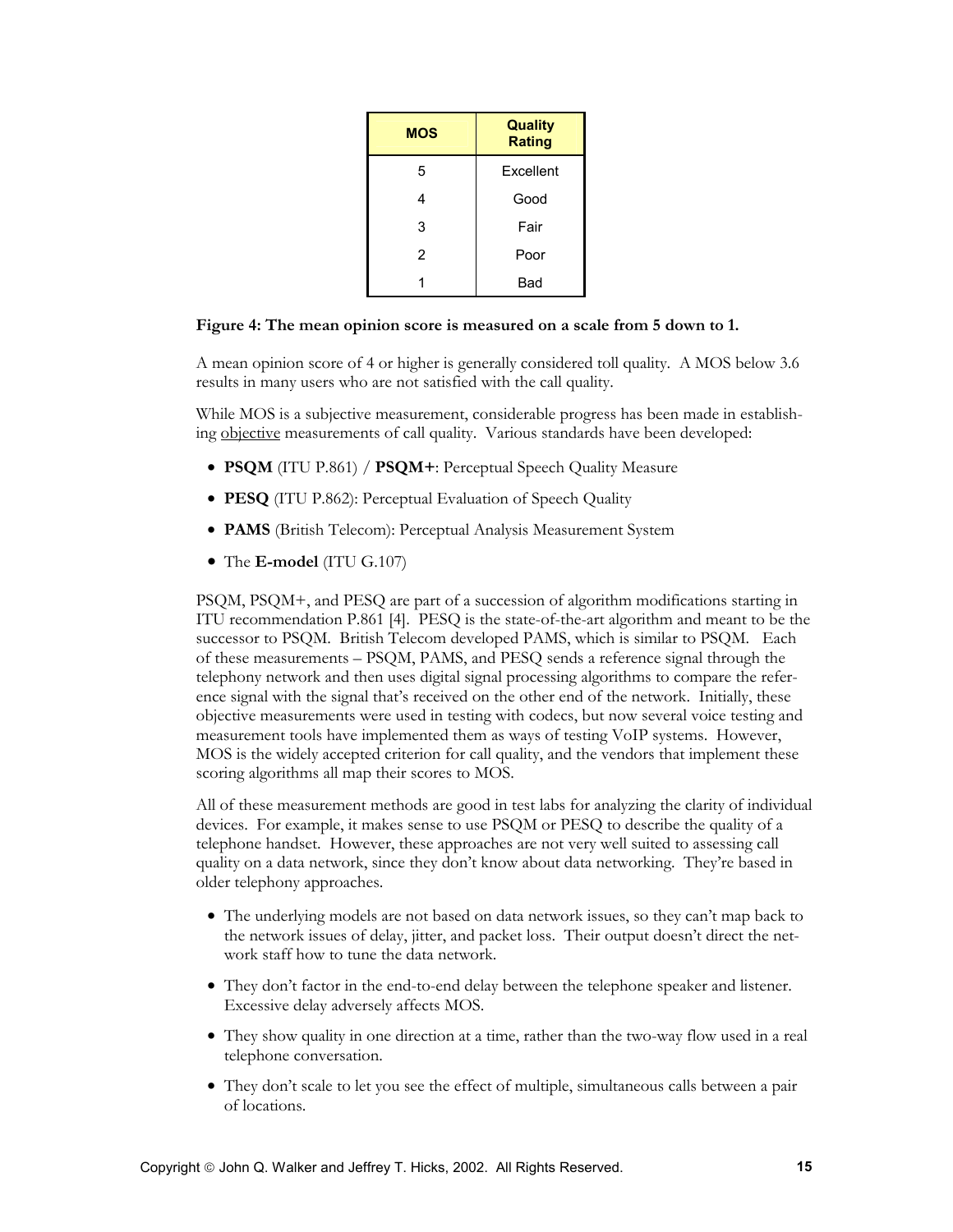• They require invasive hardware probes, which you need to purchase and deploy before beginning VoIP measurements.

To address these shortcomings, ITU recommendation G.107 [5, 6] introduced the E-model. The E-model is better suited for use in data network call quality assessment because it takes into account impairments specific to data networks. As the E-model was developed, many subjective tests were performed – each time with varying degrees of network impairments. The resulting data was used to obtain a model for an objective calculation. The output of an E-model calculation is a single scalar, called an "R value," derived from delays and equipment impairment factors. Once an R value is obtained, it can be mapped to an estimated MOS.



**Figure 5: R values from the E-model are shown on the X-axis, with MOS values on the Y-axis. The S-curve shows the mapping between R values and an estimated MOS.** 

The E-model makes particular sense for use in a VoIP-readiness assessment of a data network. Assessment tools generate RTP streams to simulate VoIP calls running between software agents in a data network. Each time a simulated VoIP call is run, measurements are collected for the delay, packet loss, and the amount of variability in the arrival time of the datagrams (known as jitter). These measurements capture what's the network performance metrics that underlie voice quality: how the two people on the two telephones perceive the quality of their conversation.

How exactly does the E-model come up with a MOS, given the data network statistics? The first step is to calculate an R value.

#### **Calculating an R Value**

The R value, the output from the E-model, ranges from 100 down to 0, where 100 is excellent and 0 is poor. The calculation of an R value starts with the unadulterated signal. With no network and no equipment, quality is perfect. In equation form, we say:

 $R = R_0$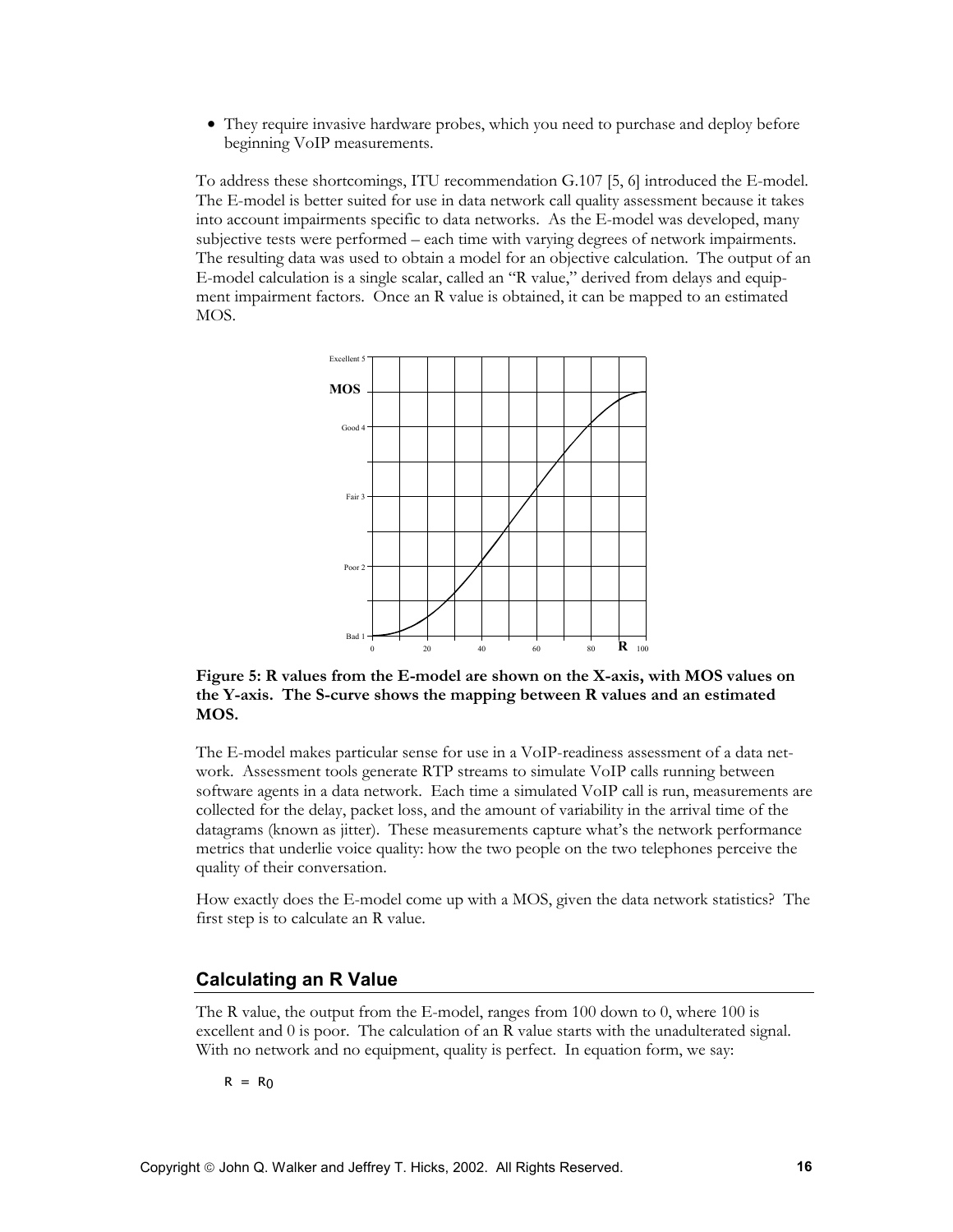But, the network and the equipment impair the signal, reducing its quality as it travels from end to end:

 $R = R_0 - I_s - I_d - I_e + A$ 

where:

- **Is**: simultaneous impairments to the signal
- **Id**: delays introduced from end to end
- **Ie**: impairment introduced by the equipment, including packet loss
- **A**: advantage factor. For example, mobile users may tolerate lower quality because of the convenience. Set to 0 in most models and assessments.

We've already mentioned the three data network measurements that are key to call quality: delay, jitter, and packet loss. In the R value calculation, these measurements become impairment factors, which are influenced by the implicit delay and impairment of the codec. An E-model calculation considers all of the following factors: one-way delay, percentage of packet loss, packet loss burstiness, delay introduced by the jitter buffer, data lost due to jitter buffer overruns, and the behavior of the codec. Once the R value is calculated from these factors, an estimate of the MOS can be directly calculated from the R value.



**Figure 6. The E-model calculation takes as its input network statistics. Its output is an R value, which is straightforwardly converted to a MOS estimate.** 

The inherent degradation that occurs when converting an actual voice conversation to a network signal and back reduces the theoretical maximum R value (a value with no impairments) to 93.2, and so the highest possible MOS is 4.4. The R value range from 0 to 93.2 maps to a MOS range of 1.0 to 4.4.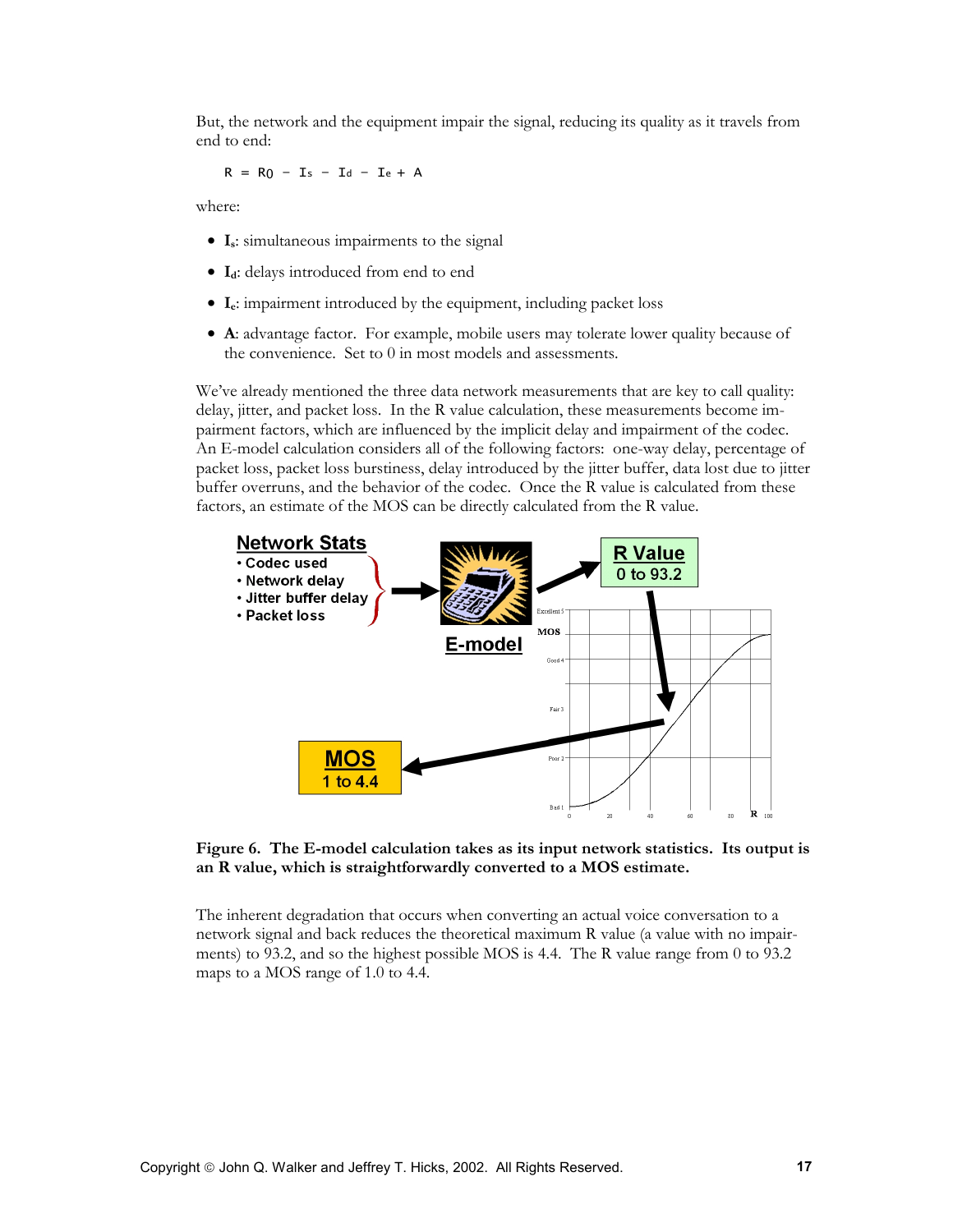<span id="page-18-0"></span>

**Figure 7. R values from the E-model are shown on the left, with MOS values on the right. The likely opinion of human listeners is shown in the middle.** 

Now that we've introduced the basics of the E-model calculation, let's look at each of the components in detail: codecs, delay, jitter, and loss.

### **Codec Selection**

We introduced codecs in the Introductory Chapter. In audio processing, a codec (which stands for "compressor/decompressor" or "coder/decoder") is the hardware or software that samples the sound and determines the data rate. There are dozens of available codecs, each with different characteristics.

The names of codecs correspond to the name of the ITU standard that describes their operation. The codecs named G.711u and G.711a convert from analog to digital and back with high quality and no compression. To do this, however, takes a fair amount of bandwidth. The G.711 codec, also called Pulse Code Modulation (PCM), was designed based on several fundamental signaling characteristics:

- It uses a frequency range of 4 kHz for voice information. Although the human voice covers a broader range of possible frequencies, this range is broad enough to make human conversation quite intelligible.
- To capture the proper degree of resolution, the voice information is sampled at double the frequency range, or 8000 times per second. Thus, PCM grabs a chunk of data every  $0.125$  ms (1 second /  $8000 = 0.000125$  seconds)
- Each sample occupies 8 bits worth of data, so the overall bandwidth required is 8000 \* 8, or 64000 bps

When G.711 was invented, modern digital signal processing (DSP) technology was not available. But new compression algorithms make it possible to provide intelligible voice communications with reduced bandwidth consumption. [7]

The lower-speed codecs, G.726-32, G.729, and those in the G.723.1 family, consume less network bandwidth. Low speed codecs impair the quality of the audio signal much more than high-speed codecs, however, because they compress the signal with lossy compression. Fewer bits are sent, so the receiving side does its best to approximate what the original signal sounded like. The fact that they use less bandwidth is good, since you can run more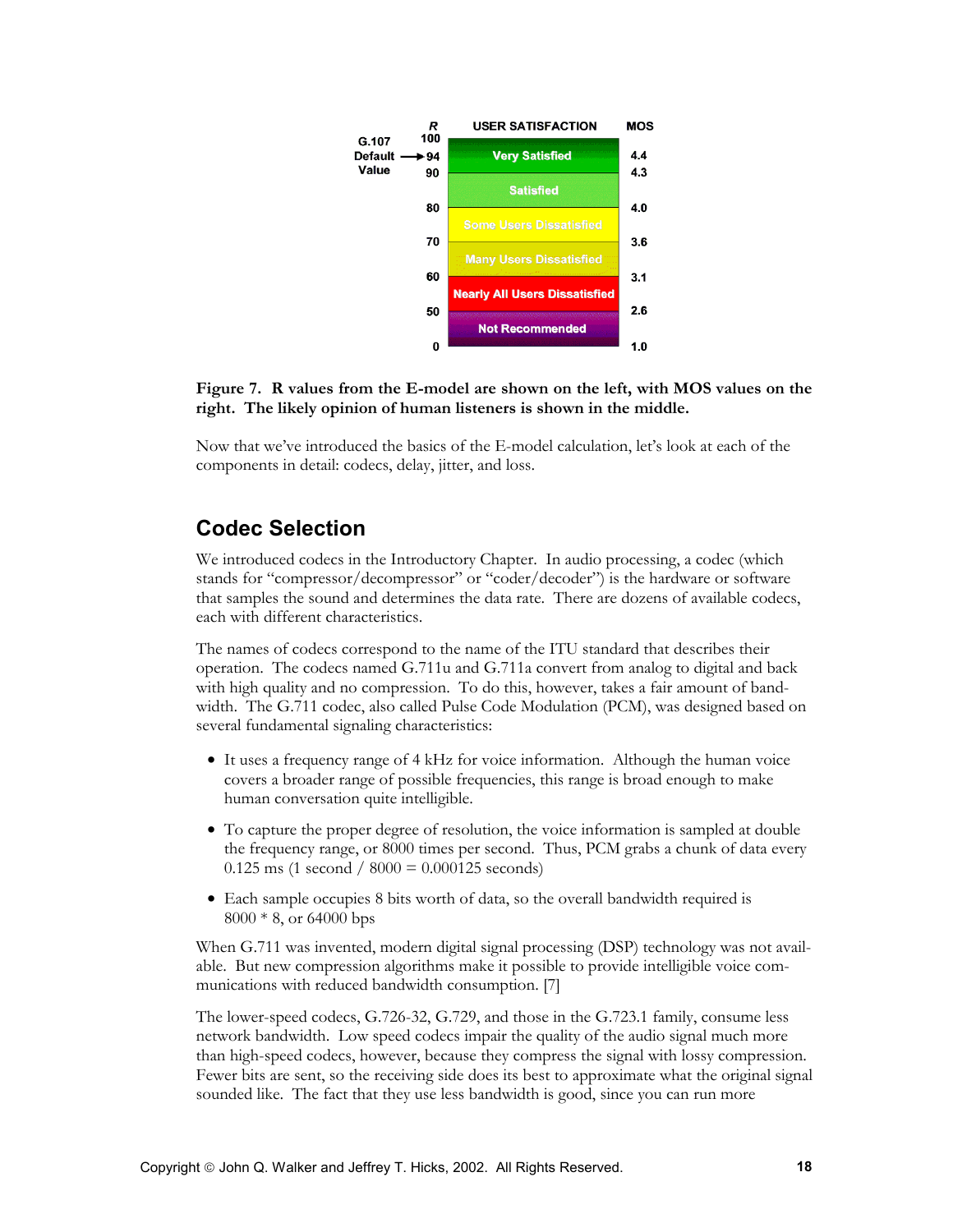concurrent calls over the same links, but the compression they do reduces the clarity, introduces delay, and makes the voice quality very sensitive to lost data.

The way that the codec impairs the audio can reduce the R value significantly. "Codec impairments" are added directly into the "Ie" portion of the R value equation. For example, using the G.723.1a codec causes 19 points to be subtracted directly from the 93.2 points available in the theoretical maximum R value.

In the table of codec defaults shown in Figure 8, some of the most commonly used VoIP codecs are listed with their default values. The "Packetization Delay" column refers to the delay a codec introduces as it converts a signal from analog to digital. Packetization delay is included in the MOS estimate, as is the "jitter buffer delay," the delay introduced by the effects of buffering to reduce inter-arrival delay variations.

| <b>Codec</b>            | <b>Data Rate</b> | <b>Typical</b><br><b>Datagram</b><br><b>Size</b> | <b>Packeti</b><br>-zation<br><b>Delay</b> | <b>Combined</b><br><b>Bandwidth</b><br>for 2 Flows | <b>Typical Jitter</b><br><b>Buffer Delay</b> | <b>Theoretical</b><br><b>Maximum</b><br><b>MOS</b> |
|-------------------------|------------------|--------------------------------------------------|-------------------------------------------|----------------------------------------------------|----------------------------------------------|----------------------------------------------------|
| G.711u                  | 64.0 kbps        | $20 \text{ ms}$                                  | 1.0 <sub>ms</sub>                         | 174.40 kbps                                        | 2 datagrams<br>$(40 \text{ ms})$             | 4.40                                               |
| G.711a                  | 64.0 kbps        | $20 \text{ ms}$                                  | 1.0 <sub>ms</sub>                         | 174.40 kbps                                        | 2 datagrams<br>$(40 \text{ ms})$             | 4.40                                               |
| G.726-32                | 32.0 kbps        | 20 ms                                            | 1.0 <sub>ms</sub>                         | 110.40 kbps                                        | 2 datagrams<br>$(40 \text{ ms})$             | 4.22                                               |
| G.729                   | 8.0 kbps         | 20 ms                                            | $25.0$ ms                                 | 62.40 kbps                                         | 2 datagrams<br>$(40 \text{ ms})$             | 4.07                                               |
| G.723.1<br><b>MPMLQ</b> | 6.3 kbps         | 30 ms                                            | 67.5 ms                                   | 43.73 kbps                                         | 2 datagrams<br>$(60 \text{ ms})$             | 3.87                                               |
| G.723.1<br><b>ACELP</b> | 5.3 kbps         | 30 ms                                            | 67.5 ms                                   | 41.60 kbps                                         | 2 datagrams<br>$(60 \text{ ms})$             | 3.69                                               |

#### **Figure 8: Codec defaults.**

The "Combined Bandwidth" column shows that the real bandwidth consumption by VoIP calls is actually higher than it first appears. The G.729 codec, for example, has a data payload rate of 8 kbps. But its actual bandwidth usage is higher than this; when sent at 20 ms intervals, the payload size is 20 bytes per datagram. To this add the 40 bytes of RTP header (yes, the header is bigger than the payload) and any additional layer 2 headers. For example, Ethernet adds 18 more bytes. And because there are two concurrent G.729 RTP flows (one in each direction), so double the bandwidth consumption you've calculated so far.

It's worth observing in the table that both G.723.1 codecs result in calls of only "Acceptable" quality at best. Their theoretical maximum MOS is below the 4.0 value needed to be considered "Good."

**Packet loss concealment** (PLC) is an additional option if you're using the G.711u or G.711a codecs. PLC techniques reduce or mask the effects of data loss during a VoIP conversation. When PLC is enabled, it is assumed that the quality of the conversation would be improved; this improvement is factored into the MOS estimate calculation if any data is lost.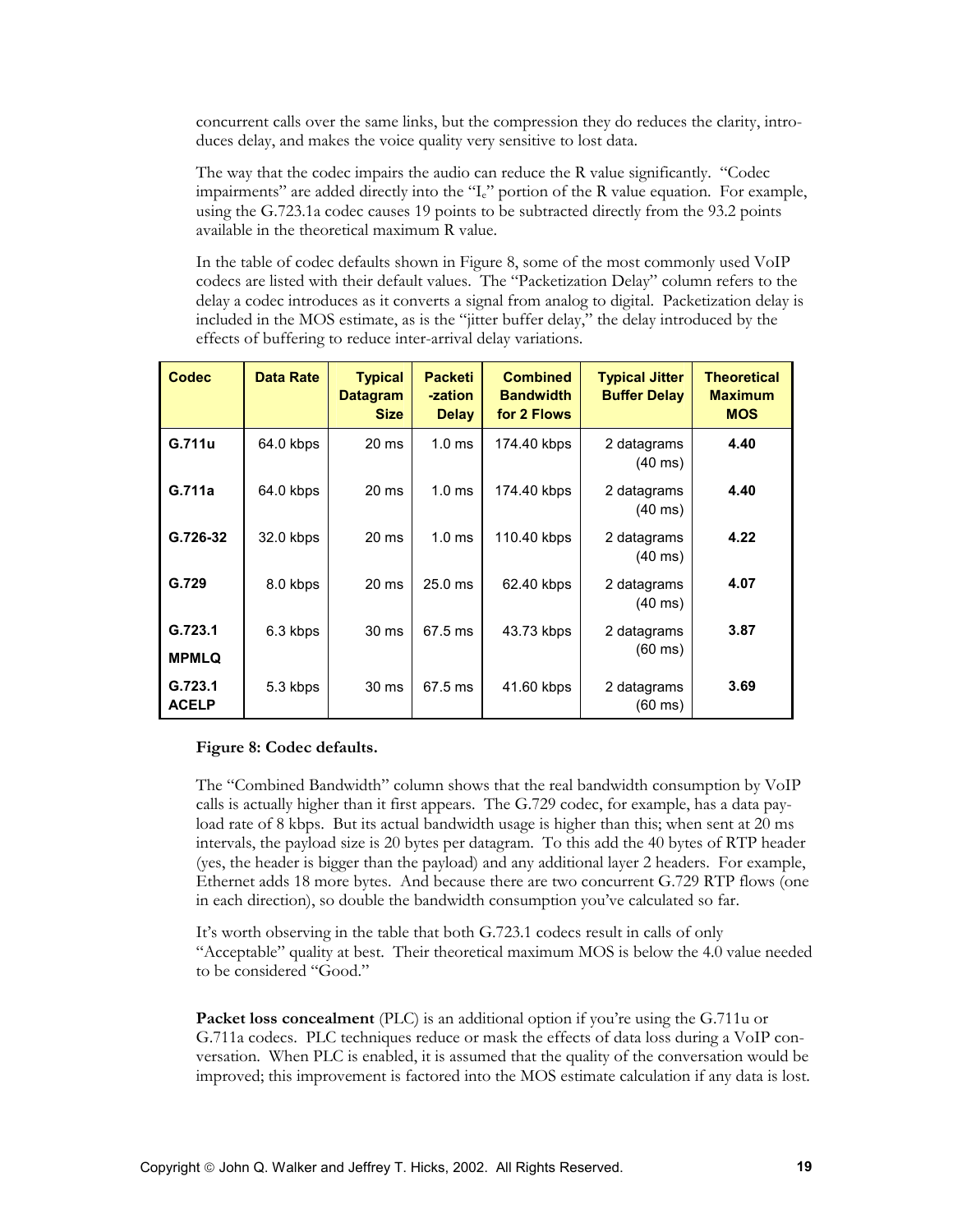<span id="page-20-0"></span>PLC makes the codec itself more expensive to manufacture, but does not otherwise add delay or have other bad side-effects.

#### **Delay**

The time it takes a conversation to travel from the speaker to the listener is the end-to-end delay, or latency. Latency introduces blank spaces in a conversation that are annoying at best. At worst, they can even cause the listener to misunderstand you because so much of the meaning in our speech is carried non-verbally, by such things as inflection and tone and pauses in the conversation.

End-to-end delay is actually made up of four components:

- **Propagation delay**: the time to travel across the network from end to end. It's based on the speed of light and the distance the signal must travel. For example, the propagation delay between Singapore and Boston is much longer than the propagation delay between New York and Boston.
- **Transport delay**: the time to get through the network devices along the path. Networks with many firewalls, many routers, congestion, or slow WANs introduce more delay than an overprovisioned LAN on one floor of a building.
- **Packetization delay**: the time for the codec to digitize the analog signal and build frames – and undo it at the other end. The G.729 codec has a higher packetization delay than the G.711 codecs because it takes longer to compress and decompress the signal.
- **Jitter buffer delay**: the delay introduced by the receiver as it holds one or more datagrams to reduce variations in arrival times.

The combined value of propagation delay and transport delay is typically termed "network delay" or "one-way delay." The packetization and jitter buffer delays are fixed, that is, they're constants for any given call. However, you can readily experience transport delay as a result of traffic congestion, particularly if you have deep queues.

Many VoIP engineers don't know how much latency is too much. A simple answer is 150 ms. The ITU has conducted studies on the impact that delay has on quality. These studies are published as ITU recommendation G.114 [8]. Delays greater than 150 ms cause a conversation to become uncomfortable. This level of delay is usually the point at which both parties begin to speak at the same time and can't recover gracefully – by the time they realize the other party is also talking, they're too far into their own words.

The end-to-end delay affects the MOS for each codec differently. Codecs that use little or no compression like G.711 can tolerate larger delays before the MOS begins to degrade.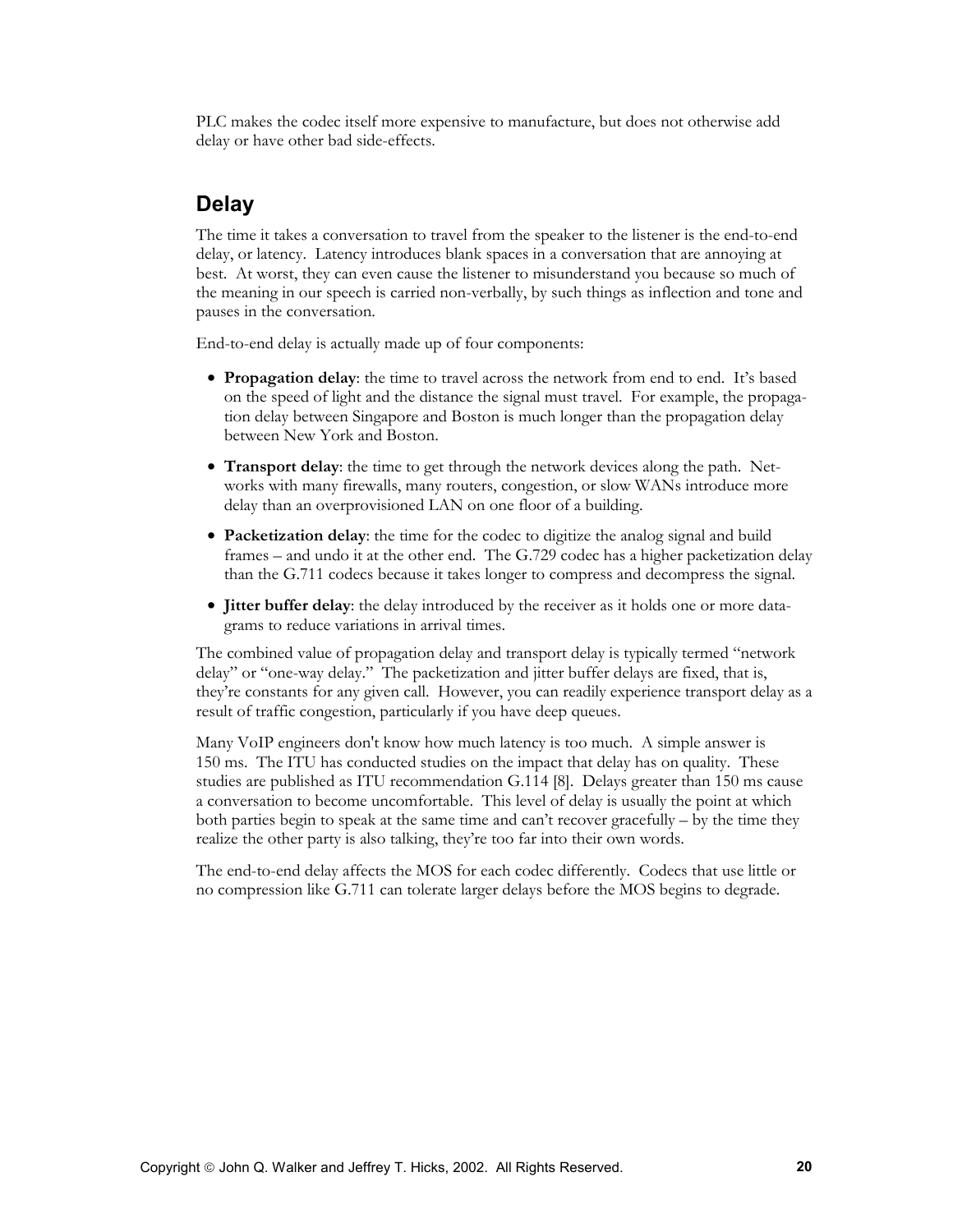

#### **Figure 9. If there were no jitter and no packet loss, the MOS would be influenced only by the end-to-end delay and choice of VoIP codec. This graph shows the effect on the MOS of just end-to-end delay for four example codecs.**

One-way delay is measured in various ways. One simple approach, measuring response time (round-trip delay) and dividing the resulting value by two, isn't always a good approximation of one-way delay. The round-trip response time hides assumptions about the symmetry of the paths between two locations. In fact, the two RTP streams in a VoIP call can take different paths through an IP network.



#### **Figure 10: There's quite a difference between the one-way delay values in the two directions of this conversation. At about 130 ms, the one-way delay slightly affects the MOS.**

The most accurate approach to measuring one-way delay is to synchronize the clocks of the sender and receiver. However, synchronizing clocks in a network is a non-trivial undertaking. Recommended methods of clock synchronization, like the Global Positioning System (GPS) and other high-resolution protocols, have an accuracy of about  $\pm 1$  ms; contrast this with the Network Time Protocol (NTP) [9], which is accurate to about ±200 ms – not good enough for MOS calculations. Once the clocks are synchronized, the one-way delay measurement is given by:

```
one-way delay = receiver timestamp – sender timestamp
```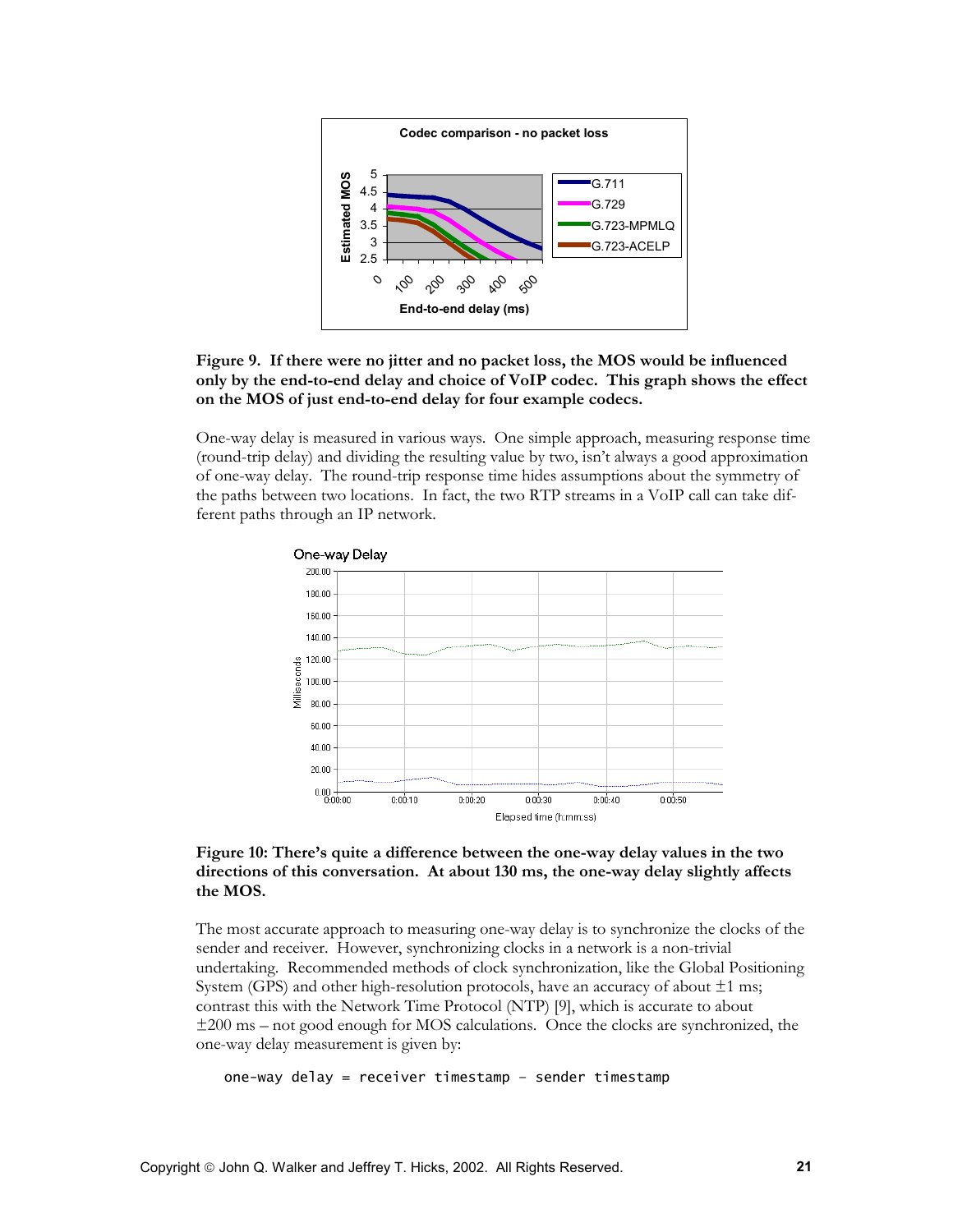### <span id="page-22-0"></span>**Jitter**

Jitter, also called delay variation, indicates the differences in arrival times among all datagrams sent during a VoIP call. When a datagram is sent, the sender gives it a timestamp which is placed in the RTP header. When it's received, the receiver adds another timestamp. These two timestamps are used to calculate the packet's transit time. If the transit times for datagrams within the same call are different, the call contains jitter. In a video application, jitter manifests itself as a flickering image, while in a telephone call, its effect may be similar to the effect of lost data: some words may be missing or garbled.

The amount of jitter in a call depends on the degree of difference between the datagrams' transit times. If the transit time for all datagrams is the same (no matter how long it took for the datagrams to arrive), the call contains no jitter. If the transit times differ slightly, the call contains some jitter. As jitter values exceed 50 ms, the MOS declines, indicating poor call quality. Jitter provides a short-term measurement of network congestion and can show the effects of queuing within the network.

IP phones send voice datagrams at a constant rate based on the codec's default datagram size. The datagram size is the amount of time that the codec takes to build a datagram with voice data for transmission. For example, G.711 typically has a default datagram size of 20 milliseconds. Every 20 ms, the G.711 codec outputs a datagram for transmission.

The receiving side is expecting to receive datagrams at a constant rate – in the above example, every 20 ms. To lessen the impact of jitter, VoIP phones usually have a jitter buffer. The jitter buffer can usually hold one or two datagrams at a time and may adjust itself dynamically based on the perceived jitter. As datagrams arrive, they are placed in the jitter buffer, which holds them long enough to supply them to the codec at a more constant rate. If a datagram arrives too early or too late, it may not fit in the jitter buffer and is discarded. You'd like to make the jitter buffer just large enough to handle any variation due to the data network. However, for every millisecond that you increase the jitter buffer, you add a millisecond of delay.

The datagrams that are discarded because they do not fit in the jitter buffer come across as lost data to the listener. And as we'll see next, lost data has a noticeable impact on call quality.

### **Lost Data**

VoIP datagrams are sent using RTP, the real-time transport protocol. Although every RTP datagram contains a sequence number to help applications detect data loss and datagrams received out of order, there isn't enough time to retransmit lost or out of order datagrams.

Any lost datagram impairs the quality of the audio signal. That's because when a datagram is lost during a VoIP transmission, you can lose an entire syllable or word in a conversation. Obviously, data loss can severely impair call quality. Data loss is thus a key call-quality impairment factor in calculating the MOS.

To measure data loss, each side keeps track of how many bytes of data it sent. The sender tells the receiver how many bytes it sent, and the receiver compares that value to the amount received to determine lost data.

A couple of different profiles describe datagram loss. The simplest describes a more-or-less random loss. That occurs when there's general, consistent congestion in the network, so one or two datagrams are lost occasionally. But it's "bursts of loss" that degrade quality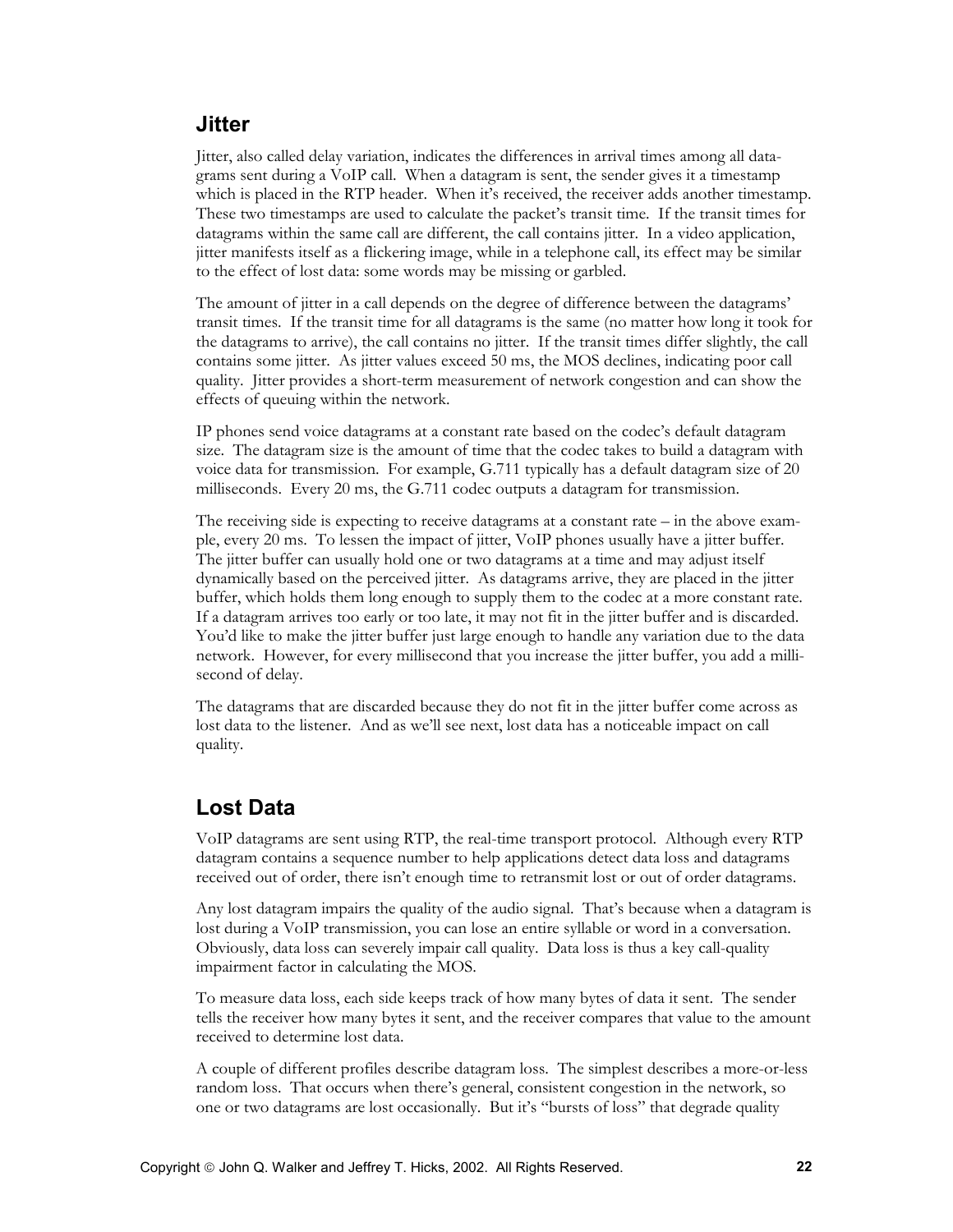most significantly. A burst is generally considered to be more than one consecutive lost datagram. Human listeners don't readily notice lower quality if loss of datagrams is randomly distributed, with just a few at a time dropped. This type of loss pattern has some effect, as shown in the following two figures, but the quality decline mostly stems from a combination of loss and delay. Bursts of loss, however, can have a devastating effect, and are weighted heavily in the E-model calculation.

Take, for example, the following comparison charts:



#### **Figure 11: The effect on the MOS of 5% randomized packet loss on four codecs, as delay increases.**

At 5% random packet loss the MOS starts at around 4 for the G.711 codec with PLC and declines as the delay increases. Contrast this with 5% bursty packet loss in Figure 12 below, and you see that the MOS starts at around 3.5 for the same codec. The effect of bursty loss is even greater on the other codecs with high compression. For example, G.729 starts with a MOS of around 3.4 for 5% random packet loss. However, with 5% bursty packet loss G.729 drops to a MOS below 2.



**Figure 12: The effect on the MOS of 5% bursty packet loss on four codecs, as delay increases.**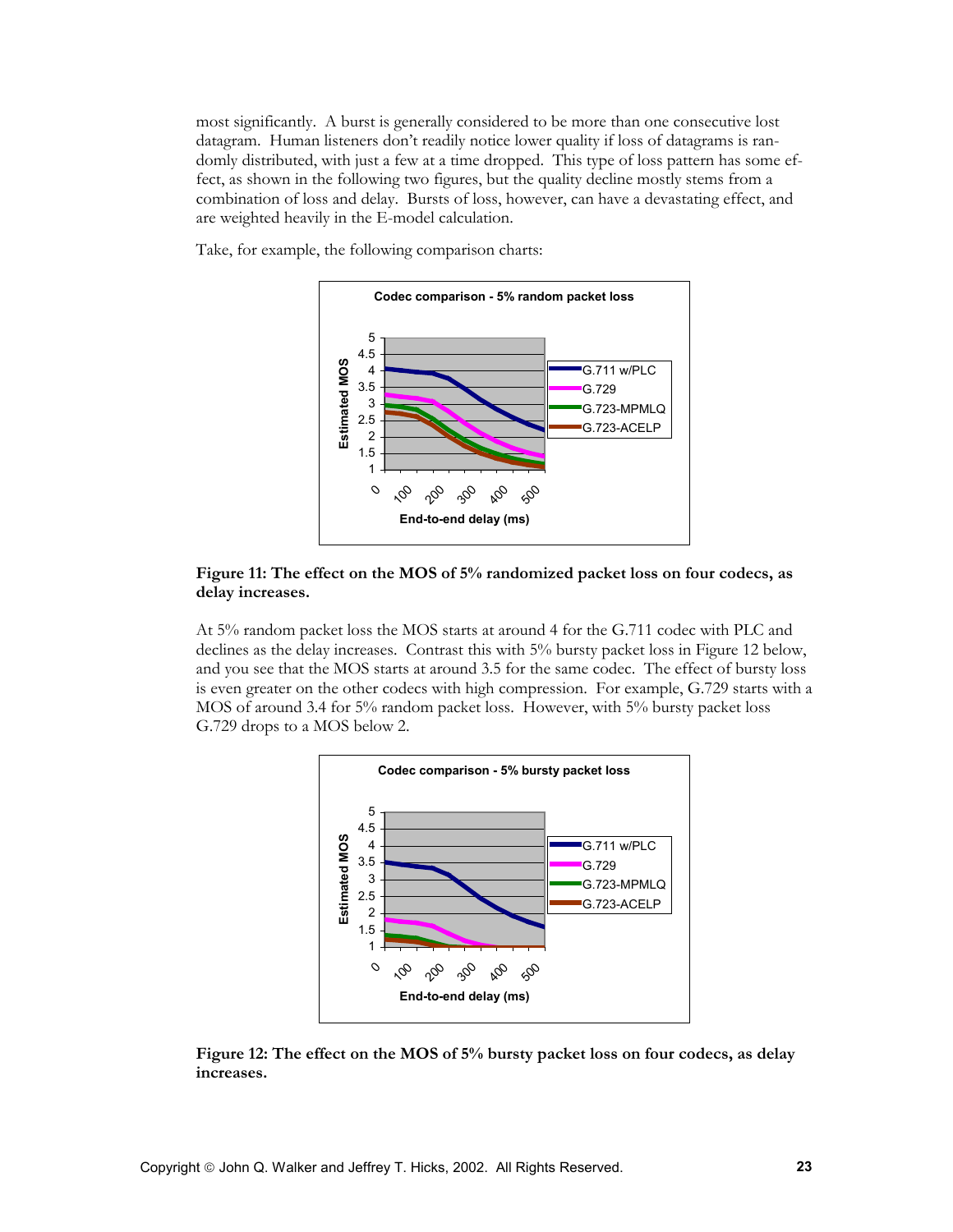<span id="page-24-0"></span>Two primary reasons explain why RTP datagrams might be lost in a data network:

- there's too much traffic, so datagrams are discarded when there's congestion, or
- there's too much delay variation (jitter), so datagrams are discarded because they arrive at the listener's jitter buffer too late or too early.

An assessment of a network's readiness to handle VoIP with high call quality should include statistics on lost datagrams, expressed as a percentage of all data sent in the relevant calls. For example, lost data is generally expressed as a percentage of all data sent between a pair of agents over the course of the entire assessment. Other charts might show data loss as a percentage of data sent at a certain time of day, averaged over the course of all days in the assessment.

Good call quality is essential to the success of a VoIP deployment. We've spent several pages discussing call quality because we think quality is very important – especially when you recall that your users are accustomed to toll-quality calls. The concepts, tips, and trade-offs that follow should allow you to get good call quality in your VoIP network.

### **VoIP Readiness Assessment**

We started this section asking the question: "Where are you currently?" Answering this question tells you how close you are to being ready for a successful VoIP deployment. A third piece of information needed to answer this question is in the form of a VoIP-readiness assessment.

You're probably uncertain whether your existing data network is ready to carry high-quality voice transmissions. A VoIP-readiness assessment should systematically analyze data network configuration, monitor key component utilization, and assess call quality by generating traffic loads that imitate a VoIP system's traffic across the network. Such measurements provide information that can't be gleaned from a pilot implementation that simply uses an IP PBX and a few dozen IP phones [10]. A VoIP-readiness assessment is designed to:

- Evaluate VoIP call quality over several days, running hundreds or even thousands of simulated calls over the network and taking measurements.
- Determine whether an existing data network is ready to deliver quality VoIP calls in its current configuration.

A VoIP-readiness assessment should comprise several approaches to network readiness. Let's begin by discussing network configuration.

### **Configuration Assessment**

A configuration assessment takes a look at the current state of your network equipment to see if it is ready for VoIP. An estimate is made of what equipment needs to be upgraded to continue with a VoIP deployment. But, these recommended upgrades are aimed purely at increased functionality or capacity. They may not include the upgrades necessary for increased reliability or increased call quality.

Start by taking an inventory of your network equipment. Software tools can "discover" the network devices using the Simple Network Management Protocol (SNMP). SNMP agents running on network devices collect management information in standardized and proprietary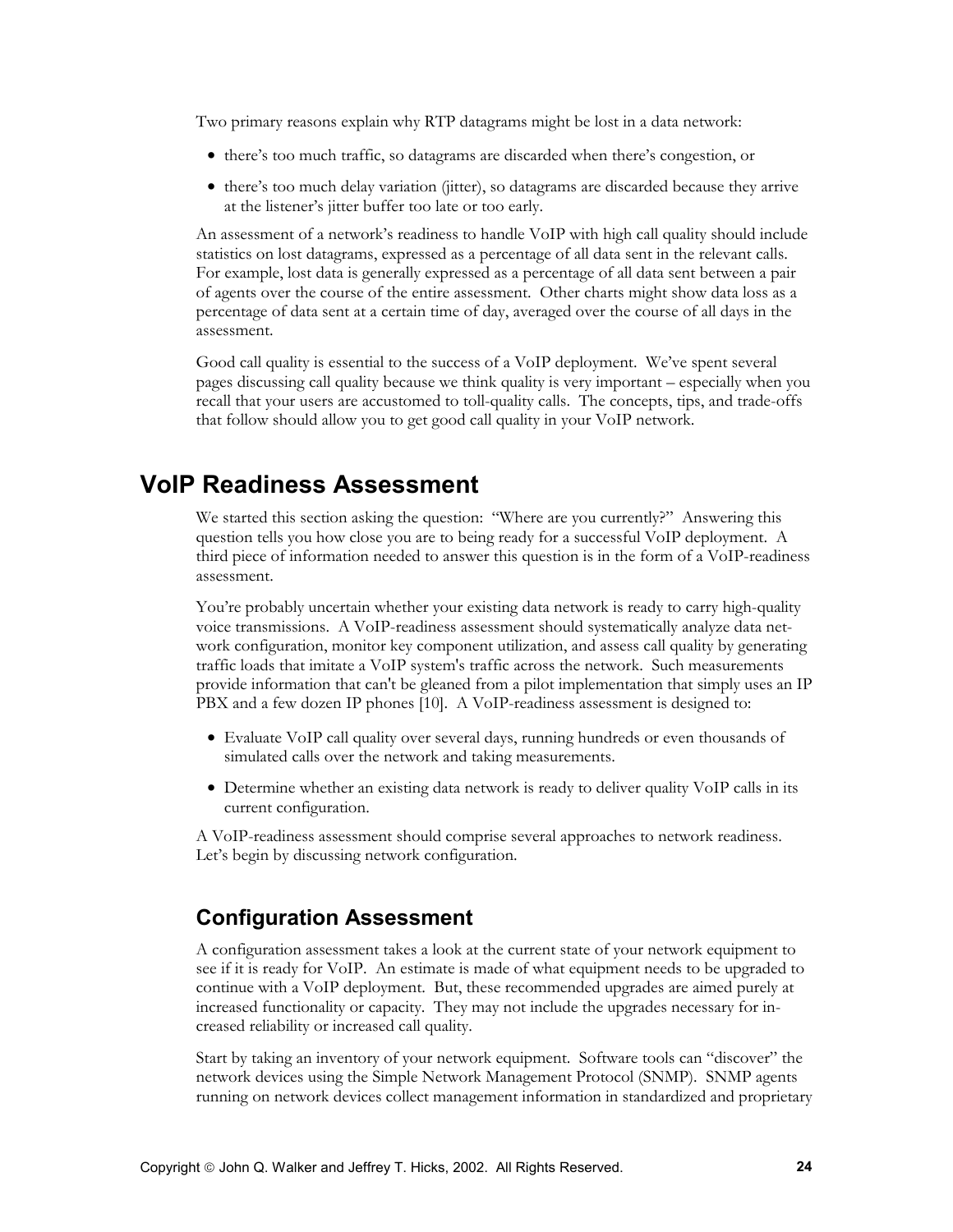<span id="page-25-0"></span>formats called Management Information Base (MIB) objects. Network discovery tools can collect configuration information from the MIB objects on routers and switches. Some of the tools, like Microsoft *Visio*, can also help you draw a diagram of the network.

Having collected the device information, look at how the configuration matches the specifications recommended by the VoIP vendor. Does the current configuration meet the criteria needed to support VoIP? The following parameters should be included in a configuration assessment:

- **Operating system.** What version of operating system is running on the routers, switches, firewalls, and other devices? Is it a version that can support VoIP traffic? Does it have the proper functionality to support VoIP?
- **Memory.** How much memory (RAM) is installed in the network devices? Is there enough memory to support VoIP functions well? Is there enough memory to support the number of calls that will be added to the network?
- **QoS.** Most vendors recommend some quality of service mechanism. Do the network devices support those QoS mechanisms? Is QoS already configured on the routers? What QoS mechanism is in use? How is VoIP traffic to be prioritized?
- **VLANs.** A virtual LAN (VLAN) is used to group or segregate LAN traffic by users. VLANs allow for different data classes to be prioritized by the switches using the 802.1p/Q protocol. Do the switches support VLANs and 802.1p/Q? Do the switches have VLANs already configured?
- **Shared LAN hubs.** Shared hubs offer no QoS guarantees. Any device attached to the hub, even an IP phone, end up competing with any other attached devices for bandwidth. Consider upgrading all shared hubs in the network to switches.
- **Interface speed.** The interfaces in the routers operate at various speeds. Are the interfaces 56 kbps, 1.544 Mbps, 10 Mbps, 100 Mbps, or 1000 Mbps (gigabit)? Do the interfaces support full-duplex mode of operation? Do the interface speeds support the number of VoIP calls that will be added to the network?
- **Power to the phone.** If you're about to upgrade your switches, ask your vendor if the specific platform supports providing power to IP telephone handsets via high-speed Ethernet (Cat 5) cable.

After you've analyzed the configuration of key network components, it's time to look at how they are currently being utilized.

#### **Utilization Assessment**

In addition to the configuration information, you should also collect utilization statistics for the network devices and links. Once you've discovered the hardware devices and links, monitor them for a period of time – a reasonable start is to monitor for 24 hours a day, for 7 days. Collect enough data to see whether there are any problematic time periods – certain days or certain hours within a day when utilization is high. What you want to see is whether the devices have sufficient capacity to support VoIP well. If they are already operating near 100% capacity, adding VoIP traffic is not a good idea. Consider monitoring these metrics:

• **CPU utilization.** A device's CPU utilization is a good indication of its workload. If the CPU utilization is consistently high, a processor upgrade may be necessary. Look at the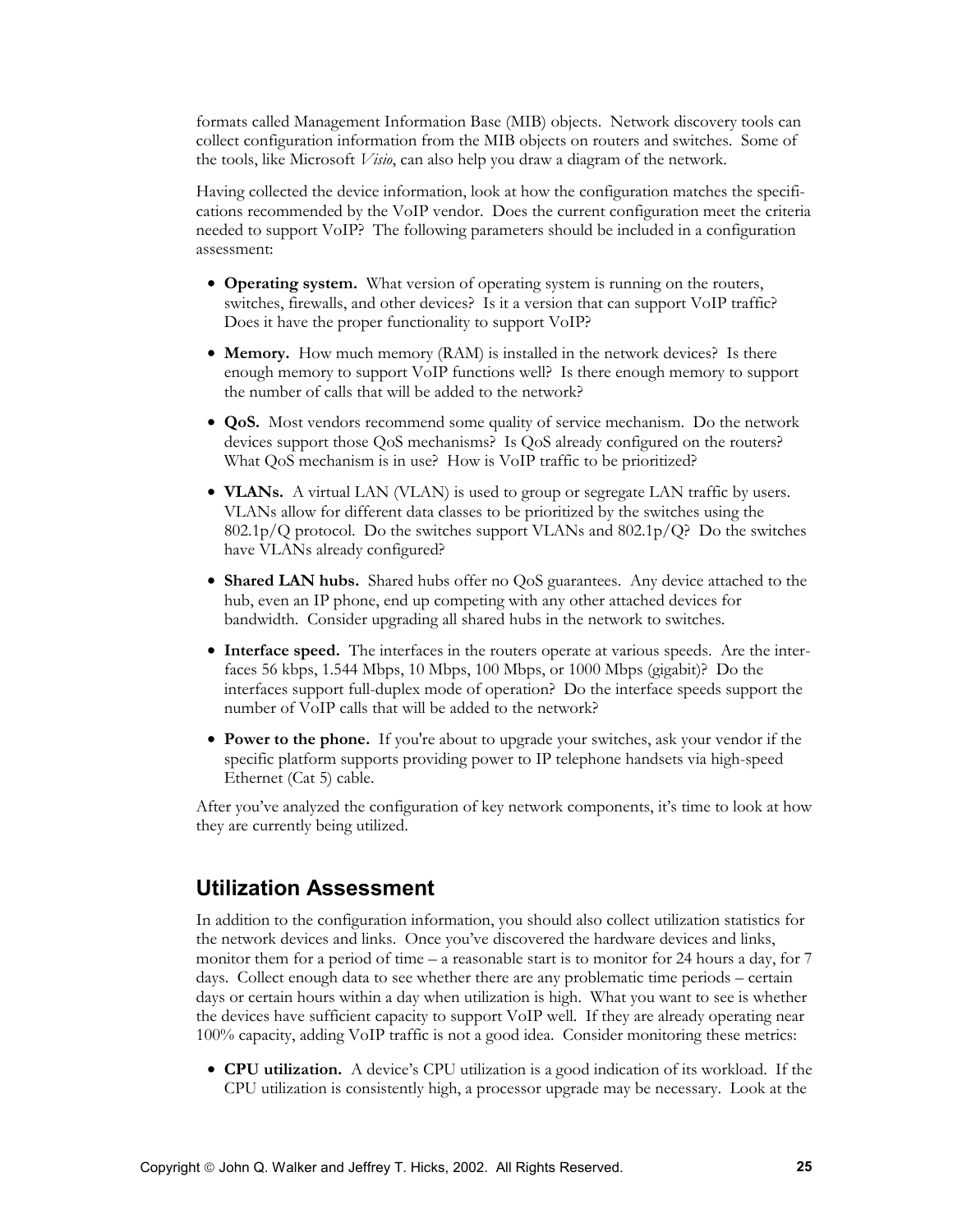<span id="page-26-0"></span>average and the peak CPU utilization. The average CPU utilization may be low, but the peaks during busy times may indicate problems when VoIP traffic is added.

- **Buffer utilization.** To reduce jitter in a network, there should be plenty of available buffers. If buffers are highly utilized, there may be more delay associated with buffering packets and thus jitter can increase. Look at the average and peak buffer utilization.
- **Dropped packets.** When congestion occurs at a bottleneck, packets get dropped. Dropped packets are detrimental to VoIP call quality, so a high number for this statistic indicates frequent or prolonged congestion. This statistic may be correlated to high CPU utilization numbers.
- **Bandwidth utilization.** What percentage of your bandwidth is already being used? A sure way to achieve excellent voice quality is to be sincerely overprovisioned. The bandwidth utilization should give a good indication of capacity available for VoIP.

When analyzing the utilization of the network components, be sure to look at average and peak values.

Once you have collected the configuration and utilization information, you have some good indications of problem areas that need to be addressed or areas where VoIP should perform well. Combine these statistics with your current telephony usage statistics that we discussed previously, and plan ahead for potential problem areas before the VoIP traffic is added.

#### **Call Quality Assessment**

The call quality portion of a VoIP-readiness assessment determines how well voice over IP will sound on a network by assessing the quality of simulated VoIP calls. To assess call quality, realistic VoIP traffic is sent across the network and the resulting flows are measured. Measurements for delay, jitter, and packet loss are collected and input to the E-model in order to obtain a MOS.

There are several characteristics of the simulated VoIP traffic to consider before running a call quality assessment:

- Which codecs will be used, since they incorporate compression algorithms, data rates, and datagram sizes?
- Whether packet loss concealment (PLC) is enabled for G.711 codecs.
- Voice datagram sizes.
- The ability to use silence suppression. Silence suppression can be used by some IP phones to reduce the amount of bandwidth consumed. With silence suppression, if no one is talking, the phone sends much smaller packets.
- Jitter buffers and their sizes.
- Quality of Service (QoS).

You can use pre-configured defaults for system parameters, or you can tune them to see how various technical choices affect call quality and bandwidth consumption. For example, you can examine the effects of a half-dozen codecs representing various compression algorithms; you can also tinker with jitter buffers, datagram size, and silence suppression.

Call quality testing simulates VoIP traffic between pre-selected points on a network for a chosen period of time. While the simulated calls are running, measurements are taken and call quality scores are calculated. Reports quantify what's collected over the course of an assessment to ascertain a network's readiness and capacity for handling real VoIP traffic.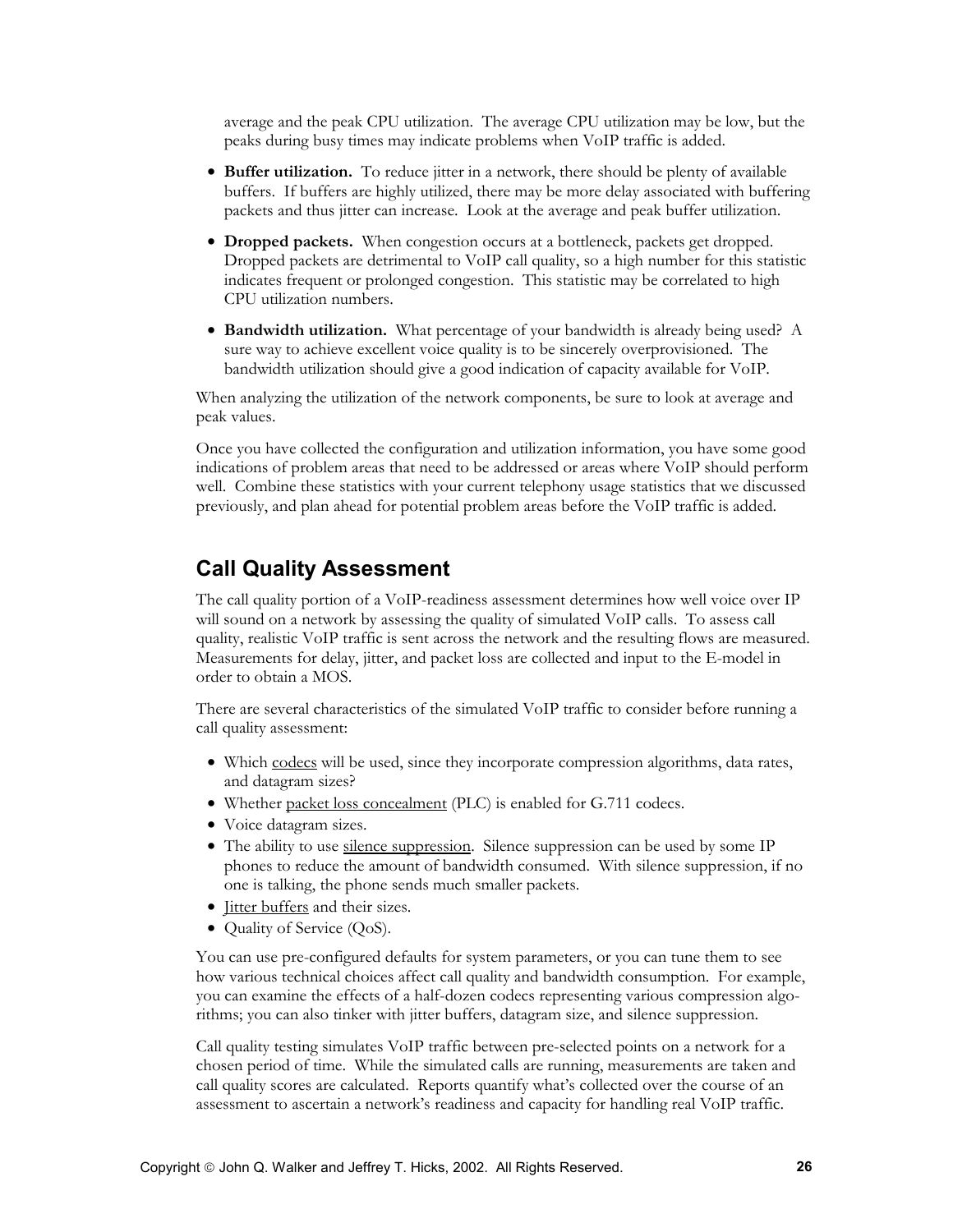<span id="page-27-0"></span>Assessment software measures delay, jitter, and lost data, and produces a report showing call quality by day of week, location, network cause, and so on. You end up being able to tell what technical factors affect call quality. What's wonderful is that you can get all these answers before you've spent a lot of money, time, and energy on actually deploying VoIP equipment. You can work through all the data network issues so that by the time you actually start running the real VoIP piece of it, you have a data network that's going to work well. You can also make cost-effective decisions about network infrastructure and application traffic once you know how voice over IP is performing.

When running a call quality assessment, try to model the expected VoIP traffic. For example, we have eight major sites in NetIQ. From our development site in Raleigh, we rarely call our sales offices in Japan and Europe. It makes sense to set up just one simulated call from Raleigh to Japan and from Raleigh to Europe. An assessment generates several calls an hour, although we probably make less than one call a day between these sites. Part of an assessment is to make sure that you can get a connection and make a toll-quality call any time you want, so testing throughout the day is fine. We call infrequently from Raleigh to Portland, so we would probably define two calls between those sites. Finally, we make many calls to our Houston and San Jose sites, so we would define ten simultaneous calls.

A call-quality assessment is not a stress test; remember, you're running simulated traffic on a production network. Test with an approximation of the average call volume during work hours, as opposed to the peak call volume. There's a nice "weakest component mode" though, that is easily observed. If the data network is already heavily loaded with existing application traffic and you then add VoIP traffic, it's the VoIP traffic that breaks "first" – it will show high delay, jitter, packet loss, or some combination. Points of weakness are readily seen during preliminary test runs. If initial runs show a high MOS, the additional VoIP traffic will probably have no adverse effect on the other application traffic. However, if they quickly show a low MOS, you may or may not be affecting the other traffic – but you know immediately that the network resources are stretched too thin.

Predicting call quality before investing in VoIP equipment is a valuable step in the VoIPreadiness assessment. The call-quality assessment can be difficult without the proper tools. We've written a whitepaper that details how to do a call-quality assessment with one such tool, NetIQ's Chariot VoIP Assessor [11, 12].

#### **Bandwidth Modeling**

In previous phases of the planning process, you've collected current telephony usage stats and hardware configuration information. Now it's time to use some of that information for modeling purposes. The goal of modeling is to look at existing telephony usage and existing data network utilization and try to determine if the current network infrastructure can support the future VoIP traffic. This is the time to ask all of the "what if" questions concerning call volume and link capacity. The simplest case for modeling uses the projected call volumes, codec selections, and bandwidth requirements. Calculate the bandwidth required by the new VoIP traffic, and see whether its additional bandwidth requirements overload the network. Modeling can require a lot of math to calculate different values for different input variables. You may need to redo the calculations over and over – changing a different variable each time.

Modeling is often done for critical network links. As you are looking at initial VoIP deployments, ask the "what if" questions before the voice traffic is placed on the network. Take a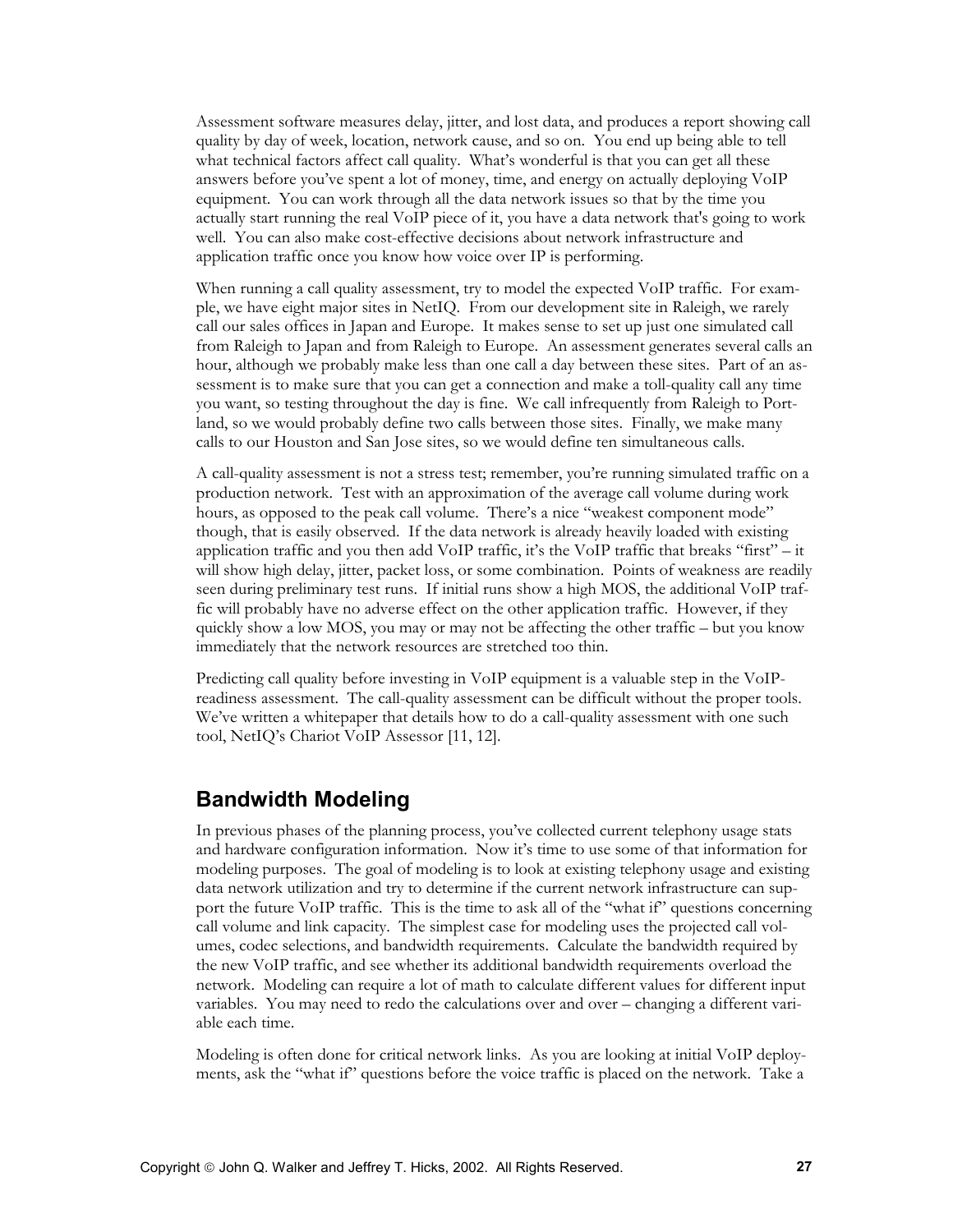look at the different links that will need to support VoIP traffic. Then, take the following parameters as input for a model of that traffic:

- **Codec.** What codec will be used for the calls? As discussed earlier, different codecs have different bandwidth requirements. For example, G.711 requires 64 kbps (without protocol header overhead), but G.729 requires only 8 kbps. Selecting a codec with a lower bandwidth may allow for more calls, but the resulting MOS will be lower.
- **Number of calls.** The number of simultaneous voice calls that could be supported. This number may be represented in erlangs, to represent of the number of hours of call traffic that occur during the peak call volume.
- **Current bandwidth utilization.** What's the current bandwidth utilization? This is usually expressed as a percentage of the total bandwidth available.
- **Bandwidth capacity.** What's the maximum bandwidth capacity for the link? This is usually expressed in kilobits per second or megabits per second.

#### **A Modeling Example**

We have a T1 link between the NetIQ offices in Raleigh and Houston. Based on our hardware analysis and assessment, we know that the link has a capacity of 1.544 Mbps, average utilization of 35%, and a peak utilization of 75% (occurring at various times throughout the week).

The call volume data says that we need to support, on average, ten simultaneous calls between Raleigh and Houston. Our first choice is to use G.711 as the codec because it has the highest theoretical maximum MOS.

#### **What if we add 10 G.711 calls to this link?**

10 calls x 174.40 kbps per call =  $1744.0$  kbps  $= 1.744$  Mbps

The resulting call volume for 10 G.711 calls would be greater than the capacity for the link. So let's try changing the codec.

#### **What if we switch to a G.729 codec?**

#### 10 calls  $x$  62.40 kbps per call = 624 kbps

The link has, on average, 1.544 Mbps x  $65\% = 1.004$  Mbps. So the ten simultaneous calls using the G.729 codec could be sustained over the link. However, during peak utilization periods, only 1.544 Mbps  $x 25\% = 386$  kbps would be available. Thus, some of the calls would be dropped or would suffer reduced call quality. So on average, this link would be okay, but when it comes to call quality, you want to be better than average.

#### **What if we enable RTP header compression on this link?**

Routers support RTP header compression in an effort to reduce the bandwidth required by VoIP traffic. The IP, UDP, and RTP headers are compressed from 40 bytes to between 2 and 5 bytes. Let's assume that the header goes from 40 to 5 bytes. Now the bandwidth requirements for each G.729 call are as follows: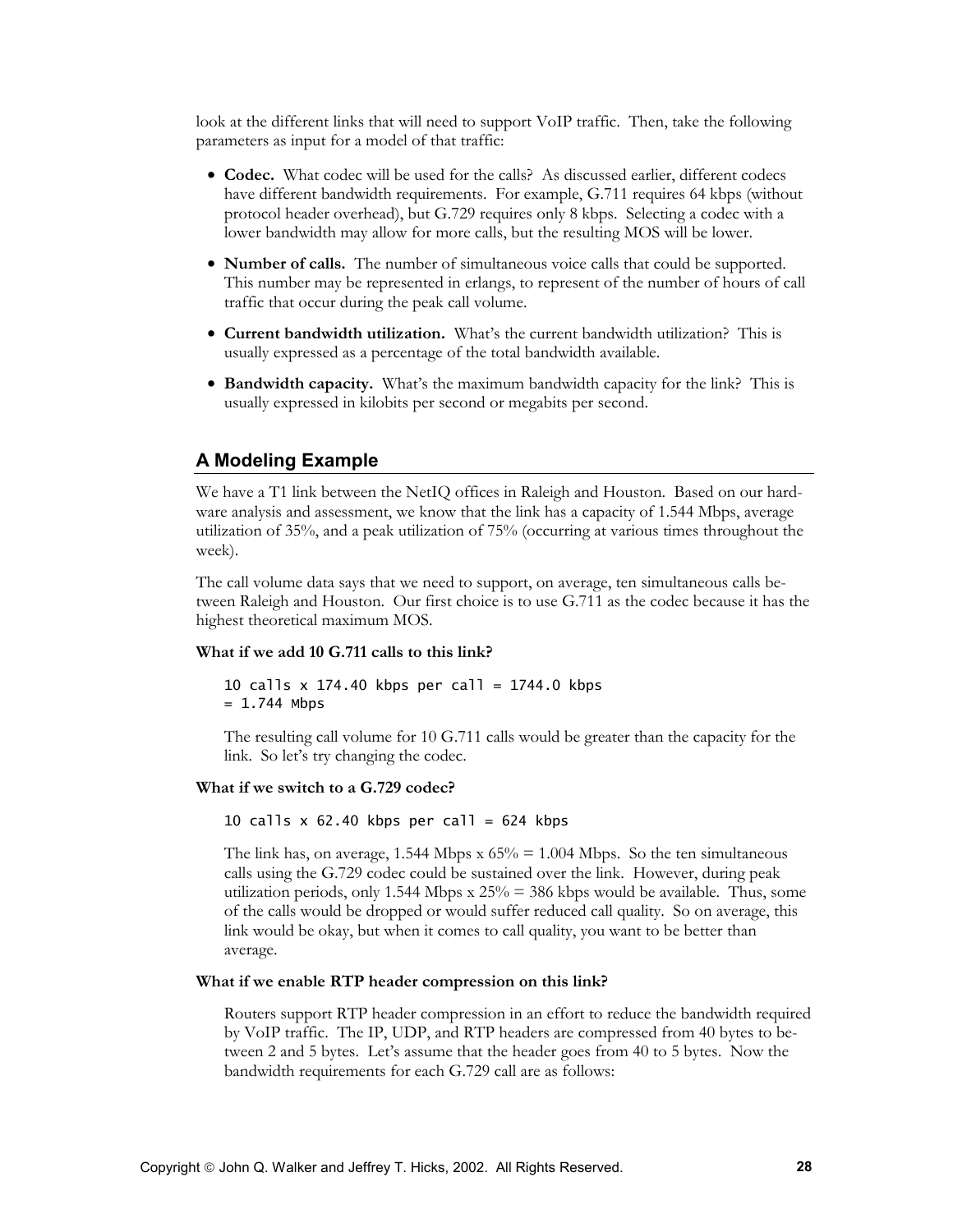<span id="page-29-0"></span>20 bytes G.729 payload + 5 bytes RTP/UDP/IP header + 18 bytes Layer 2 header \* 8 bits/byte \* 50 packets/second \* 2 (bidirectional call)  $= 34.40$  kbps per call

10 calls  $x$  34.40 kbps per call = 344 kbps

Now, our call traffic is consuming 344 kbps, which fits in the 386 kbps that we have in the worst case during peak utilization.

Modeling can get very complicated, very quickly. There are many other questions that you can ask: What if QoS mechanisms are applied? What if silence suppression is enabled? Our recommendation is to start simple. Look at the bandwidth considerations related to your VoIP deployment and go from there, performing the calculations again for each variable you consider.

# **Evaluation and Purchase**

At this stage of your VoIP deployment, you begin to act on the information you collected during planning, analysis, and assessment. First, you rectify any problems that were identified; in particular, you make the network improvements necessary for good call quality and upgrade the equipment gaps. Second, you set up a pilot deployment, to gain firsthand experience taking the steps necessary to do a full-blown deployment. During the pilot deployment, you will evaluate and purchase your first round of new VoIP equipment.

Start with a realistic budget. Make some initial estimates as to what the deployment and its ongoing management will cost. What devices and services do you need to purchase and how much will they probably cost? Are these estimates close to what you expect to spend?

Here's another chart from Tolly Research, showing their estimate of the cost of completing the planning and evaluation stages of a major VoIP deployment. These numbers include the purchase of the equipment for a small pilot deployment, as well as the related test equipment and personnel training. They believe the process costs at least \$250k US dollars when done in a structured manner. The chart is part of an advertisement promoting their services, but we think it's a good itemization.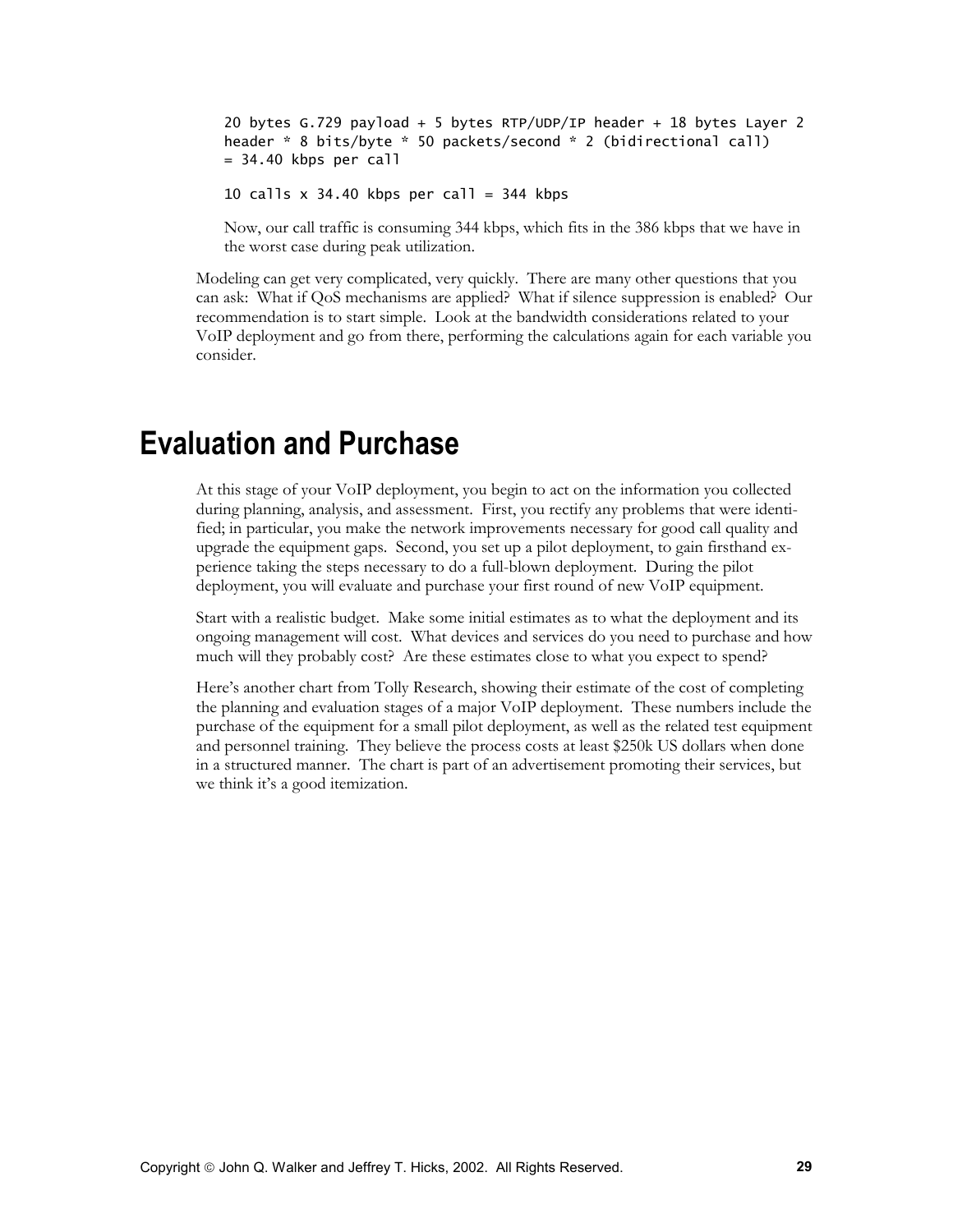<span id="page-30-0"></span>

| <b>Description</b>                              | <b>Estimated Cost in 2000</b> |
|-------------------------------------------------|-------------------------------|
| IP PBXs (2)                                     | \$80,000                      |
| IP Telephony Gateways (2)                       | \$16,000                      |
| <b>IP Phones</b>                                | \$3,000 to \$6,000            |
| <b>Fast Ethernet/Gigabit Ethernet Switches</b>  | \$3,000 to \$30,000           |
| <b>Test Bed Wiring Infrastructure</b>           | \$2,000 to \$4,000            |
| <b>PCs and Servers</b>                          | \$30,000 to \$50,000          |
| <b>Voice Quality Tester</b>                     | \$39,000                      |
| Data Traffic Simulator                          | \$12,000 to \$20,000          |
| <b>Application Traffic Simulator</b>            | \$14,000                      |
| <b>WAN Simulators</b>                           | \$20,000                      |
| QoS Appliances                                  | \$15,000 to \$30,000          |
| <b>VPN/Firewall Appliances</b>                  | \$1,500 to \$5,000            |
| <b>Fast Ethernet/Gigabit Ethernet Analyzers</b> | \$1,500 to \$5,000            |
| Training                                        | \$10,000 to \$20,000          |
| <b>Test Racks</b>                               | \$2,000 to \$4,000            |
| Total                                           | \$252,500 to \$343,000        |

**Figure 13: Kevin Tolly estimates that it takes at least \$250k to get through the planning and evaluation stages for a VoIP deployment. From Tolly Research, ITclarity ad, 2000.** 

### **Working on the Problem Areas**

Before you begin the pilot deployment, resolve any problems identified during planning, analysis, and assessment. The changes to the network that you'll make at this stage fall into two main categories:

- Upgrading the network for good call quality
- Eliminating the equipment gaps

Below, we offer some pointers for making the necessary adjustments.

### **Upgrading the Data Network for Good Call Quality**

By now, you've presumably completed an initial VoIP readiness assessment, from a single call to the maximum number of expected calls at peak network usage, and you understand the mean opinion scores you've seen. You've also compared call quality across a range of locations.

If the call quality is good and the other traffic is relatively unaffected, great – your next tasks are simpler. Move to the next step of eliminating equipment gaps, as discussed on page [33](#page-33-0).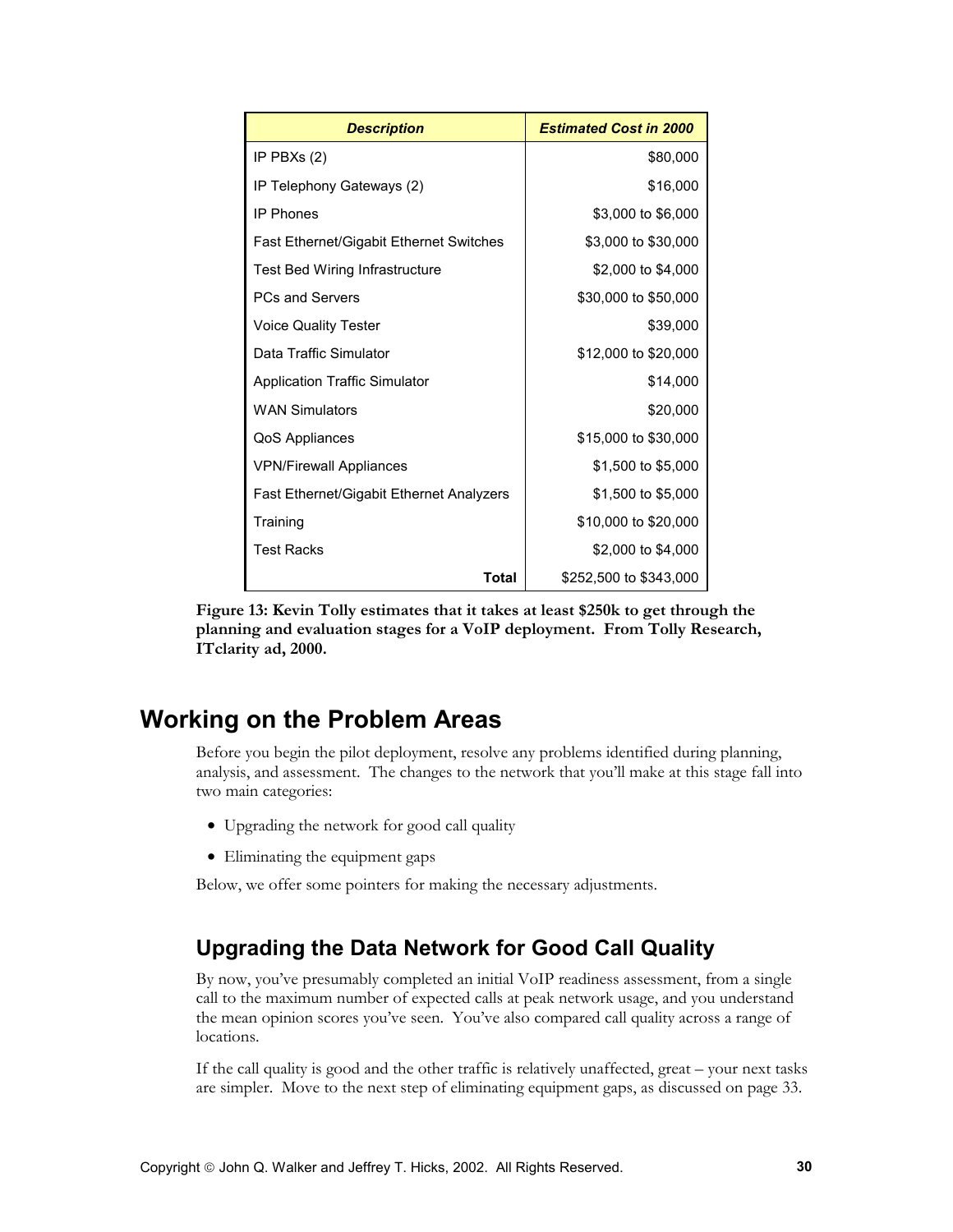If the call quality is not acceptable, determine what the problems are and where they're located. What factor influenced the poor quality the most: end-to-end delay, jitter, lost data, or a combination of all three? Can a simple change in the VoIP configuration options, such as the choice of codec, improve the call quality sufficiently? Where are the most likely bottlenecks?

Begin remedying poor call quality by cleaning up the existing network traffic. It's been estimated that 20% to 50% of network traffic is unnecessary. That's because the default settings of modern operating systems often turn on unneeded network services. End users and even administrators are usually unaware that this traffic even exists. A good way to detect this traffic is with a protocol or LAN analyzer. Sometimes, older systems are still generating unused traffic. Common examples are the NetBEUI and IPX protocols. Not only will reducing network traffic free up bandwidth, but it will also reduce processor and memory utilization on your PCs and servers. [13]

Now, look at the costs of making the required network improvements. Choices include adding more bandwidth, upgrading or replacing existing network equipment, laying out your network architecture in a more efficient configuration, reconfiguring or tuning the network for QoS, or a combination of these.

These choices are only the start of a decision tree for a network administrator, because the costs of these different choices are not equal. For example, adding more bandwidth may be a recurring expense if bandwidth is leased; upgrading the hardware may be a capital expense; and QoS tuning may appear to be free, but it usually has a high cost in personnel time.

Analyze the costs in as much depth as you can and decide whether you want to proceed with network changes. Readying the network is an iterative process of making the most costeffective improvements a step at a time, then repeating the VoIP-readiness assessment to see if you're reaching your call-quality goals.

If your cost estimates for preparing the data network for VoIP appear too high, this is a good time to take another look at your VoIP deployment plan. By this point, you'll understand better what the deployment will require, so you'll have some choices:

- you can decide how to budget costs intelligently at the right time in the future,
- you can increase your current budget and proceed considering this a suitable long-term investment, or
- you can approach VoIP as a staged deployment, taking some steps now and saving some steps for later.

#### **Obtaining More Bandwidth**

Here are four tuning techniques worth exploring to conserve and ration bandwidth: RTP header compression, silence suppression, RTP multiplexing, and call admission control.

• Compressed RTP headers save bandwidth by reducing the number of bytes in RTP datagrams. VoIP traffic uses RTP to encapsulate the speech frames. RTP header compression (called "cRTP") is used among routers in the network backbone. It can reduce the 40-byte RTP headers to a tenth of their original size, halving the bandwidth consumed when using low-speed codec. In streaming video, by contrast, the payload is often ten times the size of the header, so compression may not be noticeable. Enable it when there's a link along the route with bandwidth lower than 500 kbps. So, why not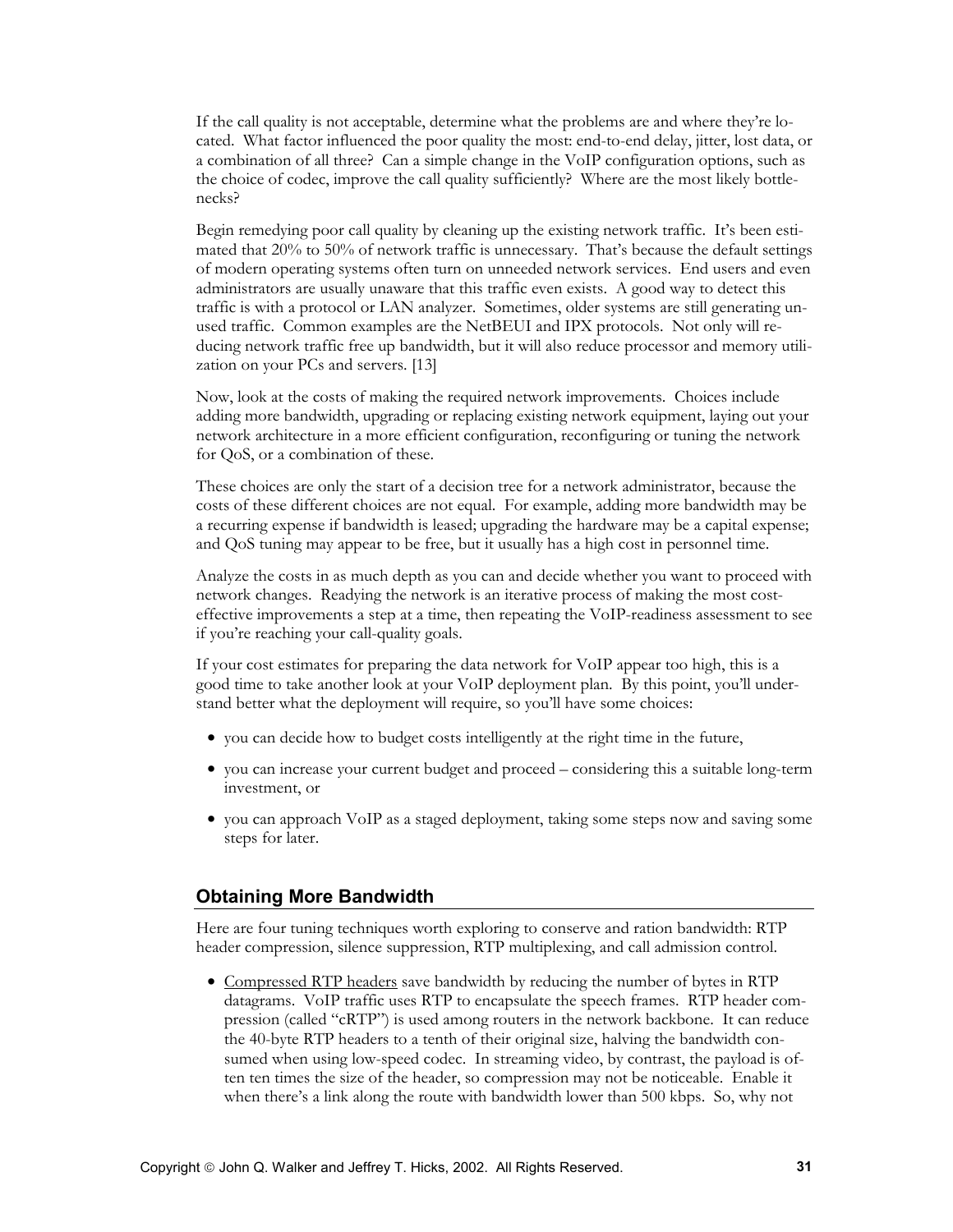always use cRTP? It adds latency, increasing the transport delay component of the endto-end delay.

- Silence suppression saves bandwidth by making the payload smaller. In most telephone conversations, there are times when one speaker or the other (or both) are silent. During silence, it's not necessary to send full packets; a much smaller packet can be sent, indicating silence during the period. Enabling silence suppression at each end of the conversation can typically reduce overall payloads by 50%, although call quality may be affected.
- RTP multiplexing can save bandwidth by putting multiple packets of audio information into one datagram. This means that only one IP/UDP/RTP header is necessary, instead of one for each audio packet. Delay is increased, though, since the datagram can't be sent until multiple packets have been generated. Another downside is that the loss of a single datagram can mean the loss of multiple audio packets, further eroding the call quality.
- Call admission control lets you avoid having too many concurrent VoIP conversations. If your WAN bandwidth only supports two VoIP calls well, you want to avoid a third call. VoIP server software can limit the number of concurrent conversations to a predefined number, to avoid overloading slow links. Excess calls can then be automatically routed to the PSTN.

These four techniques may help, but it may ultimately come down to the fact that you need bigger pipes. Look for the slowest links, or the links where the contention for bandwidth is greatest. Many delay and data-loss problems can be solved by having lots of available bandwidth, to accommodate the VoIP conversations and the other concurrent network transactions effortlessly.

#### **Upgrading or Replacing Existing Equipment**

Upgrading or replacing your data network equipment may give you the boost you need, without buying additional bandwidth from your service provider. The latest, fastest equipment often can increase bandwidth, decrease latency, and increase capacity. Here are some upgrades to consider:

- Hubs often create bottlenecks in a heavily-used LAN. Consider replacing hubs with Layer 3 switches. Recent switches are also much better at handling IP multicast traffic than those of a few years ago; check to see if the combination of old switches and IP multicast is massively throttling your available LAN capacity. Also, aside from being orders of magnitude faster than traditional routers, high-speed switches are getting quite reasonable in price. Purchasing these is an especially good move if your older routers don't support the QoS schemes you plan to implement, so you have to replace them anyway.
- Routers operate using queues for the arriving and departing traffic. Routers always seem to function better with lots of RAM. Doubling or tripling a router's RAM is frequently a cost-effective upgrade.
- Modern hardware-based firewalls have much higher capacities than some older, software-based models. Firewalls are often bottlenecks, greatly increasing transport delay as they reach their limits.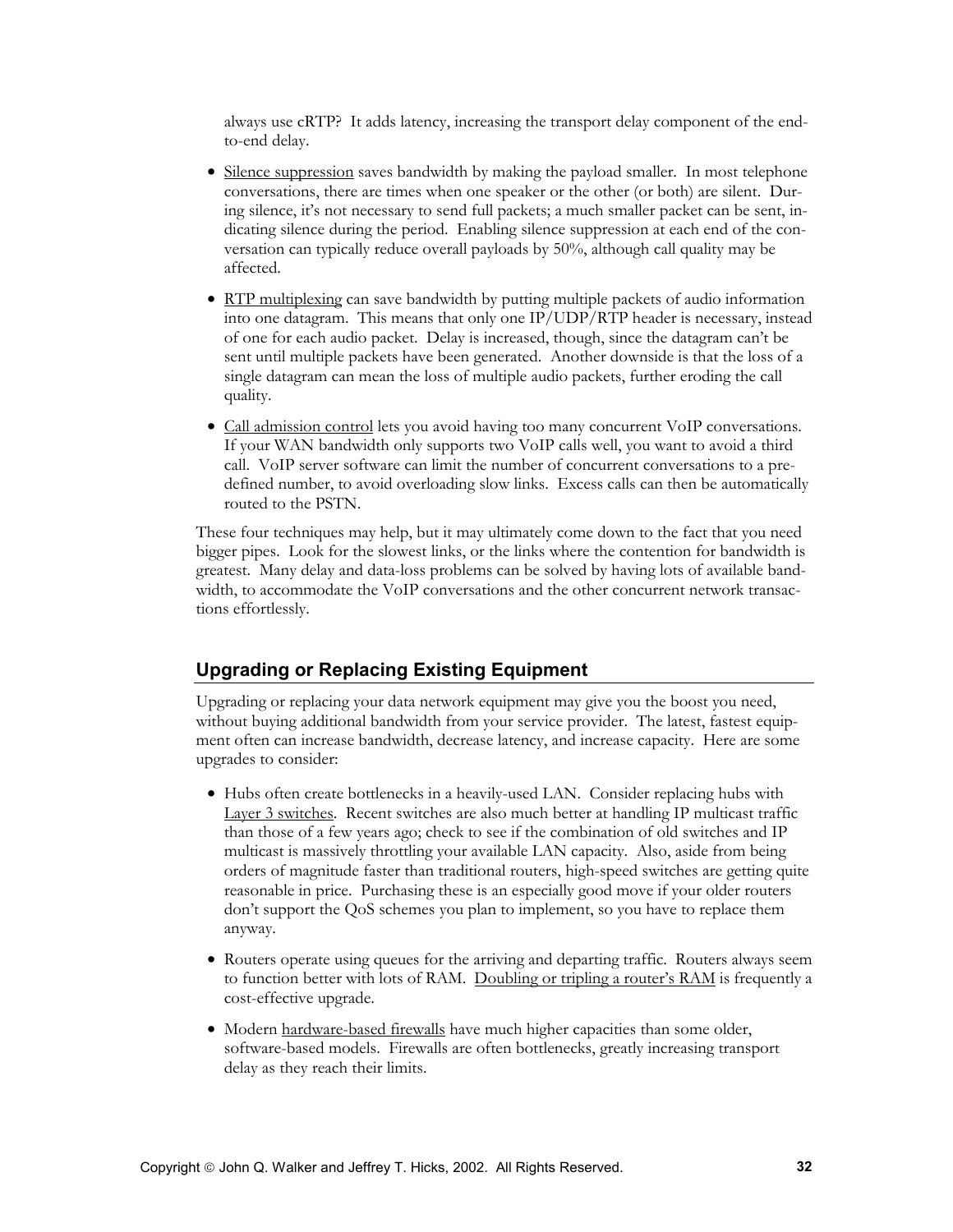- <span id="page-33-0"></span>• In the WAN, look for ways to reduce delay. A change from satellite links to terrestrial links for VoIP traffic flows can significantly reduce the fixed propagation delay.
- Network backbones can become the bottlenecks over time. Is the backbone now the place where traffic slows down during peak usage periods? Is it time to consider the new optical switches and routers?

#### **Changing the Network Design**

Will laying out the network and arranging the users differently help improve the key VoIP measurements? Network redesign is obviously a big step. Consider changing the layout of your data network for situations like these:

- Could VoIP conversations take shorter, more direct routes, reducing their propagation and transport delays? For example, do you have traffic going from New York City through San Diego back to Florida?
- Fewer hops can reduce the cumulative transport delay. VoIP traffic is much more sensitive to the number of hops than traditional TCP transactions. Do some VoIP flows take 30 or 40 hops from end to end? Could the number of hops be reduced by reengineering the network?
- Clustering of traffic patterns means finding out what users are using which network applications, and where they're located. Does unnecessary data traffic flow on the same links as critical VoIP traffic? Could servers be positioned closer to clients, reducing backbone traffic? Could firewalls be placed differently?
- Look for bottlenecks or other congestion points. If they can't be eliminated, can the voice traffic be routed around them?
- Consider a layered architecture. QoS will increase the load on your network devices. A layered architectures means that you push CPU-intensive work, like classifying packets with access-control lists, out to the edge of your network. This lets the core of the network focus on high-speed switching, which is critical to delay-sensitive voice traffic.

#### **Reconfiguring or Tuning the Network for QoS**

Network devices and applications have powerful techniques available for dealing with the sharing of network resources, collectively referred to as Quality of Service (QoS). QoS is most useful in VoIP deployments to help with consistency. At times when overall congestion rises, you would like VoIP traffic to maintain consistent low levels of delay, jitter, and packet loss. Like having lots of available bandwidth, QoS can also give you breathing room.

QoS is a large topic with lots of technical details, so we'll discuss tuning choices in detail in a later chapter. At this point, though, plan on using QoS to make a good situation better – don't plan on using it to move you from a marginal situation to "good enough."

### **Eliminating Equipment Gaps**

We've supplied an outline of equipment configuration items to analyze in ["Configuration](#page-24-0)  [Assessment" on page 24.](#page-24-0) Begin making the upgrades, starting with those that are the most cost effective. Make changes or upgrades one device at a time to start with, verifying proper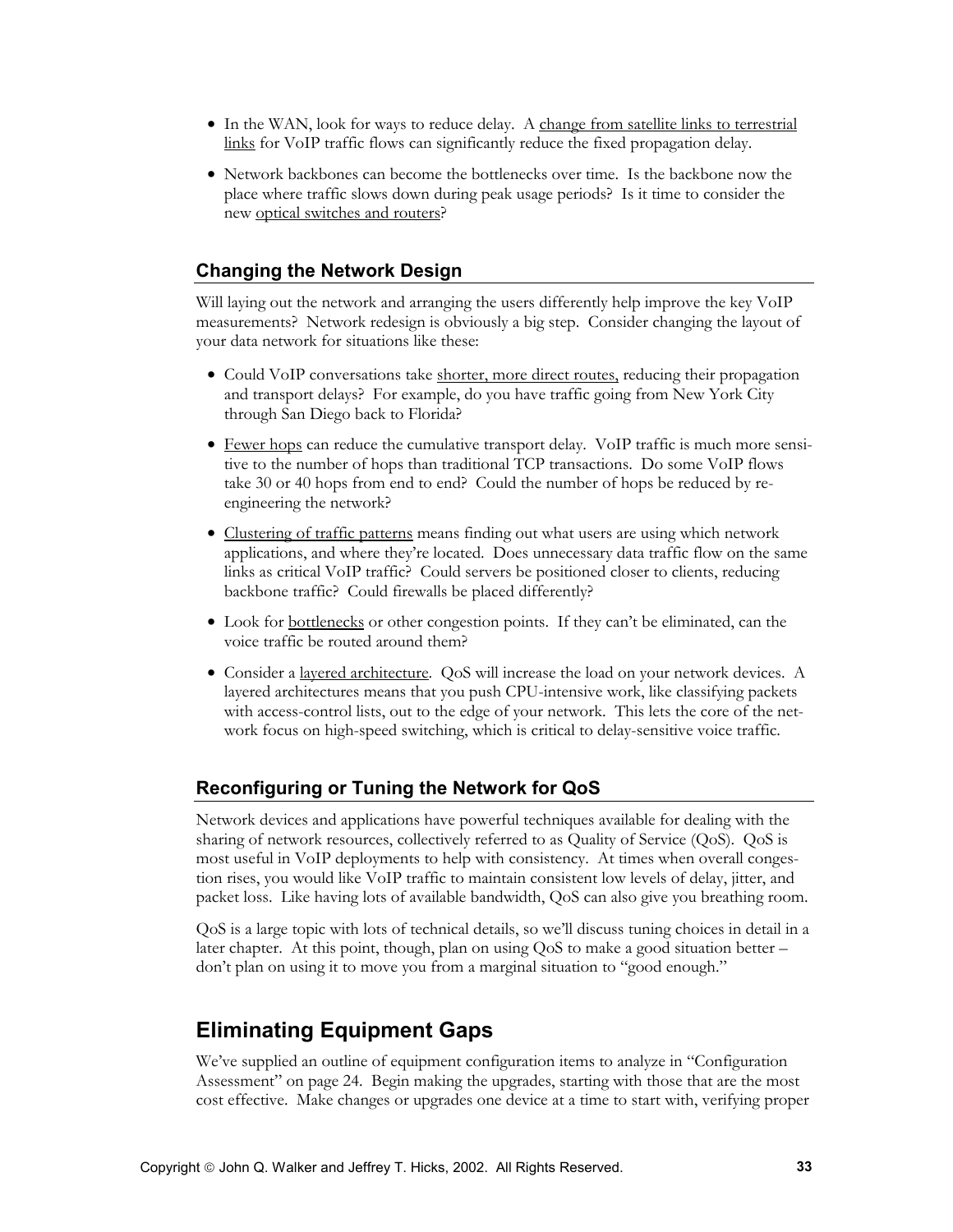<span id="page-34-0"></span>operation after each change. Do all this before adding any VoIP traffic to the mix; your intention is to make sure that you're doing what's necessary for VoIP without degrading the existing data network traffic.

For example, before updating the operating system of a router, build a small acceptance test, in which a variety of representative traffic is generated among several places in a network to see that it's routed correctly. For example, the test should contain flows consisting of TCP, UDP, ICMP, IP multicast, and router-table-update traffic. Run the acceptance test before making the upgrade, noting both proper operation and the traffic's performance. (An application traffic generator can be especially helpful for this type of testing [14]). Make the equipment changes, then run the acceptance test again, checking to see that everything is operating as before and the performance meets or exceeds the previous measurements.

### **Building a Pilot Deployment**

A pilot deployment is the place for your entire team to get firsthand experience with VoIP systems and their behavior. And, during the pilot deployment, you evaluate and purchase your first round of new VoIP equipment.

### **Learning New Lessons Well**

The reason to do a pilot deployment is to learn. Your test lab is the place for everyone on your team to get his or her hands dirty with VoIP configuration details. Schedule times for unstructured use of the new equipment. Connect the equipment together in many different combinations. Make mistakes; get into situations where nothing seems to work, and spend the time required to debug the situation. Your test lab is where the whole team needs to get very comfortable with how VoIP behaves, how it mixes with other traffic, how it behaves when something is wrong, how to debug it, how to isolate a problem, and how to fix it.

Take equipment out of the boxes, get it up and running, read the manual, play with all the configuration choices. Do benchmark testing. Build a mini-representation of your data network traffic, such as a mix of e-mail, ERP, Web browsing, streaming video, database queries, and so on. How does the application traffic perform with no VoIP? How does it perform when VoIP is added?

Be sure to include representative firewalls, DNS and DHCP servers, VPN servers, traffic shapers, and other specialized networking gear in the test lab. Configure the firewalls to mimic the settings in your production firewalls, then make sure all the VoIP traffic – both setup and call traffic – passes through the firewalls and traffic shapers as intended. These types of devices are most likely to be sources of configuration errors or omissions. Learn all you can in the test lab, and learn more in the pilot to assure it is right when you do the full deployment.

The pilot is the time to work through a range of tuning choices. For example, some QoS techniques require that the devices at each of the hops through the IP network be reconfigured. Making these changes can be tedious when done by hand, but you'll find that by doing things by hand, you learn where great productivity gains can be made. Your team needs to be experts at tuning data networks for VoIP – such tuning is not done just once (at the initial deployment), but it's done whenever a new device is added or topology changes are made.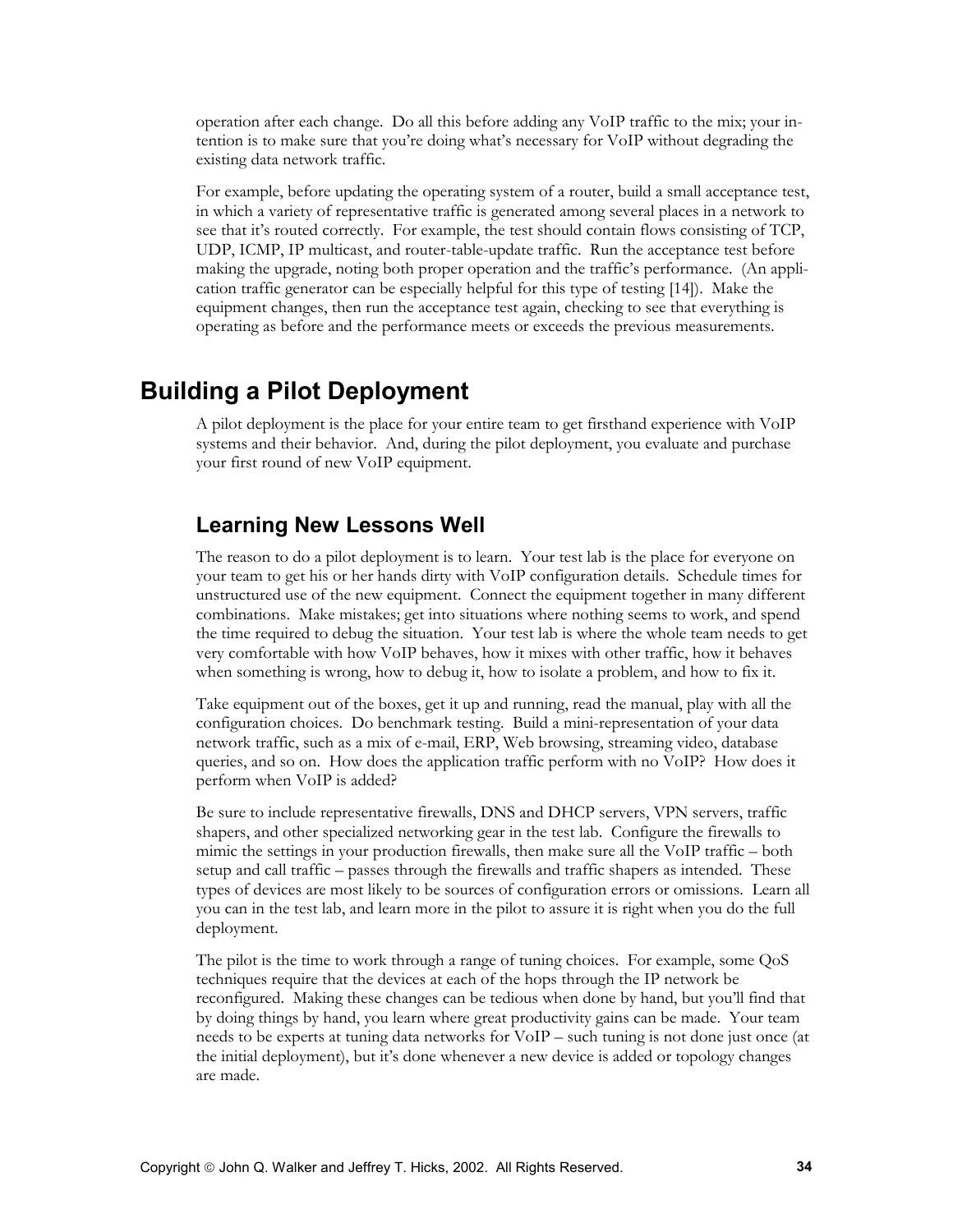<span id="page-35-0"></span>Extensive education of the IT and support teams should also take place during the pilot. To many experienced in the data networking community, the VoIP concepts we've discussed so far may be new, alien, and confusing. Send them to the classes they enrolled in months ago, read all you can find on the Web, devour the documentation from the vendors, read the weekly and monthly journals, and let them play in the lab.

Finally, your team needs to become experts at monitoring and managing the VoIP system. Install the server and agent management components, and start gathering reports. You need to learn which events in your environment should be routed to you as alerts, and which should be handled automatically. What does it look like at the management console when a break occurs in the network? What does congestion look like? What happens when call quality declines?

### **Starting the Pilot**

The locations where you choose to roll out VoIP for a pilot program will have a noticeable influence on what you can learn from the pilot. First of all, pick places where the ROI is high, the potential for disruption is low, and the users' cooperation and feedback level is high. See the last chapter for some good candidates.

You'll want to pick two locations, so you can run VoIP both within a single location and between a pair of locations. One of the best places to start a VoIP pilot is between a pair of branch offices. This is true for several reasons. First, from a cost perspective, it's usually prohibitively expensive to put full-featured telephony equipment in small branch offices, even though the users in these offices may need the same features as the central office.

Second, from a project-management standpoint, it's much simpler to coordinate the rollout of a new technology in small groups. Because branch offices conveniently organize these small groups geographically, where they share the same infrastructure, but are separate from other groups, the branch office is an ideal place to start with VoIP.

Third, small groups of users means less risk. Even though IP telephony products are maturing rapidly, few businesses have the confidence to forklift the rock-solid equipment they've been using the past 20 years and replace it with "converged" equipment.

Finally, to get deployments started, VoIP vendors have some nice "branch office" packages with fairly attractive pricing.

### **Evaluating Equipment and Systems**

Your test lab and your pilot deployment are the places to evaluate the new VoIP hardware and software equipment you plan to acquire. The question you're attempting to answer in an evaluation is whether the components and their vendors meet your expectations.

Review how you make evaluation and purchase decisions. Presumably, it is to obtain equipment that gets you where you are headed. You'd like your purchases to be costeffective, scalable, and reliable. VoIP equipment may have a range of expected lifetimes; do the purchases satisfy the lifecycle expectations you have for them?

New purchases are commonly evaluated in a setting that represents typical usage in your environment. When measurements and comparisons are done by professional testing labs or at shows, they're sometimes known as "bake-off" or "shoot-outs." A representative bakeoff requires some planning, though, to make sure that you're testing what's important for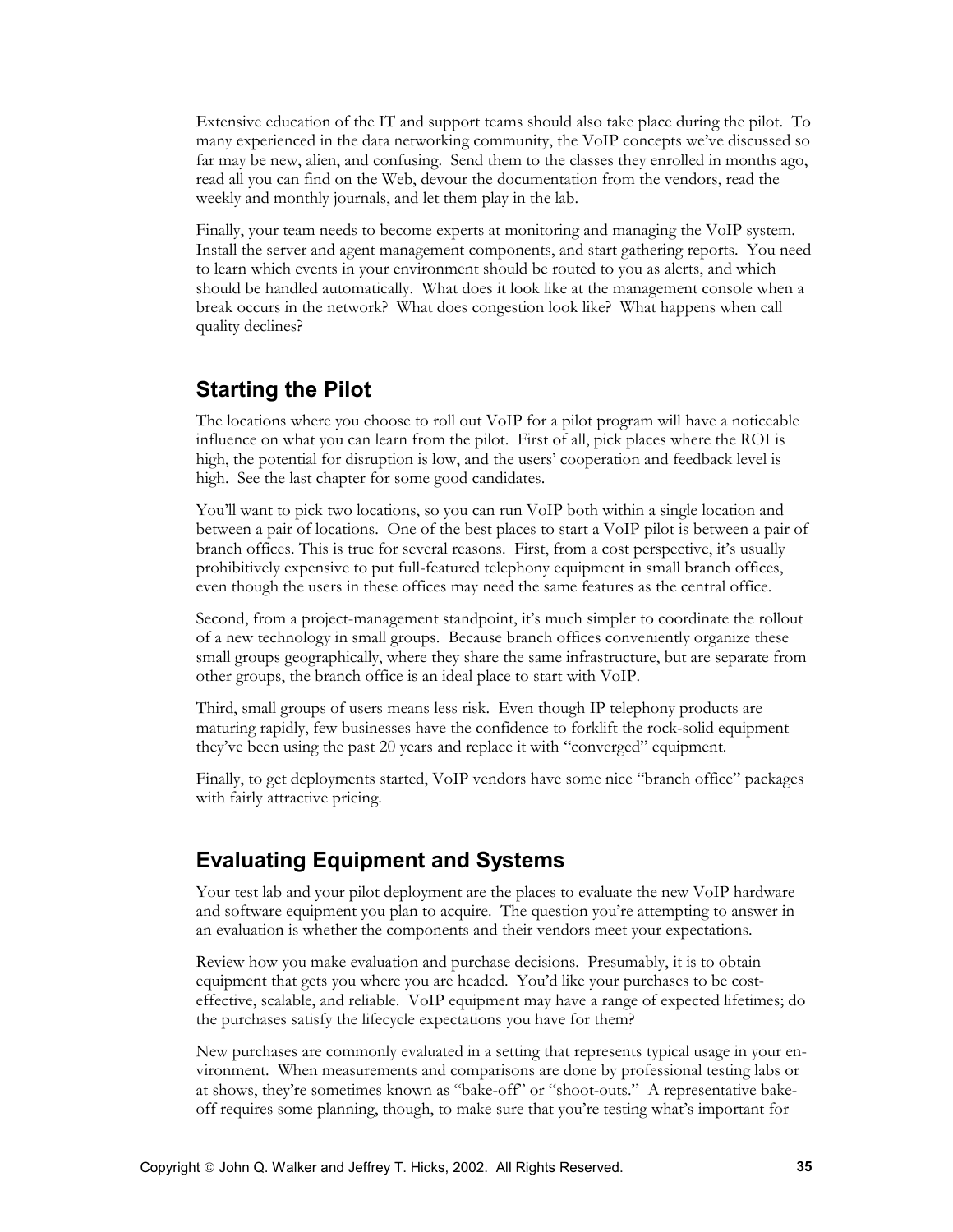<span id="page-36-0"></span>your environment. Effective analysis skills and thorough test tools aren't necessarily common, which is why many rely on the evaluations and comparison done by professional testing labs. So, you face a trade-off: do a bake-off in-house, tailored to your environment, or depend on the results done by professional testing labs.

Network performance questions are easy to pursue as you evaluate network equipment for VoIP:

- What's the user throughput through the device for one application session?
- How many sessions can you run concurrently? When you reach that number, what's the user throughput?
- What's a recommended maximum number of sessions to configure, by CPU or RAM?
- How many locations (address pairs) can you have in concurrent sessions?
- Same questions, but with response time rather than throughput what's the latency through the device with one session? When you reach the maximum, how bad does the latency get? What's the recommended maximum?
- Ask similar questions, but in the context of end-to-end delay, packet loss, and jitter the key network performance metrics for VoIP and multimedia traffic?
- What happens as you add IP multicast traffic?
- Now, put together a realistic traffic mix in the test lab. Let's say your network is  $60\%$ TCP, 30% RTP, 10% UDP, with a mix of transactions, file transfers, streaming. What are the representative throughput, response time, delay, lost data, and jitter values for the corresponding application traffic?
- What happens when you leave traffic mixes like this going for days or weeks at a time?

In the end, you may determine that the devices you're evaluating may have similar measurements. But, the process of purchasing and using the equipment has brought you closer to what's probably the most important element of the evaluation: your relationship with the vendor.

We're often asked questions like this, "We have 250 telephones we want to convert to VoIP. What vendor should we choose?" We recommend choosing four or five vendors, and building pilots with a size of about 10 IP phones each. The vendors will know you have your eye on a larger rollout than just 10 – how do they treat you during the pilot? How is their product reliability? How is their technical support?

The quality of the relationship you build with the equipment vendors, as well as the quality and price of their products, should guide you in deciding what to buy. It takes doing a pilot to give you the confidence to know what to select.

### **Watching for VoIP Gotchas**

Tom Lancaster, in his excellent VoIP tips on searchNetworking.com [15, 16], has brought to our attention some gotchas you're likely to encounter in your pilot: echo and full duplex capability in softphones. We've captured his advice here.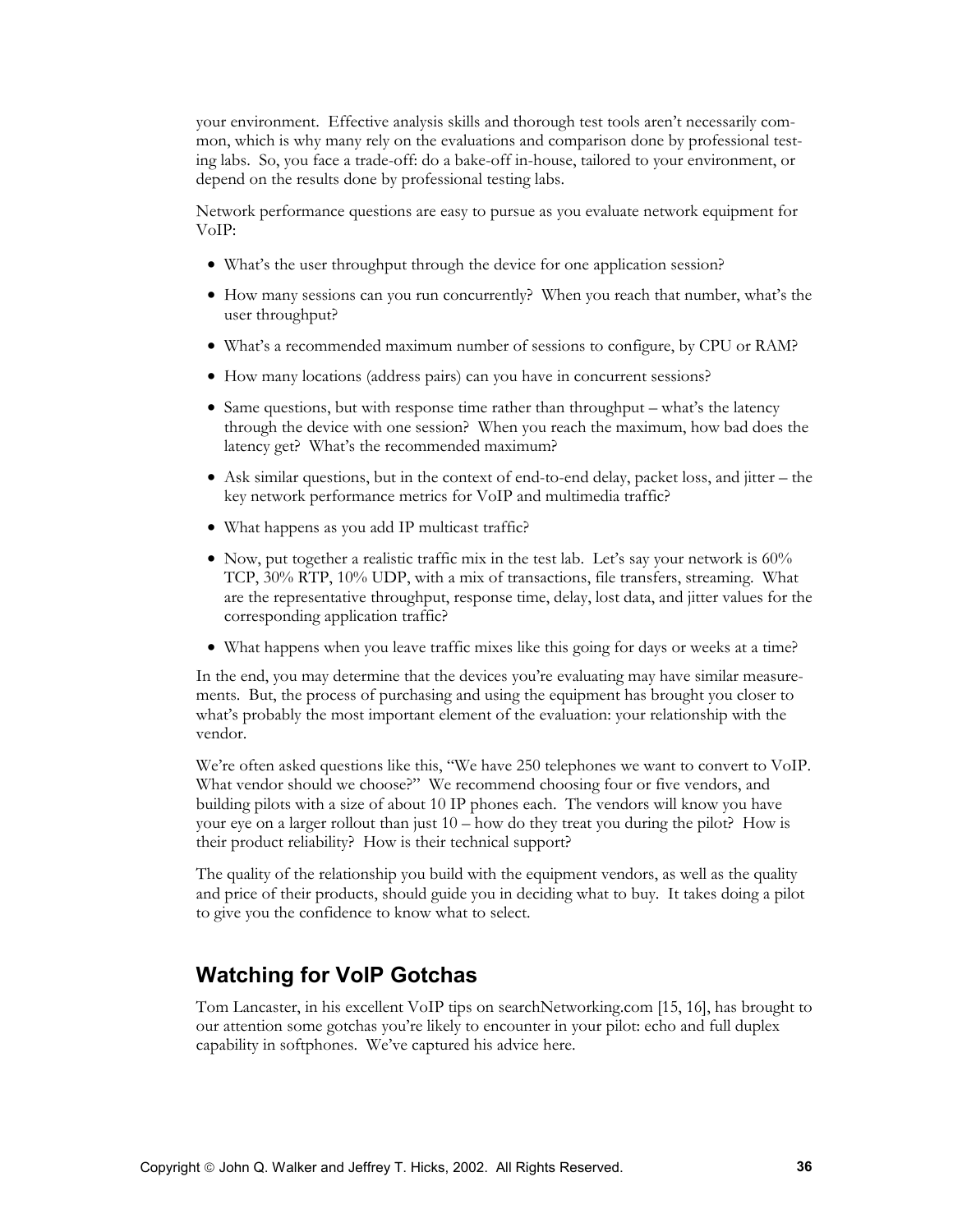#### **Dealing with Echo Problems**

Echo sounds likes a speaker's words are being repeated as soon as they reach the receiving end of a call. As long as the echo is reasonably quiet and short, most people can tolerate it, if they notice it at all. However, as the time between your speech and the echo grows, the echo becomes irritating.

The first step in getting rid of echo is to isolate its source. Usually only one party hears the echo. If that's the case, the echo source is on the far end. This is fairly logical if you think about standing in a canyon shouting "echo echo echo." If you stand right next to a wall and shout "echo," you're not going to hear one. To hear the echo, you have to stand far enough away that the sound has time to travel from you to the reflection and bounce back to you. When you shout "echo" into a nearby wall, more sound bounces back to you, but the delay is so short that you can't hear it. For this reason, if your local gateway is causing an echo, you won't hear it because you're too close.

After you figure out which end of the circuit is causing the echo, look for the "usual suspects." The easy bet is cheap headsets or conference phones. These devices are notorious for allowing the output from the speaker back into the input (the microphone). In this case, an echo problem is easy to diagnose because you can swap them out immediately and note whether the echo disappears. If it doesn't, the next guess is any place where different telephony technologies meet. For instance, a 2-wire to 4-wire conversion and a digital-toanalog gateway are common causes of noticeable echo. Troubleshooting these components will take a little more effort and usually some testing instruments will be needed to measure things like decibel loss and impedance.

#### **Determining Full-Duplex Capability in Softphones**

The audio hardware in PCs being used as softphones needs to be able to record and play back at the same time. This is called full-duplex audio; without it, you can speak or listen, but not both at the same time. Unfortunately, many PCs have hardware that does not support full-duplex audio. For these computers, you may have to use an external device, like an IP phone, instead of your PC's sound card and microphone. Upgrading sound cards in a few PCs in a small office may be pretty annoying, but it can be a budget-buster if you order 200 softphones for your corporation and find out your desktops will all require upgrades before you can use them.

Checking to see whether your PCs support full duplex audio is a fairly simple matter. Start by making sure your microphone and speakers are plugged in and turned on. Open a program that you can use to record and play back sound from your microphone. Microsoft *Sound Recorder* is a free package that ships with Windows

(Start/Programs/Accessories/Entertainment/Sound Recorder). If you don't already have a favorite third-party application, use the Microsoft program.

Next, make a recording. Do this by clicking the "Record" icon and speaking into your microphone for a minute. After you have finished, open a second instance of Sound Recorder (or your favorite application). On the first Sound Recorder, rewind your recording and play it back. Once it starts to play back, quickly switch to the second instance of Sound Recorder. On the second instance, begin recording again for a few seconds. If you can play back the second recording, you know the PC supports full-duplex audio.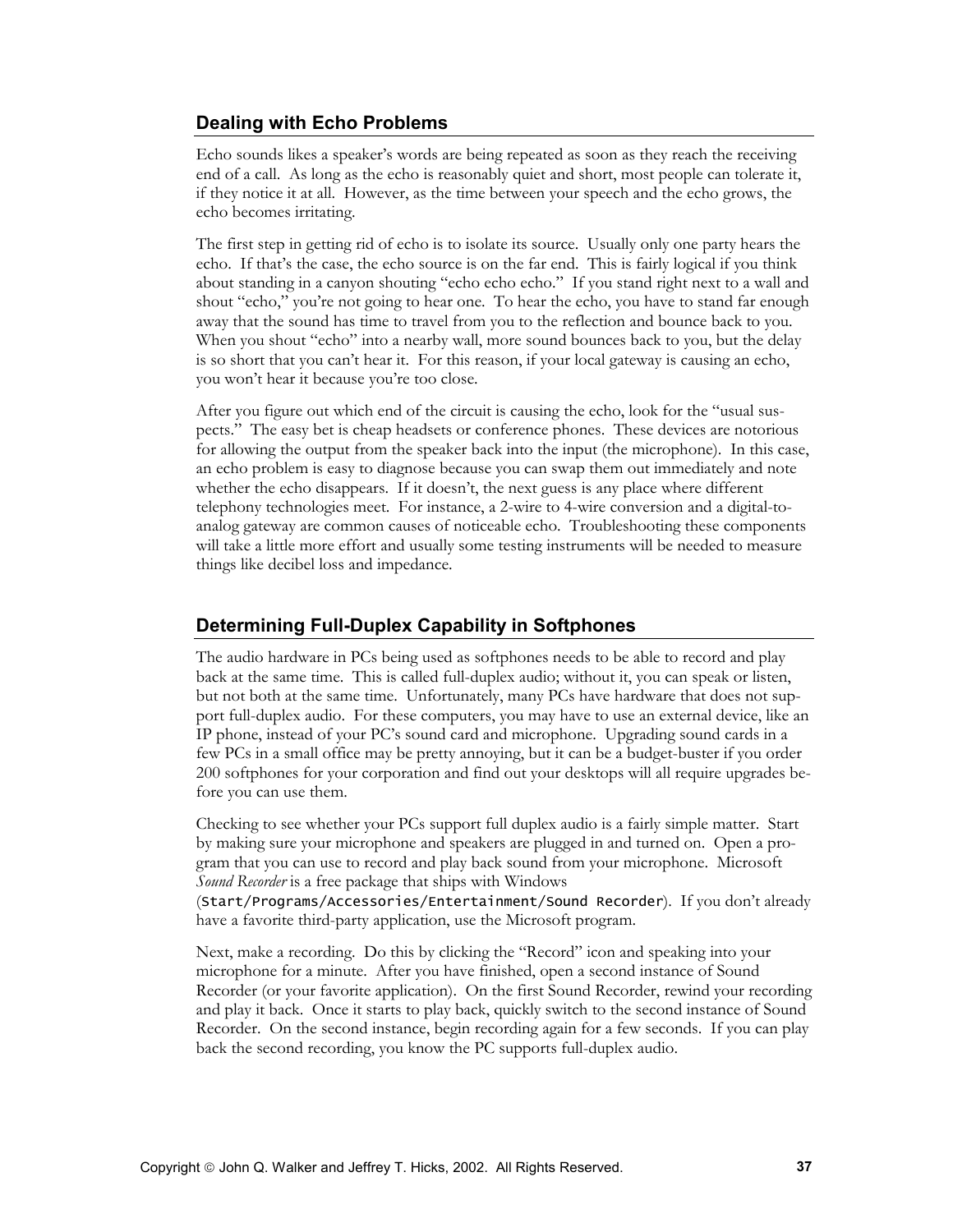# <span id="page-38-0"></span>**Deployment, Tuning, and Testing**

Presumably you've planned your VoIP deployment well, understood your user requirements, and understood the existing data network. You've put together a shopping list of upgrades and new equipment, and have completed their evaluation and purchase. You've made the upgrades necessary in the network, and are sure everything's working well without VoIP.

Now it's a matter of making the VoIP deployment work as you planned.

Deploy the new components one at a time, starting in the places in the network where the new components are most likely to work well the first time. Most breakage in a network occurs when changes are made. Geoff Smith at Mitel observes in 2002 that most VoIP failures happen because of changes to routing tables in network routers. If possible, make one change at a time, and be ready to withdraw the change if something breaks.

It's unlikely everything will work as desired without some tuning. We'll spend a separate chapter later in the book on the many techniques available for tuning network traffic.

Testing is an absolutely vital part of the deployment phase. Testing will help you get unequivocal answers to questions like these: Does it work like you planned? Do all the features work? Can everyone be reached? Does it behave well under stress? To answer these questions, you'll need to construct a test plan; your team should be able to confirm that every aspect of the project is working as desired. An outline for constructing a VoIP test plan is described below.

### **Assembling a Test Plan**

Getting your VoIP deployment deployed well means making sure it is working as designed. Deployment teams put together test plans to verify that the specifications have been met. Here are some of the key elements of a VoIP deployment test plan.

• Operational and functionally complete?

Does the end-user equipment work right (microphones, handsets, headphones, sound cards, dialing interfaces)? Do each of the VoIP functions work? For every user? At every interface?

If you have PSTN failover, does a break in the VoIP system cause the PSTN failover to occur quickly?

• Easy to use?

You want the system to be easy to use for each of your end users, to avoid a long series of help desk calls. Put together a list of representative tasks that each user should be able to accomplish. Observer some controlled user interface testing to assure that they can do all the tasks, quickly and without errors.

You also want your IT team to be able to do their jobs easily and without errors. Can they add, modify, and remove users easily? Can they quickly and correctly find and isolate faults when they occur?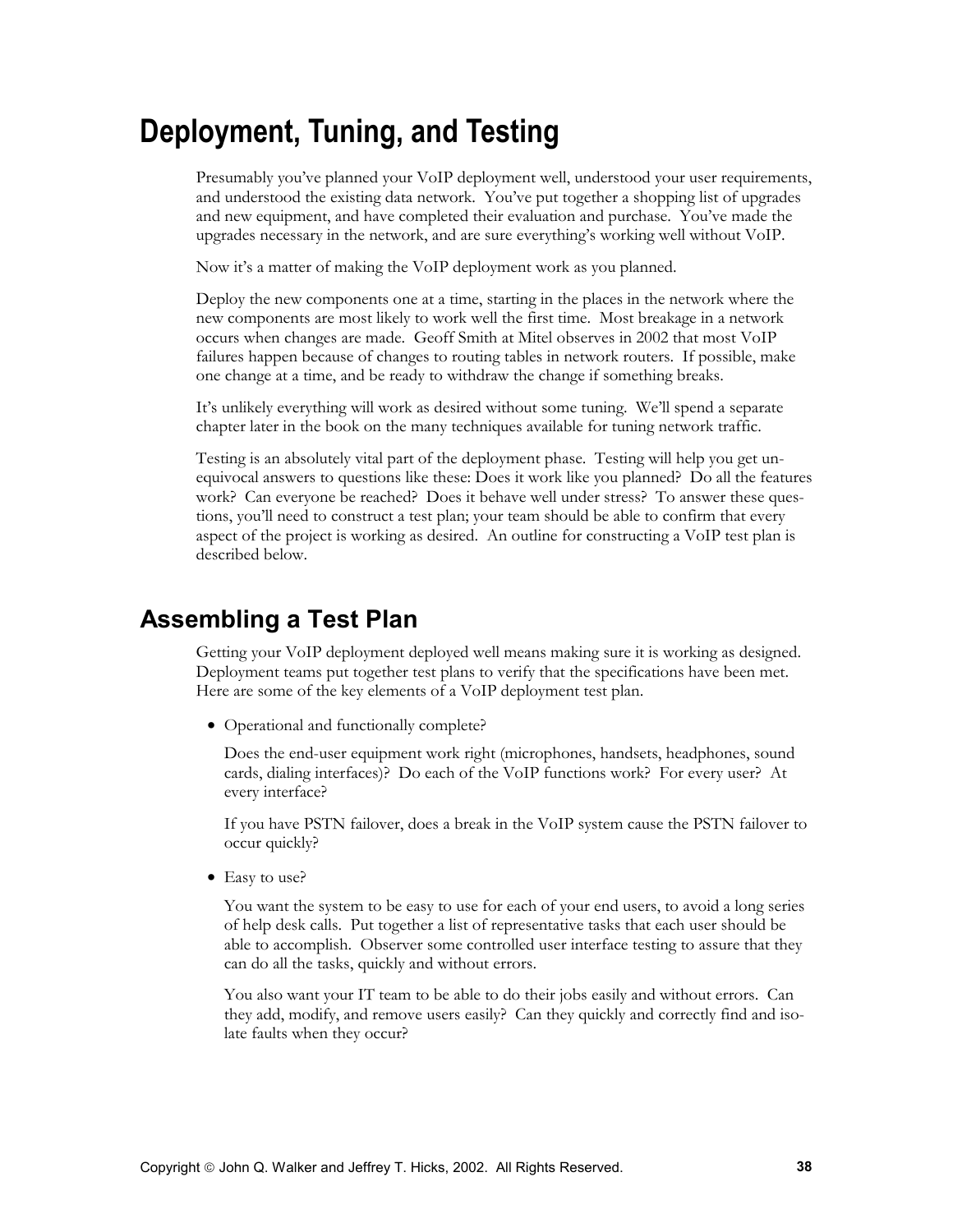• Is network performance good for the networked applications?

Do telephone conversations sound good? With VoIP, network performance is synonymous with call quality. We spent a lot of discussion in this chapter talking about the need to adequate bandwidth, low delay, and low jitter. The proof is in the measurement of these variables on the deployed network.

Do the transaction-oriented applications on the network perform well? The quality of the experience using traditional applications is measured by response time or throughput. For each critical application on the network, is the response time or throughput still meeting expectations?

This second set of measurements requires you to do benchmarking. Treat it like a highschool chemistry experiment. Collect a representative set of timing samples before making any changes, make the changes, then rerun the exact same set of measurements.

• Interacts well with other equipment and applications?

Setting up VoIP will involve many changes to your existing data network equipment. Are the routers still routing correctly? Are the firewalls still permitting and constraining the right traffic? Does IP multicast traffic still get routed correctly?

• Stable under stress?

You designed the VoIP system to support a given number of calls simultaneously, along with all your other network traffic. When that limit is reached, is the call quality still good? Are you using call admission, so that the number of calls can't be exceeded? What happens as the volume of background data network traffic increases, or if a new video streaming application is added?

• Anything extraneous?

You've asked the question of whether the system is doing what you want it to do. Now ask whether it's doing anything you don't expect. Are there excess or redundant network flows, possibly caused by configuration options you didn't understand? You may need a network protocol analyzer to help in this assessment – take some snapshots of the network before and after VoIP, and see if there are any unexpected flows.

• Reports on problems well?

Activate the VoIP management system, and assure that it's operating correctly. Baseline its operation for a few days, then purposely cause faults in the system. Are the faults diagnosed promptly and correctly? Are the faulty components isolated? Do the alerts go to the right network management console? Are any automatic recovery operations performed right?

Getting VoIP working well is not about "what to do if it doesn't work." You can make it work well the first time. The steps to deploy VoIP successfully are part of classic IT project management: plan thoroughly, evaluate and experiment with the designs and devices you plan to use, then roll out the deployment incrementally, building upon your successes and learning as you proceed.

We've described these steps thoroughly in this chapter, with lots of questions and bulleted lists. It may be that there are more tasks here than you are prepared to take on with your current team. The next chapter discusses outsourcing alternatives.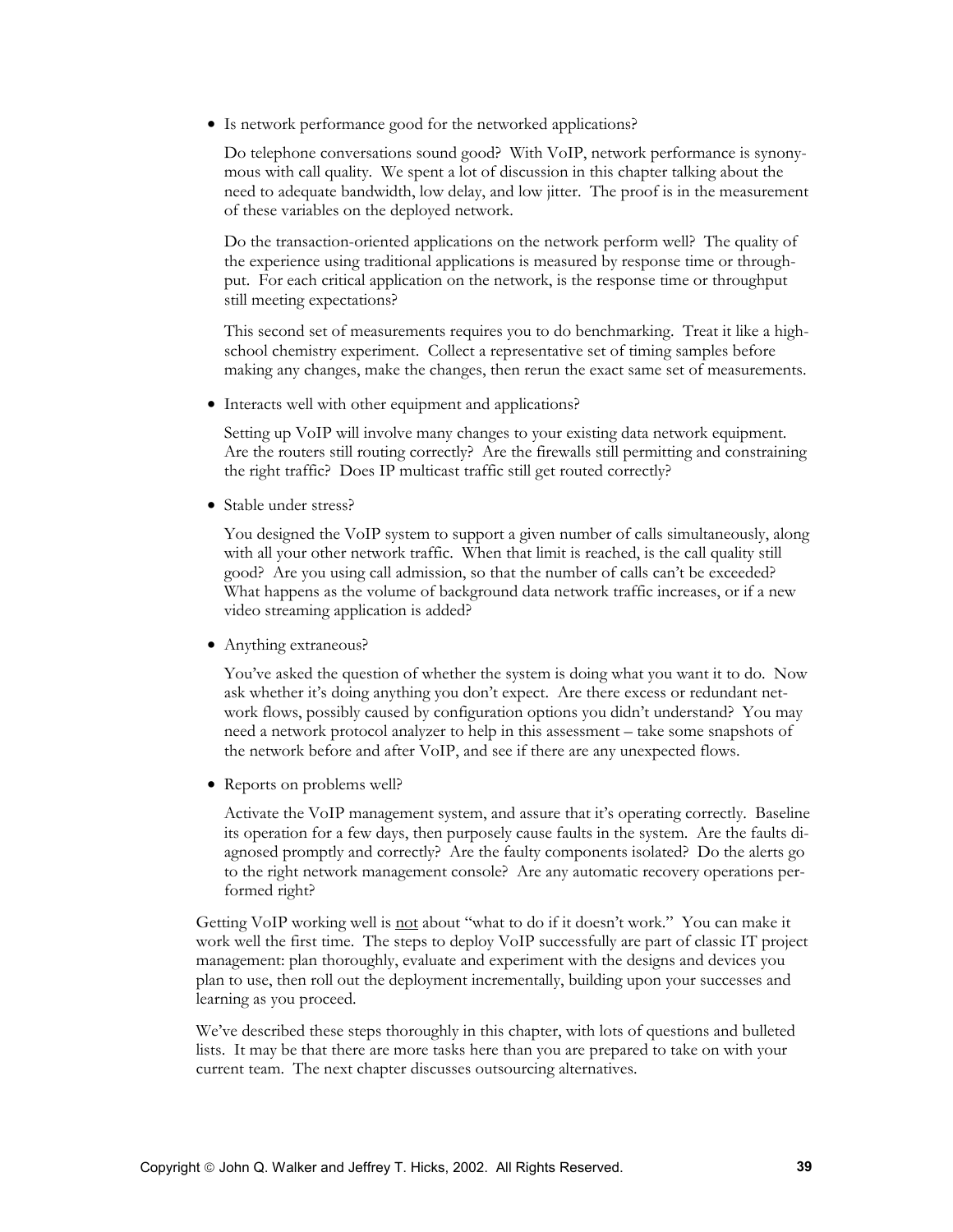# <span id="page-40-0"></span>**References**

- **1.** "MERIT Project Results," IT Resource Survey Results, Computer Associates International, 1997, [www.meritproject.com/it\\_survey\\_results.htm](http://www.meritproject.com/it_survey_results.htm).
- **2.** "Getting Ready for Voice over Data," Hank Lambert, Cisco Systems, *VoiceCon 2001*, Washington, DC, February 26, 2001.
- **3.** ITU-T Recommendation P.800, "Methods for subjective determination of transmission quality," [www.itu.int/publications/main\\_publ/itut.html.](http://www.itu.int/publications/main_publ/itut.html)
- **4.** ITU-T Recommendation P.861, "Objective quality measurement of telephone-band (300-3400 Hz) speech codecs," [www.itu.int/publications/main\\_publ/itut.html.](http://www.itu.int/publications/main_publ/itut.html)
- **5.** ITU-T Recommendation G.107, "The E-model, a computational model for use in transmission planning," [www.itu.int/publications/main\\_publ/itut.html.](http://www.itu.int/publications/main_publ/itut.html)
- **6.** ITU-T Recommendation G.108, "Application of the E-model: A planning guide," [www.itu.int/publications/main\\_publ/itut.html.](http://www.itu.int/publications/main_publ/itut.html)
- **7.** "VoIP voice quality often best," Tom Lancaster, SearchNetworking.com *Networking Tips and Newsletters*, December 20, 2001, [searchnetworking.techtarget.com/tip/1,289483,sid7\\_gci783354,00.html.](http://searchnetworking.techtarget.com/tip/1,289483,sid7_gci783354,00.html)
- **8.** ITU-T Recommendation G.114, "One-way transmission time," [www.itu.int/publications/main\\_publ/itut.html.](http://www.itu.int/publications/main_publ/itut.html)
- **9.** Network Time Protocol version 3, RFC 1305, [www.ietf.org/rfc/rfc1305.txt.](http://www.ietf.org/rfc/rfc1305.txt)
- **10.** "Assess your network," Tom Lancaster, SearchNetworking.com *Networking Tips and Newsletters*, December 6, 2001, [searchnetworking.techtarget.com/tip/0,289483,sid7\\_gci784599,00.html.](http://searchnetworking.techtarget.com/tip/0,289483,sid7_gci784599,00.html)
- **11.** "Doing a VoIP Assessment with Chariot VoIP Assessor," Susan Pearsall and John Q. Walker, NetIQ Corporation whitepaper, March 2002, [www.netiq.com/products/va/whitepapers.asp.](http://www.netiq.com/products/va/whitepapers.asp)
- **12.** For more information on Chariot VoIP Assessor, see the NetIQ Corporation Web site: [www.netiq.com/products/va/.](http://www.netiq.com/products/va/)
- **13.** "VoIP in the Enterprise: Preparing your Network," Tom Lancaster, SearchNetworking.com *Networking Tips and Newsletters*, January 31, 2002, [searchnetworking.techtarget.com/tip/1,289483,sid7\\_gci801018,00.html.](http://searchnetworking.techtarget.com/tip/1,289483,sid7_gci801018,00.html)
- **14.** For more information on Chariot, see the NetIQ Corporation Web site: [www.netiq.com/products/chr/.](http://www.netiq.com/products/chr/)
- **15.** "Troubleshooting VoIP echo problems," Tom Lancaster, SearchNetworking.com *Networking Tips and Newsletters*, November 29, 2001, [searchnetworking.techtarget.com/tip/1,289483,sid7\\_gci783354,00.html.](http://searchnetworking.techtarget.com/tip/1,289483,sid7_gci783354,00.html)
- **16.** "Check for full duplex capability," Tom Lancaster, SearchNetworking.com *Networking Tips and Newsletters*, December 13, 2001, [searchnetworking.techtarget.com/tip/1,289483,sid7\\_gci785861,00.html.](http://searchnetworking.techtarget.com/tip/1,289483,sid7_gci785861,00.html)